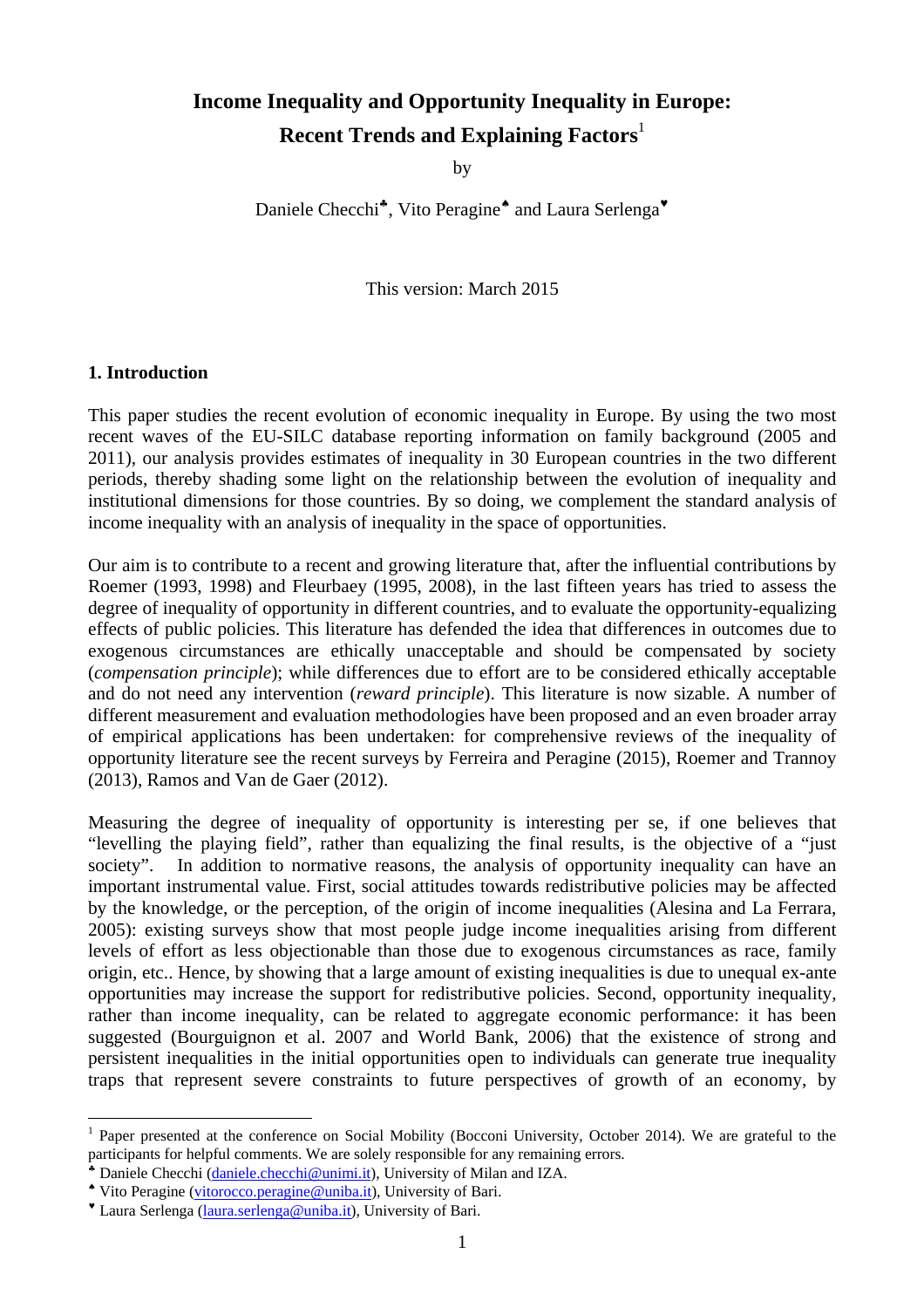preventing entire groups from participation into economic and social life.<sup>2</sup> Finally, the analysis of opportunity inequality might help to understand the generation of income inequality and to identify the priorities of public intervention: the knowledge of the factors explaining income inequality can help to identify the more deprived groups in a society, thereby revealing new points of emphasis in social and redistributive policies. We believe that these considerations are relevant for many European countries and for the debate on social protection and social policies in Europe.

The existing literature uses a reduced form model in which the individual income is assumed a function of two classes of factors: factors outside the individual responsibility, called *circumstances*, and factors within the individual responsibility, labelled simply *effort*. Within such model, it has developed two main approaches to measuring opportunity inequality, namely the exante and the ex-post approach. According to the *ex-ante approach*, there is equality of opportunity (EOp) if the set of opportunities is the same for all individuals, regardless of their circumstances. This approach consists of partitioning the population in types formed by individuals endowed with the same circumstances: the income distribution within a circumstance class is interpreted as the opportunity set open to individuals in that class. Hence, in order to measure opportunity inequality, one focuses on the inequality between types. On the other side, according to the *ex-post approach*, there is EOp if and only if all those who exert the same effort end out with the same outcome. This means that opportunity inequality within this approach is measured as inequality within responsibility classes, i.e. within the set of individuals at the same effort level.

These two approaches express different and sometimes conflicting views on equality of opportunity<sup>3</sup> and in fact the rankings they generate may be different. However, most of the existing empirical analysis of opportunity inequality have adopted an ex-ante approach. In this paper we explore both the ex-ante and the ex-post approach and we offer some insights on the different results they provide. The empirical application is divided in two parts. First, we provide estimates of income inequality and opportunity inequality in 30 European countries available in the EU-SILC database. Our results show that although the expected ranking among Northern European and Mediterranean countries is generally respected, our measures of inequality of opportunities shed new light on the distributional patterns of European countries. Our results also highlight the difference between the ex-ante and ex-post approaches: these approaches do capture different aspects of opportunity inequality and are potentially associated to different sets of institutions, corresponding to pre- and post-labour market entry. Existing data indicate that equality of opportunity, in the ex-ante version, is more correlated with educational variables, while ex-post equality of opportunity is also associated to union presence, labour market policies and parental leaves. However, the distinction between the two approaches is not so clear-cut in the empirical analysis.

The paper is organised as follows. Section 2 introduces our methodology for measuring opportunity inequality and decomposing overall income inequality. Section 3 contains our empirical analysis: the data description, the estimating procedure and the discussion of the results. Section 4 concludes with some final remarks and some directions for future research.

<sup>&</sup>lt;sup>2</sup> For an empirical analysis of the relationship between growth and inequality of opportunity see Ferreira et al. (2014).  $\frac{3}{2}$  Elevidence and Departunity of opportunity of opportunity.

<sup>&</sup>lt;sup>3</sup> Fleurbaey and Peragine (2013) study the clash between ex-ante and ex-post notions of equaity of opportunity.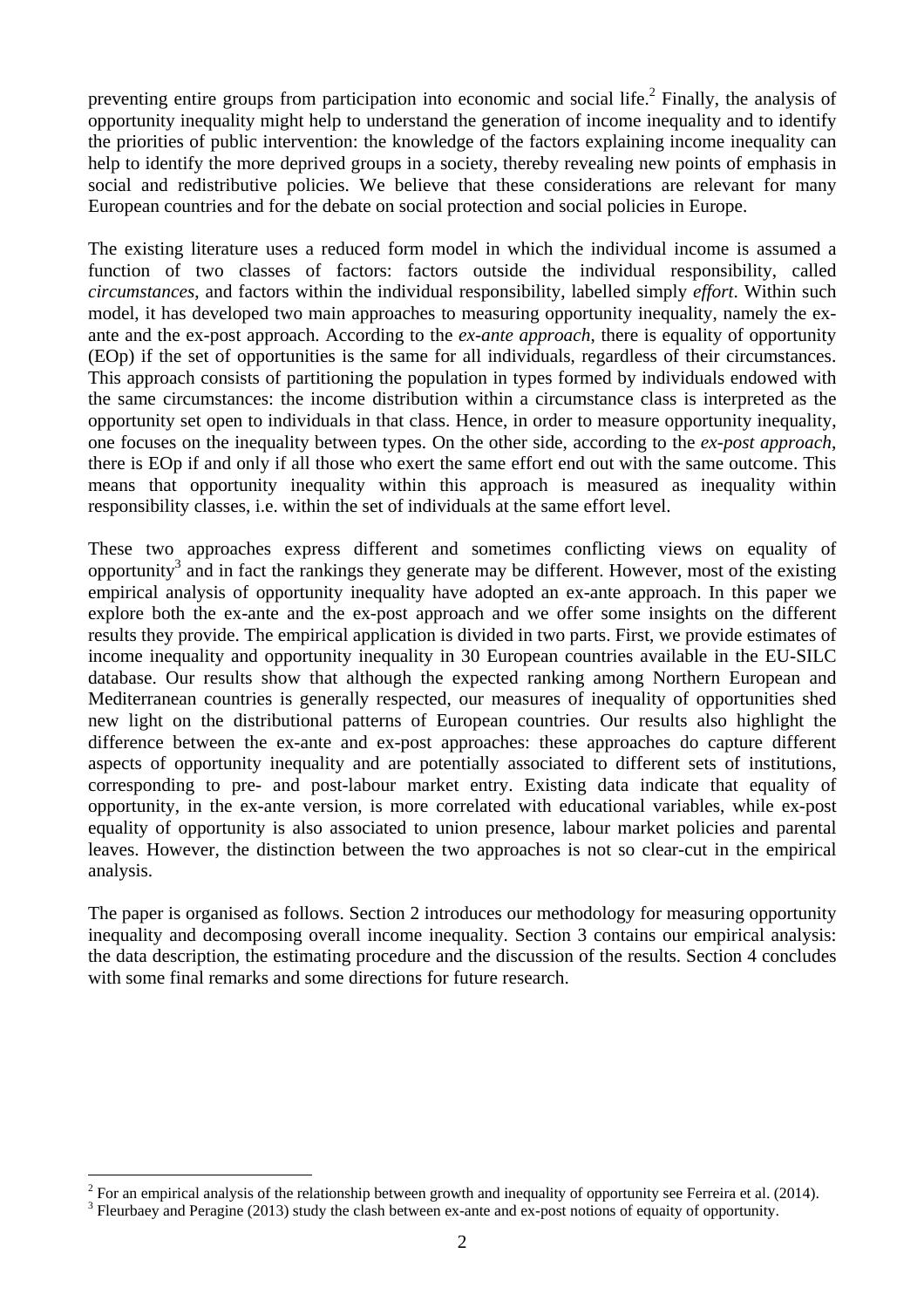#### **2. Measuring opportunity inequality: a simple model**

Consider a population and a distribution of income  $x$ . Suppose that all determinants of  $x$ , including the different forms of luck, can be classified into either a vector of circumstances *C* that lie beyond individual control, or as responsibility characteristics, summarized by a variable *e* , denoting effort. Circumstances belong to a finite set  $\Omega$ . For example, suppose that the only circumstance variables are race, which can only take values in the set {black, white}, and parental education, that only takes values in the set {college education, high school education}. In this case the set  $\Omega$  would be the following:  $\Omega = (\{\text{black}, \text{ parents with high school education}\}, \{\text{black}, \text{black}\})$ parents with college education}, {white, parents with high school education}, {white, parents with college education}).

Effort may be treated as either a continuous or a discrete variable belonging to the set  $\Theta$ . The outcome of interest is generated by a function  $g : \Omega \times \Theta = R$  such that:

$$
x = g(C, e) \tag{1}
$$

This can be seen as a reduced-form model in which incomes are exclusively determined by circumstances and effort, such that all individuals having the same circumstances and the same effort obtain the same income. Neither opportunities themselves, nor the process by which some particular outcomes are chosen, are explicitly modelled in this framework. The idea is to infer the opportunities available to individuals by observing joint distributions of circumstances, effort and outcomes.

Roughly speaking, the source of unfairness in this model is that circumstance variables (which lie beyond individual responsibility) affect outcomes. Thus, we have a population of individuals, each of whom is fully characterised by the triple  $(x, C, e)$ . For simplicity, treat effort  $e$ , as well as each element of the vector of circumstances, *C* , as discrete variables. Then this population can be partitioned in two ways: into types  $T_i$ , within which all individuals share the same circumstances, and into tranches  $T_i$ , within which everyone shares the same degree of effort. Denote by  $x_{ij}$  the income generated by circumstances  $C_i$  and effort  $e_i$ . Suppose there are *n* types, indexed by  $i = 1, \ldots, n$ , and *m* tranches, indexed by  $j = 1, \ldots, m$ . In this discrete setting<sup>4</sup>, the population can be represented by a matrix  $\mathbf{X}_{ii}$  with *n* rows, corresponding to types, and *m* columns, corresponding to tranches:

| Table 1  |          |          |          |          |          |  |  |  |  |  |
|----------|----------|----------|----------|----------|----------|--|--|--|--|--|
|          | $e_1$    | $e_2$    | $e_3$    | $\cdots$ | $e_m$    |  |  |  |  |  |
| $C_1$    | $x_{11}$ | $x_{12}$ | $x_{13}$ | .        | $x_{1m}$ |  |  |  |  |  |
| $C_2$    | $x_{21}$ | $x_{22}$ | $x_{23}$ | $\cdots$ | $x_{2m}$ |  |  |  |  |  |
| $C_3$    | $x_{31}$ | $x_{32}$ | $x_{33}$ | $\cdots$ | $x_{3m}$ |  |  |  |  |  |
| $\cdots$ | $\cdots$ | $\cdots$ | $\cdots$ | $\cdots$ | $\cdots$ |  |  |  |  |  |
| $C_n$    | $x_{n1}$ | $x_{n2}$ | $x_{n3}$ | $\cdots$ | $x_{nm}$ |  |  |  |  |  |

<sup>&</sup>lt;sup>4</sup> In an alternative formulation, that would treat effort as a continuous variable,  $F_i(x)$  would denote the advantage distribution in type *i* and *qi* denote its population share. The overall distribution for the population as a whole would

be 
$$
F(x) = \sum_{i=1}^{n} q_i F_i(x).
$$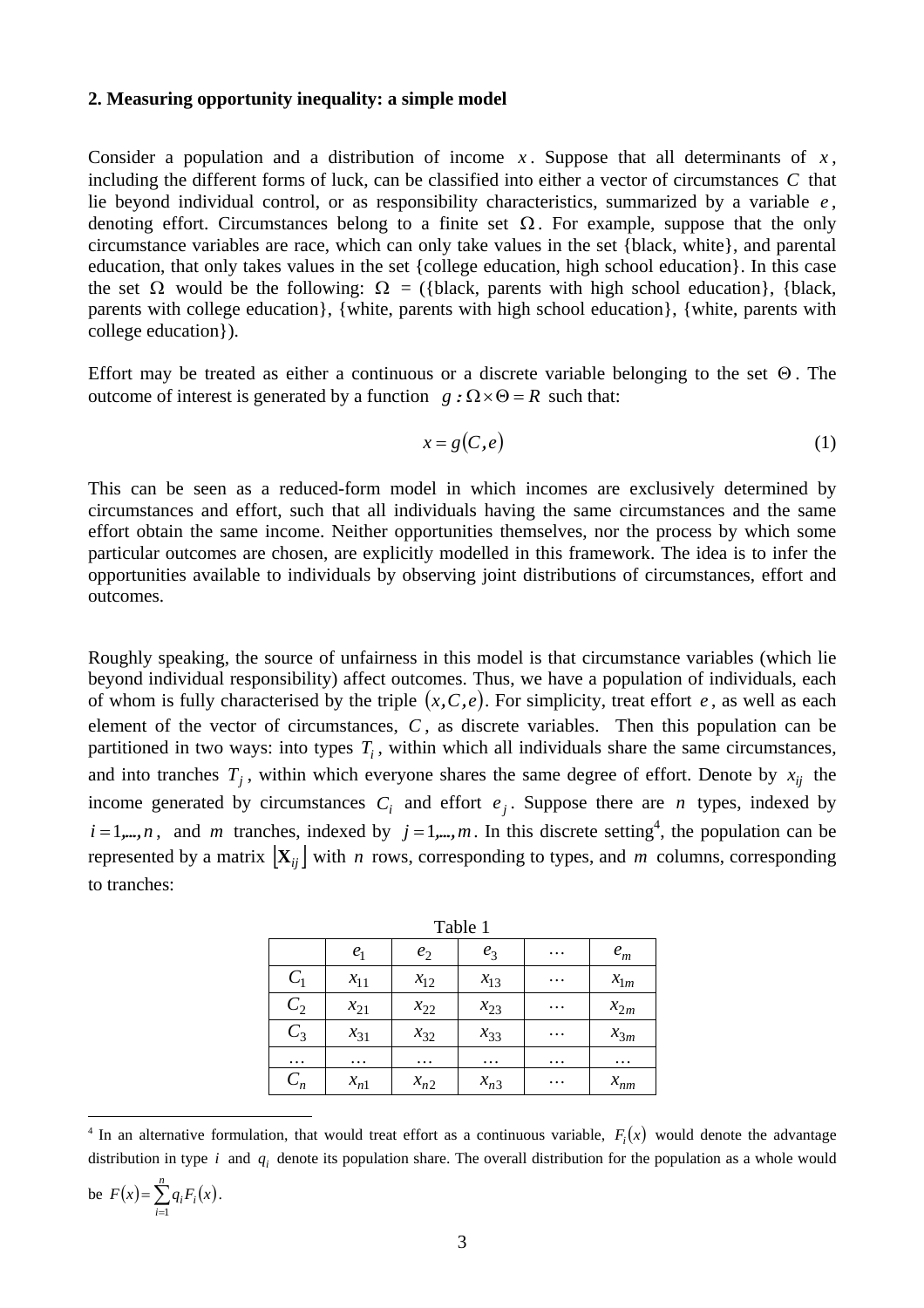To the  $n \times m$  dimensional matrix  $[X_{ij}]$  in Table 1, let there be associated a  $n \times m$  dimensional matrix  $\left[ \mathbf{P}_{ij} \right]$  where each element  $p_{ij}$  represents the proportion of total population with circumstances  $C_i$  and effort  $e_i$ .

Given this model, the measurement of inequality of opportunity can be thought of as a two-step procedure: first, the actual distribution  $\left[\mathbf{X}_{ij}\right]$  is transformed into a counterfactual distribution  $\left[\widetilde{\mathbf{X}}_{ij}\right]$ that reflects only and fully the unfair inequality in  $\left[ \mathbf{X}_{ij} \right]$ , while all the fair inequality is removed. In the second step, a measure of inequality is applied to  $\left[ \widetilde{\mathbf{X}}_{ij} \right]$ . In principle, the construction of the counterfactual distribution  $\left[ \widetilde{\mathbf{X}}_{ij} \right]$  should reflect both the compensation and the reward principles – the two subcomponents of opportunity egalitarianism – and the specific approach adopted.

In the *ex-ante approach* the focus is on the rows of the matrix above: a given row *i* is interpreted as the opportunity set of all individual with circumstances  $C_i$ . Hence the counterfactual distribution should reflect the inequality between the rows. On the other hand, the ex-post approach should focus on the columns of the matrix: given the effort level, the inequality in each column is interpreted as inequality of opportunity. Hence, the corresponding counterfactual distribution should reflect the inequality within the rows.

Different measures, which are either consistent with the ex-ante or the ex-post approaches, have been proposed in the literature (Ferreira and Peragine (2015), Ramos and Van de Gaer (2012)). In this paper we adopt one measure for each approach and we use a non parametric methodology. The first measure we use, *Between-Types Inequality*, is expression of the ex-ante approach, and was variously proposed by Peragine (2002), Bourguignon, Ferreira and Menéndez (2007), Checchi and Peragine (2010) and Ferreira and Gignoux (2011). The counterfactual distribution it relies on,  $\left[\widetilde{\mathbf{X}}_{BT}\right]$ , is obtained by replacing each individual income  $x_{ij}$  by the average income of the type she belongs to. This smoothing transformation is intended to remove all inequality within types. Formally:

| <b>Between types</b> $[\widetilde{\mathbf{X}}_{BT}]$ : For all $j \in \{1,,m\}$ and for all $i \in \{1,,n\}$ , $\widetilde{x}_{ij} = \mu_i$ . |  |  |  |  |  |  |
|-----------------------------------------------------------------------------------------------------------------------------------------------|--|--|--|--|--|--|
|-----------------------------------------------------------------------------------------------------------------------------------------------|--|--|--|--|--|--|

|  |         | Table 2: Between-types inequality ( $n = m = 3$ ) |  |
|--|---------|---------------------------------------------------|--|
|  | $e_{2}$ |                                                   |  |
|  |         |                                                   |  |
|  |         |                                                   |  |
|  |         |                                                   |  |

Once the smoothed distribution  $\left[ \widetilde{\mathbf{X}}_{BT} \right]$  is obtained, any inequality measure *I* applied to such  $distri$ *bution*,  $I(\tilde{\mathbf{X}}_{BT})$  is to be interpreted as a measure of inequality of opportunity. Following Checchi and Peragine (2010) we use the mean logarithmic deviation, which is an additively decomposable inequality index (Theil, 1979a,b) and obtain a useful decomposition of overall inequality ( $I$ ) into two terms: the between types inequality ( $I_{BT}$ ), to be interpreted as inequality of opportunity, and the within types inequality  $(I_{WT})$ , interpreted as inequality due to effort. That is: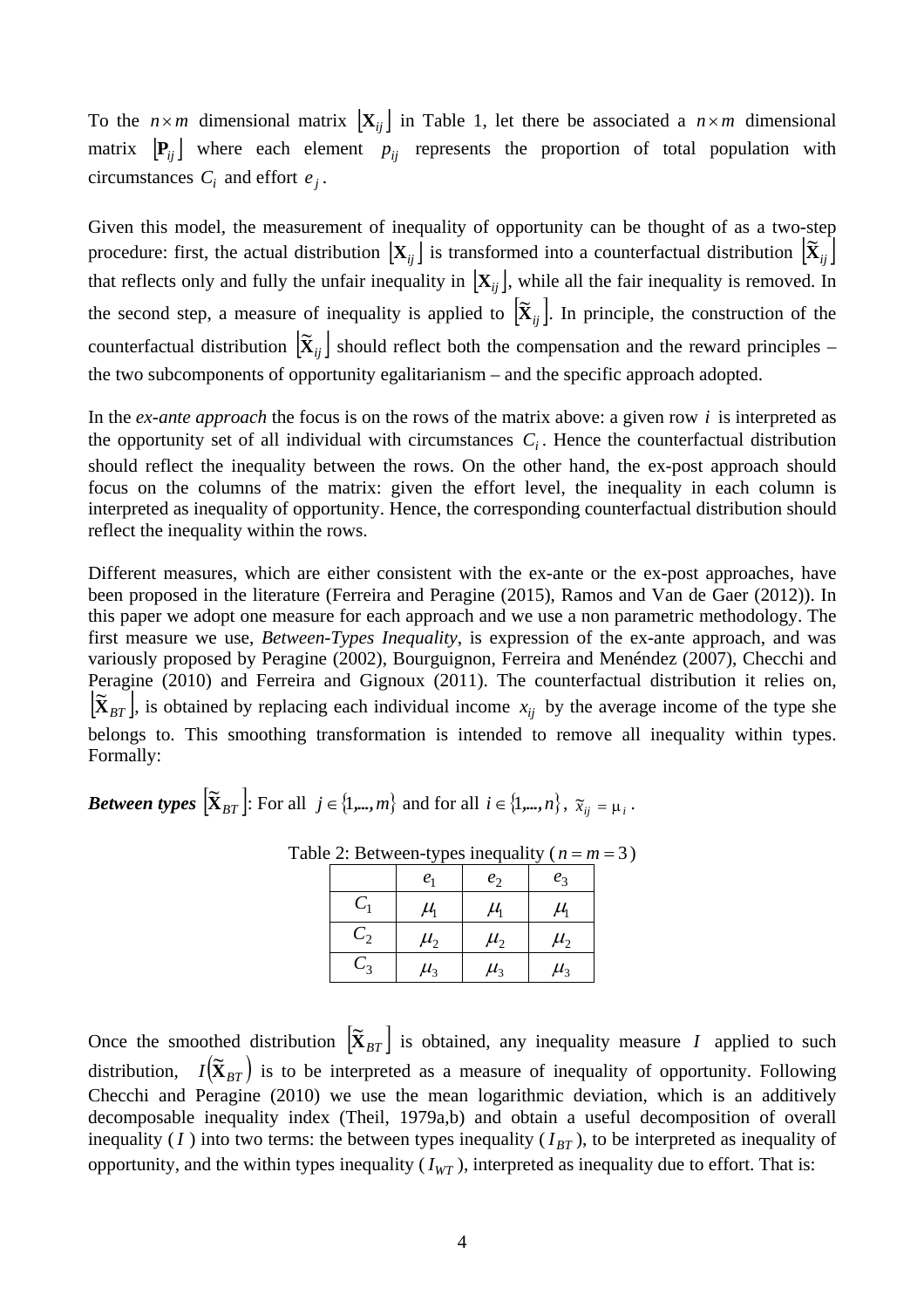$$
I = I_{BT} + I_{WT} \tag{2}
$$

The second measure we use, *Within-Tranches*, is expression of the ex-post approach and has been used by Checchi and Peragine (2010) and Aaberge et al (2011). The Within-Tranches counterfactual distribution  $\left[\tilde{\mathbf{X}}_{WTr}\right]$  is obtained by replacing each individual outcome  $x_{ij}$  in a given

tranche with the ratio between such outcome and the average income of that tranche:  $\mu_j = \sum$ =  $\mu_i =$ *n i*  $j = \sum p_{ij} x_{ij}$ . 1

This normalization procedure is intended to remove all inequalities between tranches and to leave unchanged the inequality within tranches. Formally:

| <b>Within tranches</b> $[\widetilde{\mathbf{X}}_{WTr}]$ : For all $j \in \{1,,m\}$ and for all $i \in \{1,,n\}$ , $\widetilde{x}_{ij} = g(c_i, e_j) / \mu_j$ . |  |  |  |  |  |  |  |  |  |
|----------------------------------------------------------------------------------------------------------------------------------------------------------------|--|--|--|--|--|--|--|--|--|
|----------------------------------------------------------------------------------------------------------------------------------------------------------------|--|--|--|--|--|--|--|--|--|

| e <sub>3</sub><br>e <sub>2</sub>                                |  |
|-----------------------------------------------------------------|--|
|                                                                 |  |
| $C_1$<br>$x_{11}/\mu_1$<br>$x_{12}/\mu_2$<br>$x_{13}/\mu_3$     |  |
| $C_2$<br>$x_{22}$ / $\mu_2$<br>$x_{21}/\mu_1$<br>$x_{23}/\mu_3$ |  |
| $C_3$<br>$x_{31}/\mu_1$<br>$x_{33}/\mu_3$<br>$x_{32}/\mu_2$     |  |

Table 3 – Within tranches inequality ( $n = m = 3$ )

Also in this case, following Checchi and Peragine (2010), we use the mean log deviation and obtain a useful decomposition of overall inequality ( $I$ ) into two terms: within tranches inequality ( $I_{WTr}$ ), to be interpreted as inequality of opportunity, and between tranches inequality  $(I_{BT})$ , interpreted as inequality due to effort. That is:  $I = I_{BTr} + I_{WTr}$ .

#### **3. The empirical analysis: income inequality and opportunity inequality in Europe**

#### *Data description*

We use data from the 2005 and 2011 waves of the European Survey on Income and Living Conditions (EUSILC) which is annually run by national Central Statistics Offices and collects information on the income and living conditions of different household types. The survey contains information on a large number of individual and household characteristics as well as specific information on poverty and social exclusion. Representative random samples of households throughout a large number of European countries are approached to provide the required information. In 2005 we consider 26 countries, while the 2011 sample consists of 29 countries.<sup>5</sup>

Differently from other sources of data, EUSILC provides a common data source with comparable individual and household level micro-data on income and living conditions allowing for significant improvements in the comparability of country-specific measures. EUSILC is becoming the reference source for comparative statistics on income distribution and social exclusion at European level. Indeed, our study has been made possible by the inclusion in both 2005 and 2011 of specific data modules providing data for attributes of each respondent's parents during her childhood period

<sup>&</sup>lt;sup>5</sup> The 2005 sample consists of Austria (AT), Belgium (BE), Cyprus (CY), Czech Republic (CZ), Germany (DE), Denmark (DK), Estonia (EE), Spain (ES), Finland (FI), France (FR), Greece (GR), Hungary (HU), Ireland (IE), Iceland (IS), Italy (IT), Lithuania (LT), Luxemburg (LU), Latvia (LV), Netherlands (NL), Norway (NO), Poland (PL), Portugal (PT), Sweden (SE), Slovenia (SI), Slovakia (SK) and the United Kingdom (UK). In the 2011, Bulgaria (BG), Switzerland (CH), Malta (MT) and Romania (RO) are added to the previous list whereas Ireland is dropped, counting 29 countries in total.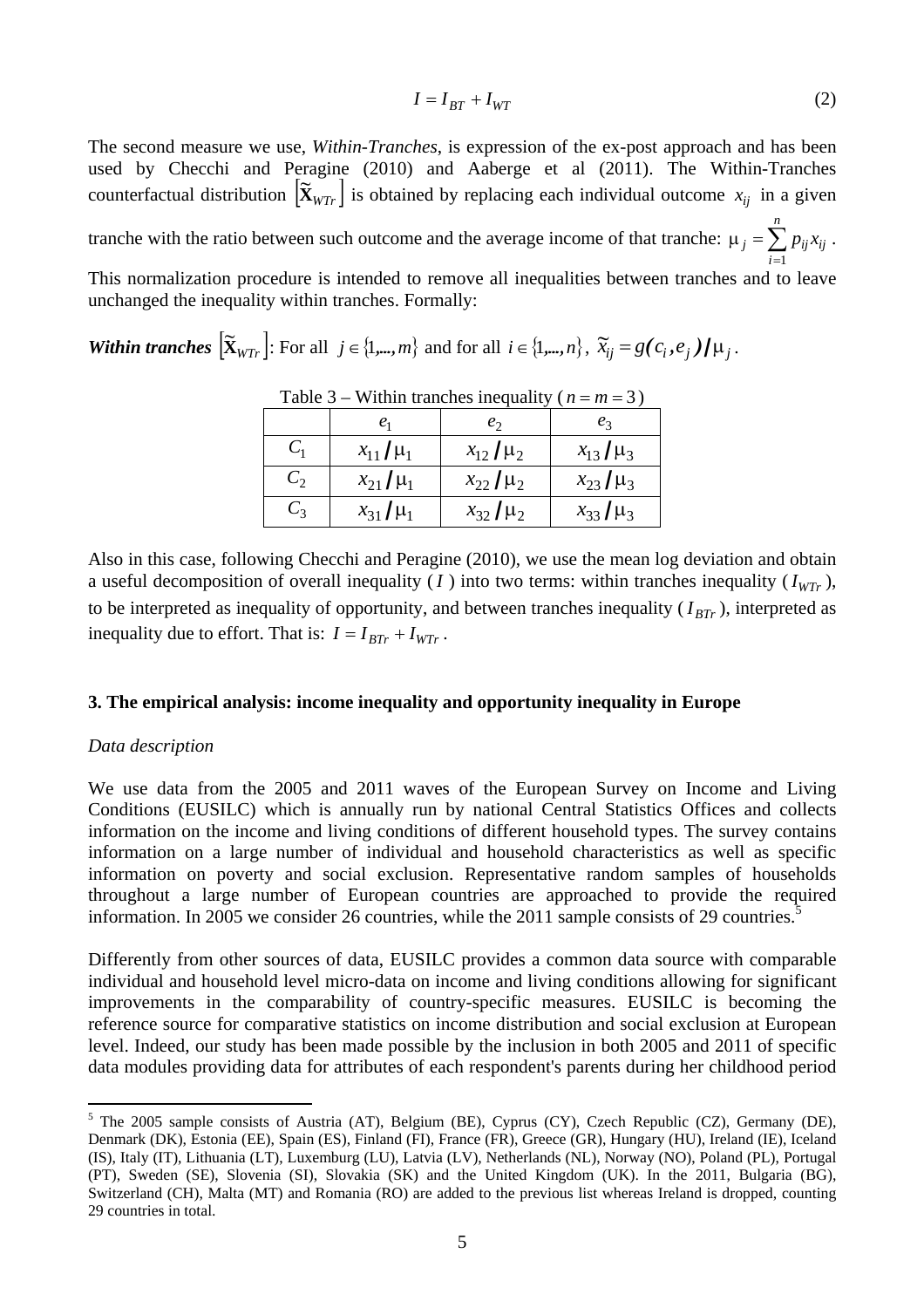when aged 14-16. These additional modules report information on family composition, number of siblings, the educational attainment, occupational as well as the labour market activity status of respondent's mother and father and the presence of financial problems in the household.

We focus on individual data and restrict the sample to individuals working full or part-time, unemployed and those fulfilling domestic tasks and care responsibilities aged between 30 and 60. Our outcome variable is pre-tax individual earnings.<sup>6</sup> Being aware of the fact that welfare indicators estimated from micro-data can be very sensitive to the presence of extreme incomes (Cowell and Victoria-Feser, 1996a, 1996b, 2002) we censored the countries' income distributions by dropping the highest percentile.<sup>7</sup>

Regarding the description of circumstances, we first consider family origins: parental education is measured by the highest educational attainment in the parent couple. Individuals are therefore divided in three groups: group 1 refers to individuals whose parents have at best achieved low levels (pre-primary, primary or lower secondary education), group 2 corresponds to individuals who have at least one of the parents with intermediate levels of education (upper secondary education and post-secondary non-tertiary education) and group 3 are individuals with at least one of parent with college degrees (first stage of tertiary education and second stage of tertiary education).

Parental occupation is also partitioned in three categories: category 1 corresponds to individuals whose parents were employed in elementary occupations (such as plant and machine operator and assembler - groups 8000 and 9000 in the ISCO88 classification); category 2 refers to individuals who have at least one parent employed in semi-skilled occupations (occupied as service worker, shop and market sales worker, skilled agricultural and fishery worker or as craft and related trades workers - groups from 5000 to 7000 in the ISCO88 classification); finally, category 3 refers to individuals who have at least one of the parents working in top-rank occupations (like legislator, senior official, manager, professional, technician, associate professional or clerk - groups from 1000 to 4000 in the ISCO88 classification).

In this empirical application we also consider additional individual characteristics as circumstances. This set comprehends gender, nationality (identifying as native those who declare the country of birth being the same of the country of residence) and age (six cohorts from 30 to 60). Hence, in total we have 144 types (3 parental education categories  $\times$  3 parental occupation categories  $\times$  2 genders  $\times$ 2 nationalities  $\times$  6 age groups).<sup>8</sup> Table A.1 in the Appendix show summary statistics of both individual and parental characteristics.

In the empirical analysis we consider the case of non observability of effort, hence we need to deduce the degree of effort from some observable behaviour. Following Checchi and Peragine (2010) we adopt Roemer's statistical solution: we assume that all individuals at the  $p^{th}$  quantile of the effort distribution in their types have exerted a comparable degree of effort. Given the monotonicity of the income function, this will correspond to the quantile in the effort distribution of

<sup>&</sup>lt;sup>6</sup> We exclude pupils, students, those in an unpaid work experience, those in retirement or in early retirement, permanently disabled or/and unfit to work, those in compulsory military community or service and other inactive person.

<sup>7</sup> Van Kerm (2007) discusses how ordinal comparisons of countries are found to be robust to variants of data adjustment procedures such as trimming and winsorizing.

<sup>8</sup> It is important to note that the empirical estimates of "between-types" inequality of opportunity are to be interpreted as lower-bound estimates. A formal proof of the lower-bound result is contained in Ferreira and Gignoux (2011), but the intuition is straight-forward: the set of circumstances which is observed empirically - and used for partitioning the population into types - is a strict subset of the set of all circumstance variables that matter in reality. The existence of unobserved circumstances guarantees that these estimates of Inequality of opportunity could only be higher if more circumstance variables were observed.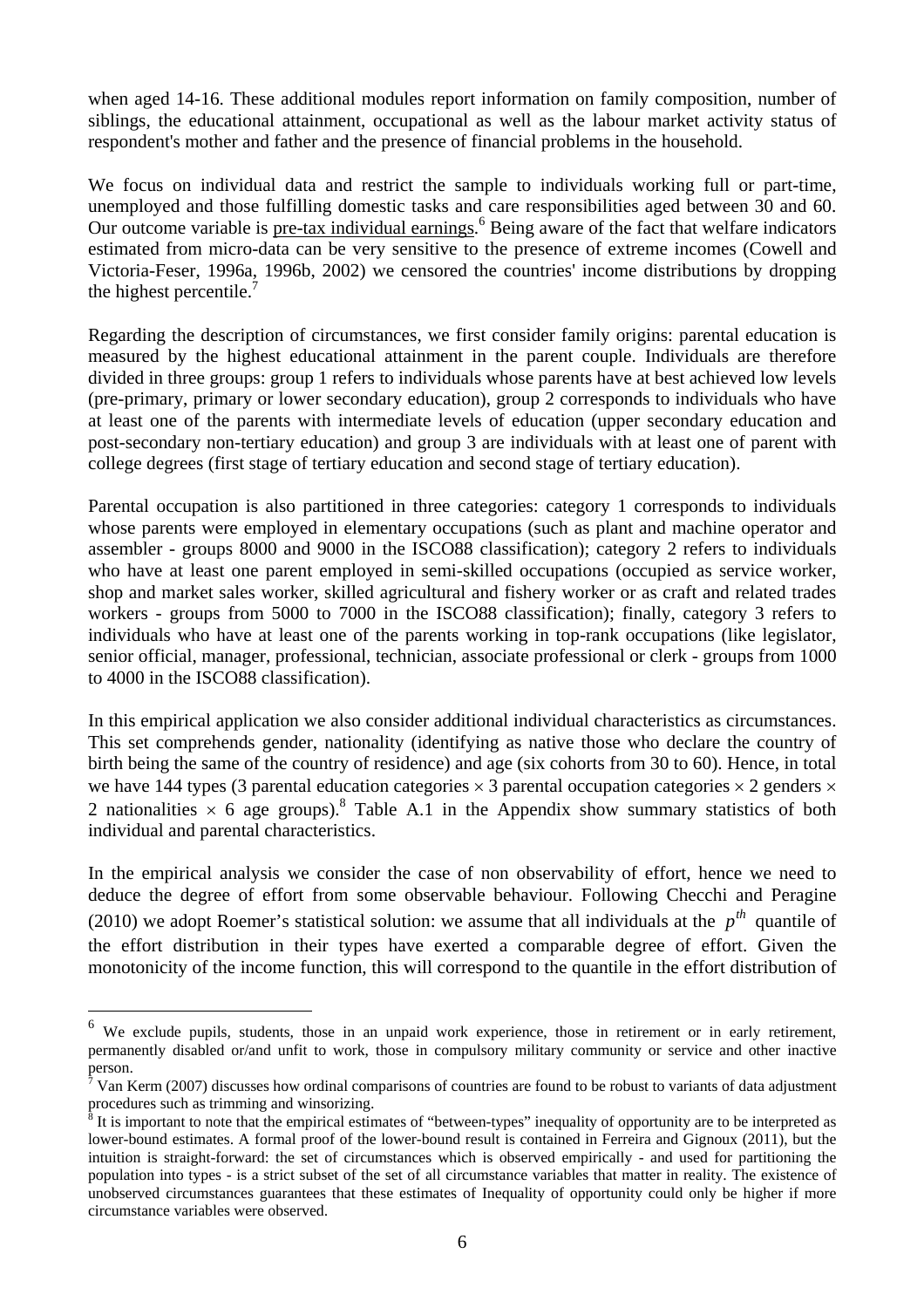the type. Thus, we define the tranche *p* in a population as the subset of individuals whose income is at the  $p^{th}$  rank of their respective type income distributions. Specifically, we partition the type distributions in ten deciles (although results are proved generally consistent when considering a different number of tranches).

We have used gross incomes, which were available for the first time for all countries in 2011. With respect to 2005, few countries have only net incomes available.<sup>9</sup> We estimated the corresponding gross values by estimating a tax schedule on 2011 data and applying it to 2005 values (implicitly assuming invariance of tax rules over the period). Since we are considering equality of opportunity at individual level, we do refer to personal earnings, excluding household equivalisation and capital incomes (since they are recorded at household level).

# *Income and opportunity inequality rankings in Europe*

Given this dataset, we have computed alternative measures of income inequality. Starting with the estimates of overall income inequalities, we notice that the ranking based on Gini index from our data is quite consistent with the ranking provided by OECD and Eurostat (see figure 1 – underlying data are reported in Table A.2 in the Appendix). The Spearman rank correlation between our inequality measures (Gini and Mean Log Deviation-MLD) and the ones calculated by OECD are 0.49 in 2005 and 0.63 in 2011, and even higher if compared to disposable incomes (respectively 0.51 and 0.71). This is considerable when considering that we are comparing personal earnings (excluding unemployed for comparability reasons) with household equivalised incomes. The correlation declines (or even disappears in 2005) if we use the alternative inequality measure given by the MLD (see table 4).

| 2005                               | Gini gross<br>incomes<br>(OECD) | Gini disposable<br>incomes<br>(OECD) | Gini disposable<br><i>incomes</i><br>(Eurostat) | Gini personal<br>incomes (our<br>sample) | MLD personal<br>incomes (our<br>sample) |
|------------------------------------|---------------------------------|--------------------------------------|-------------------------------------------------|------------------------------------------|-----------------------------------------|
| Gini gross incomes (OECD)          | 1.000                           |                                      |                                                 |                                          |                                         |
| Gini disposable incomes (OECD)     | $0.674***$                      | 1.000                                |                                                 |                                          |                                         |
| Gini disposable incomes (Eurostat) | $0.724***$                      | $0.898***$                           | 1.000                                           |                                          |                                         |
| Gini personal incomes (our sample) | $0.496**$                       | $0.514***$                           | $0.371*$                                        | 1.000                                    |                                         |
| MLD personal incomes (our sample)  | 0.356                           | 0.210                                | 0.030                                           | $0.826***$                               | 1.000                                   |
| 2011                               | Gini gross<br>incomes<br>(OECD) | Gini disposable<br>incomes<br>(OECD) | Gini disposable<br>incomes<br>(Eurostat)        | Gini personal<br>incomes (our<br>sample) | MLD personal<br>incomes (our<br>sample) |
| Gini gross incomes (OECD)          | 1.000                           |                                      |                                                 |                                          |                                         |
| Gini disposable incomes (OECD)     | $0.769***$                      | 1.000                                |                                                 |                                          |                                         |
| Gini disposable incomes (Eurostat) | $0.746***$                      | $0.891***$                           | 1.000                                           |                                          |                                         |
| Gini personal incomes (our sample) | $0.630***$                      | $0.716***$                           | $0.748***$                                      | 1.000                                    |                                         |
| MLD personal incomes (our sample)  | $0.392*$                        | $0.460**$                            | $0.490***$                                      | $0.749***$                               | 1.000                                   |

Table 4 – Spearman's rank correlation between alternative inequality measures

statistical significance: \*\*\* p<0.01, \*\* p<0.05, \* p<0.1

<sup>&</sup>lt;sup>9</sup> Countries with only net incomes in 2005 are Cyprus, Denmark, Finland, Hungary, Netherlands and Norway.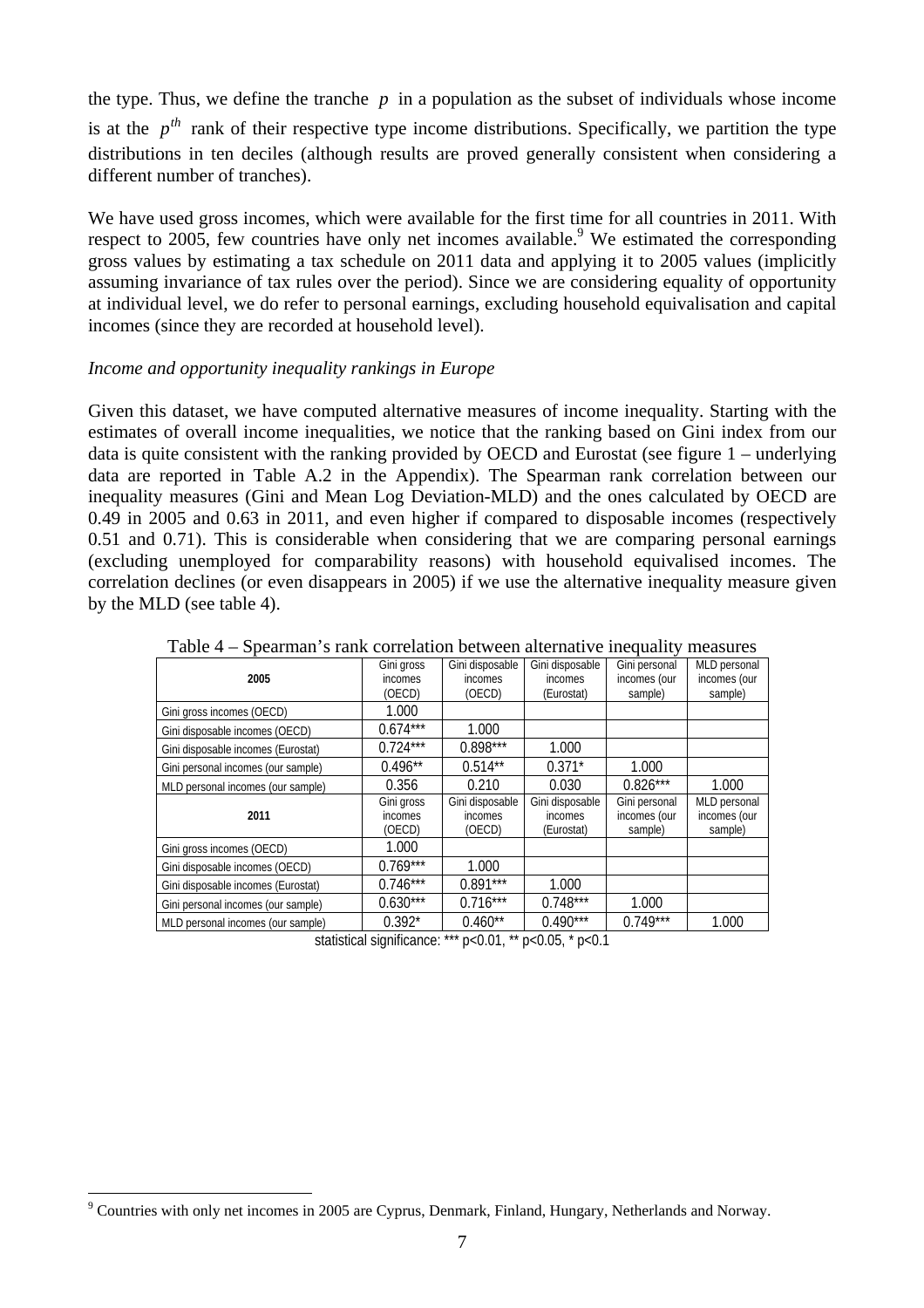

Different data sources for inequality - gross incomes

Figure  $1 -$  Different data sources for inequality

By looking at figure 1 we observe that United Kingdom, Portugal France and Italy appears as the most unequal counties according to OECD household incomes, while Nordic new entrants (Latvia, Lithuania and Estonia) record higher inequalities when considering SILC personal (gross) earnings. At the other extreme, the OECD classifies Iceland, Denmark, Sweden and the Netherlands as the least unequal countries. Two outliers (Germany and Slovenia) are clearly detectable in the data on inequality for the year 2005 (see also figure 2). We attribute this high level of inequality to temporary employment, which boomed in Germany after the Hartz reforms at the beginning of the present century (the so-called "one-euro jobs").

Once we have ascertained that our data are consistent with the received knowledge on country rankings in terms of inequality, we abandon the traditional Gini index for it is not easily decomposable, and focus our attention to the mean log deviation (MLD). This index is the only index that allows for a perfect decomposition of between- and within- components; in such a way that total income inequality can be decomposed in effort inequality and opportunity inequality. The MLD still exhibits a country ranking which is not very dissimilar from the one offered by the Gini index (see figure 2 – rank correlations with corresponding Gini are reported in table 4). Nevertheless nothing grants that once decomposed total inequality, the country ranking remains the same. If this were the case, than working with total inequality indices or with inequality of opportunity measures does not make a big difference. Otherwise, the decomposition provides additional knowledge about the socio-economic mechanisms that underlie the generation and persistence of inequality.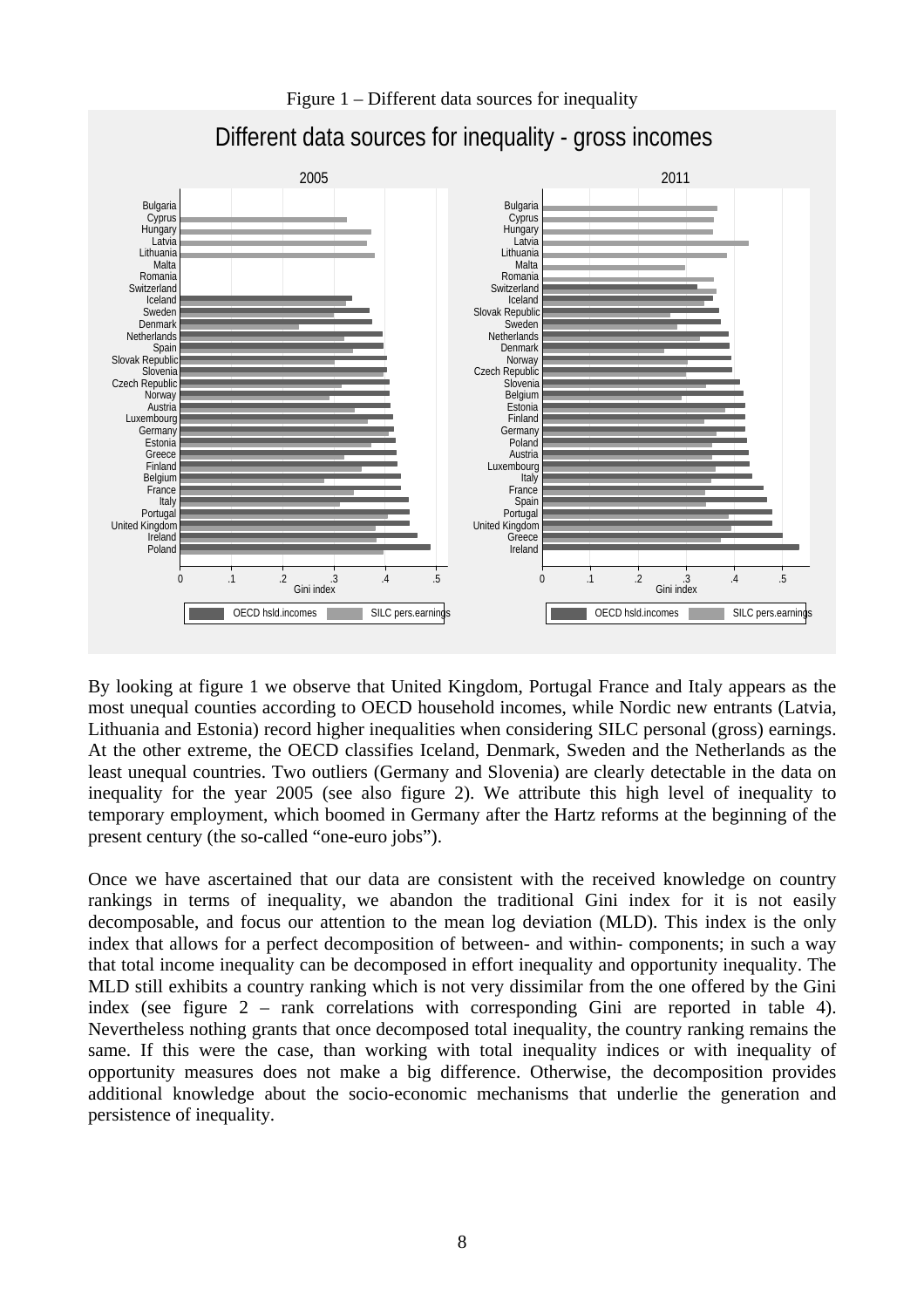

Figure  $2 -$  Alternative measures for earnings inequality

# *Including or excluding unemployed*

If we are to discuss the role of circumstances on life chance, potential employability is a dimension than cannot be neglected by restricting the analysis to individuals with positive incomes, as done in most of the literature (see the review in Ramos and Van de Gaer 2012). In addition, if we are concerned with the role of labour market institutions, they tend to affect the (equilibrium) unemployment rate, and indirectly measured inequality. For this reason we have retained the entire population in the analysis, imputing a unitary income to those with zero income in order to be able to compute log transformations of incomes. The inequality indices obviously increase, though the country ranking tends to remain stable when we use the Gini index, but they are completely different while using the MLD (see bolded values in table 5).

| 2005                                       | Gini including<br>unemployed    | Gini excluding<br>unemployed         | MLD including<br>unemployed              | MLD excluding<br>unemployed              |
|--------------------------------------------|---------------------------------|--------------------------------------|------------------------------------------|------------------------------------------|
| Gini gross earnings (including unemployed) | 1.000                           |                                      |                                          |                                          |
| Gini gross earnings (excluding unemployed) | $0.747***$                      | 1.000                                |                                          |                                          |
| MLD gross earnings (including unemployed)  | $0.806***$                      | 0.357                                | 1.000                                    |                                          |
| MLD gross earnings (excluding unemployed)  | $0.474**$                       | $0.831***$                           | 0.104                                    | 1.000                                    |
| 2011                                       | Gini gross<br>incomes<br>(OECD) | Gini disposable<br>incomes<br>(OECD) | Gini disposable<br>incomes<br>(Eurostat) | Gini personal<br>incomes (our<br>sample) |
| Gini gross earnings (including unemployed) | 1.000                           |                                      |                                          |                                          |
| Gini gross earnings (excluding unemployed) | $0.735***$                      | 1.000                                |                                          |                                          |
| MLD gross earnings (including unemployed)  | $0.887***$                      | $0.442**$                            | 1.000                                    |                                          |
| MLD gross earnings (excluding unemployed)  | $0.409**$                       | $0.748***$                           | 0.157                                    | 1.000                                    |

Table 5 – Spearman's rank correlation between inequality indices including/excluding unemployed

statistical significance: \*\*\* p<0.01, \*\* p<0.05, \* p<0.1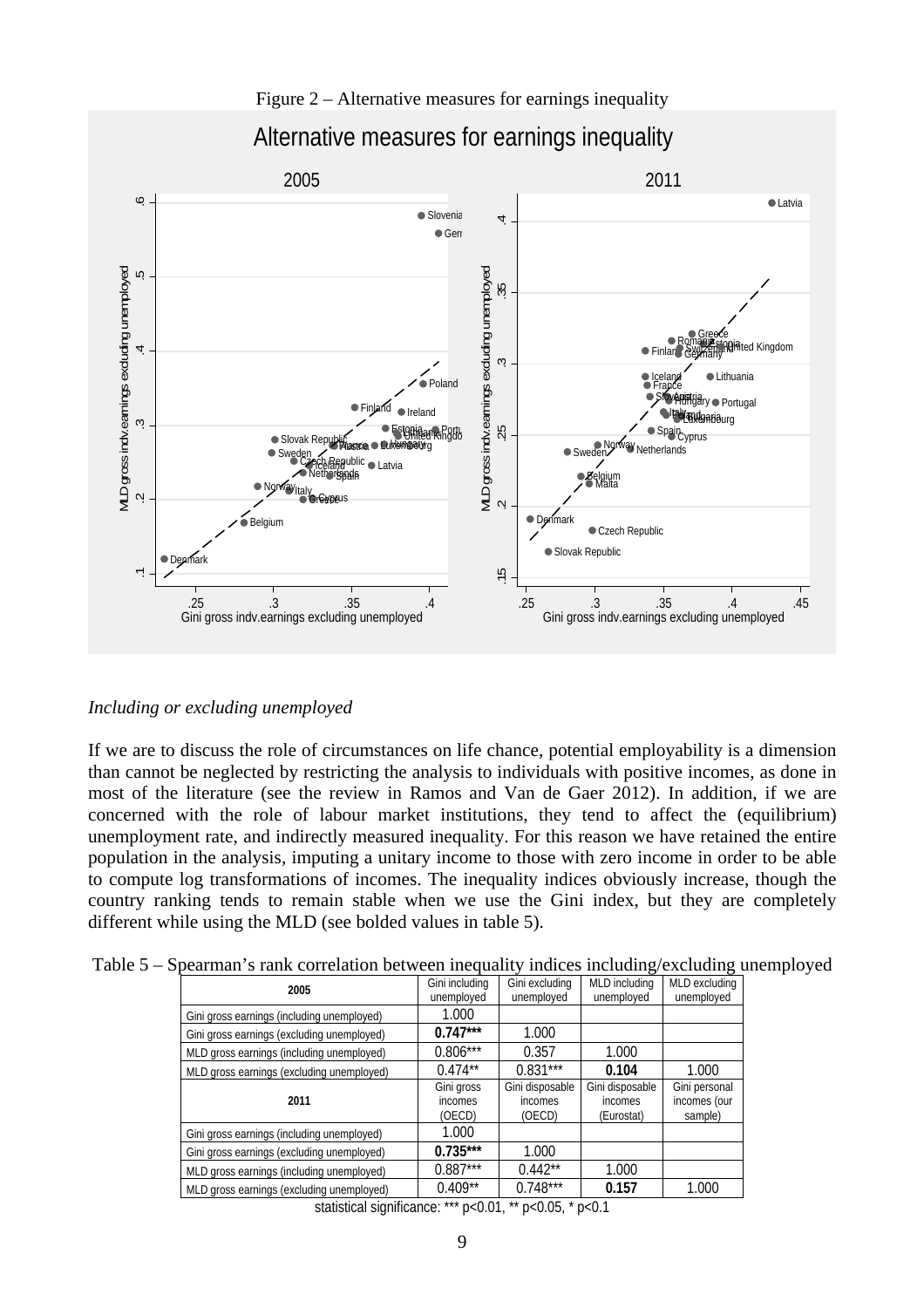This is attributable to the fact that the inequality index MLD emphasises the bottom tail of the distribution, while the Gini index is more focussed on the central part of the distribution.<sup>10</sup> Since we aim to retain the comparability of our result on inequality of opportunities with existing literature, in the text we will report regression results using inequality measures that exclude the unemployment (the common practice in inequality analysis), while in the Appendix we retain the same analysis including the unemployed population.

# *The impact of circumstances*

 $\overline{a}$ 

Table 6 reports the correlation between earnings and circumstances, described by the 144 types described above. In the first four columns our dependent variable considers only positive earnings (thus leaving unemployed out of the regressions), while the second group of columns bring them into the picture. In both groups, earnings are increasing in parental education and occupational prestige; in addition men, natives and older people are characterised by higher earnings. The correlations with circumstances are higher when we include the unemployment, confirming that selection into employment depends on circumstance as well. However goodness of fit declines significantly in presence of a mass of zero-earnings unemployed, given a mass of approximately one fifth of individual in the unemployment condition (19% in 2005, 17% in 2011).

What is more important to grant comparability is that the intergenerational transmission of economic status is stable over two surveys: the advantage of having at least one college graduate parent and/or one parent in high skill occupation remains of comparable magnitude. On the contrary we observe a slight decline in the gender gap and an increase in the native/foreign divide. The aging is captured with two alternative specifications: in odd-numbered columns we use cohort order as proxy for age, while in even-numbered columns we resort to the more traditional strategy of using age and age squared. In both cases the other coefficients are substantially unaffected.

|                                           |            | (2)         | (3)        | (4)        | (5)        | (6)        | $\left(7\right)$ | (8)        |
|-------------------------------------------|------------|-------------|------------|------------|------------|------------|------------------|------------|
|                                           | 2005       | 2005        | 2011       | 2011       | 2005       | 2005       | 2011             | 2011       |
| dependent variable = log(earnings)        | excluding  | excluding   | excluding  | excluding  | including  | including  | including        | including  |
|                                           | unemployed | unemployed  | unemployed | unemployed | unemployed | unemployed | unemployed       | unemployed |
| at least one parent with secondary degree | $0.20***$  | $0.21***$   | $0.21***$  | $0.21***$  | $0.43***$  | $0.46***$  | $0.51***$        | $0.52***$  |
| at least one parent with college degree   | $0.24***$  | $0.25***$   | $0.30***$  | $0.31***$  | $0.47***$  | $0.51***$  | $0.66***$        | $0.68***$  |
| middle-skilled parental occupation        | $-0.17***$ | $-0.17***$  | $-0.16***$ | $-0.15***$ | $-0.36***$ | $-0.35***$ | $-0.34***$       | $-0.33***$ |
| low-skilled parental occupation           | $-0.17***$ | $-0.18***$  | $-0.19***$ | $-0.19***$ | $-0.47***$ | $-0.49***$ | $-0.44***$       | $-0.45***$ |
| male                                      | $0.43***$  | $0.43***$   | $0.38***$  | $0.38***$  | $1.57***$  | $1.57***$  | $1.29***$        | $1.29***$  |
| native                                    | $0.19***$  | $0.20***$   | $0.26***$  | $0.26***$  | $0.43***$  | $0.45***$  | $0.69***$        | $0.70***$  |
| age groups                                | 0.00       |             | $0.02***$  |            | $-0.37***$ |            | $-0.27***$       |            |
| age                                       |            | $0.11***$   |            | $0.08***$  |            | $0.59***$  |                  | $0.51***$  |
| age <sup>2</sup>                          |            | $-0.001***$ |            | 0.00       |            | $-0.01***$ |                  | $-0.01***$ |
|                                           |            |             |            |            |            |            |                  |            |
| observations                              | 130385     | 130385      | 147606     | 147606     | 160913     | 160913     | 178909           | 178909     |
| R <sup>2</sup>                            | 0.46       | 0.47        | 0.49       | 0.49       | 0.18       | 0.20       | 0.13             | 0.15       |

Table 6 – Correlation between earnings and circumstances - including/excluding unemployed - OLS

Note: Robust standard errors in brackets - \*\*\* p<0.01, \*\* p<0.05, \* p<0.1 - errors clustered by country – constant and country fixed effect included – in case of unemployment a virtual earnings of 1 euro is imputed

With earnings increasing with age, we can expect earnings inequality also be rising in a parallel way. However figure 3 shows that this is not necessarily the case, especially when we restrict to positive incomes: if we abstract from the case of Slovenia (and partly of Germany) in the first survey, earnings inequality among employed members of the labour force remain constant across generations. On the contrary, when we also include the unemployed (as it is done in figure A.2 in

 $10$  When observing the most evident rank reversals (see the figure A.1 in the Appendix) the countries that come to forefront of inequality when unemployment is considered are Poland, Greece, Spain, Portugal, UK and Luxemburg (both in 2005 and 2011), plus Belgium (in 2005) and Malta (in 2011).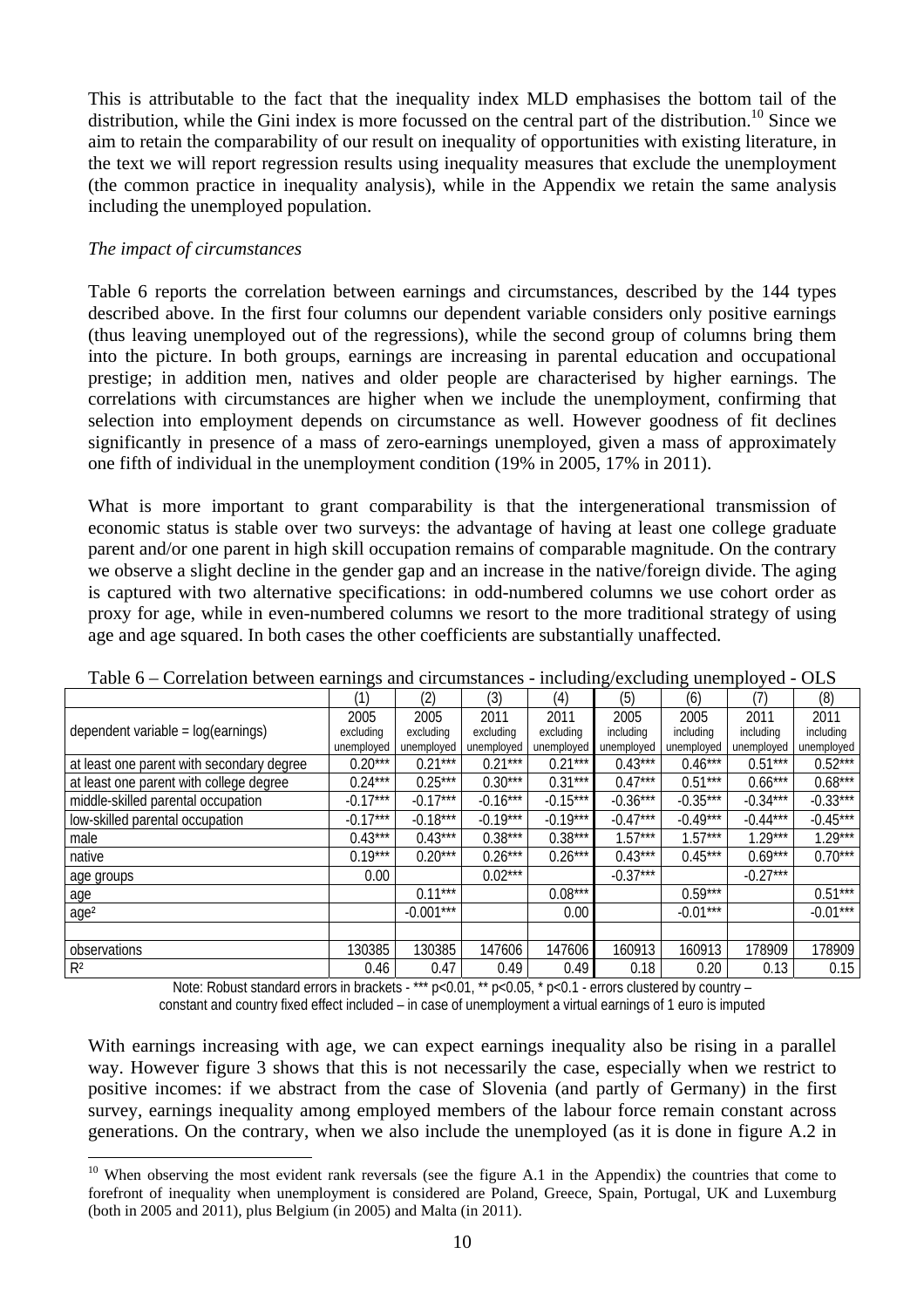the Appendix) the decline in the employment rate for older members of the society induces an increase in inequality with age.



#### Figure 3

# *Measuring the inequality of opportunities*

We are now in the condition of being able to compute the inequality of opportunities, under alternative assumptions. In the sequel we put more emphasis on the ex-ante approach, but we have also computed the corresponding ex-post measures. Intuitively, the ex-ante approach considers as unfair the portion of variance explained by regressors corresponding to circumstances, whereas the ex-post approach considers as unfair the variance across circumstances at any given percentile (interpreted as proxy for effort). In both approaches we have followed a non-parametric estimation, but results are rather similar should we take a parametric stance.

The ex-ante inequality of opportunity is shown in figure 4: it accounts on average for 15% of total inequality (as measured by mean log deviation), reaching peaks of 29% in the case of Cyprus (in both surveys) and Luxemburg. The countries where the share of inequality attributable to circumstances is high in relative terms are Sweden, Norway, Netherlands and United Kingdom, while at the other extreme we find Poland, Slovak Republic, Finland and Slovenia. The continental Europe (France, Germany, Italy, Spain and Denmark) lies in an intermediate position in terms of inequality of opportunity.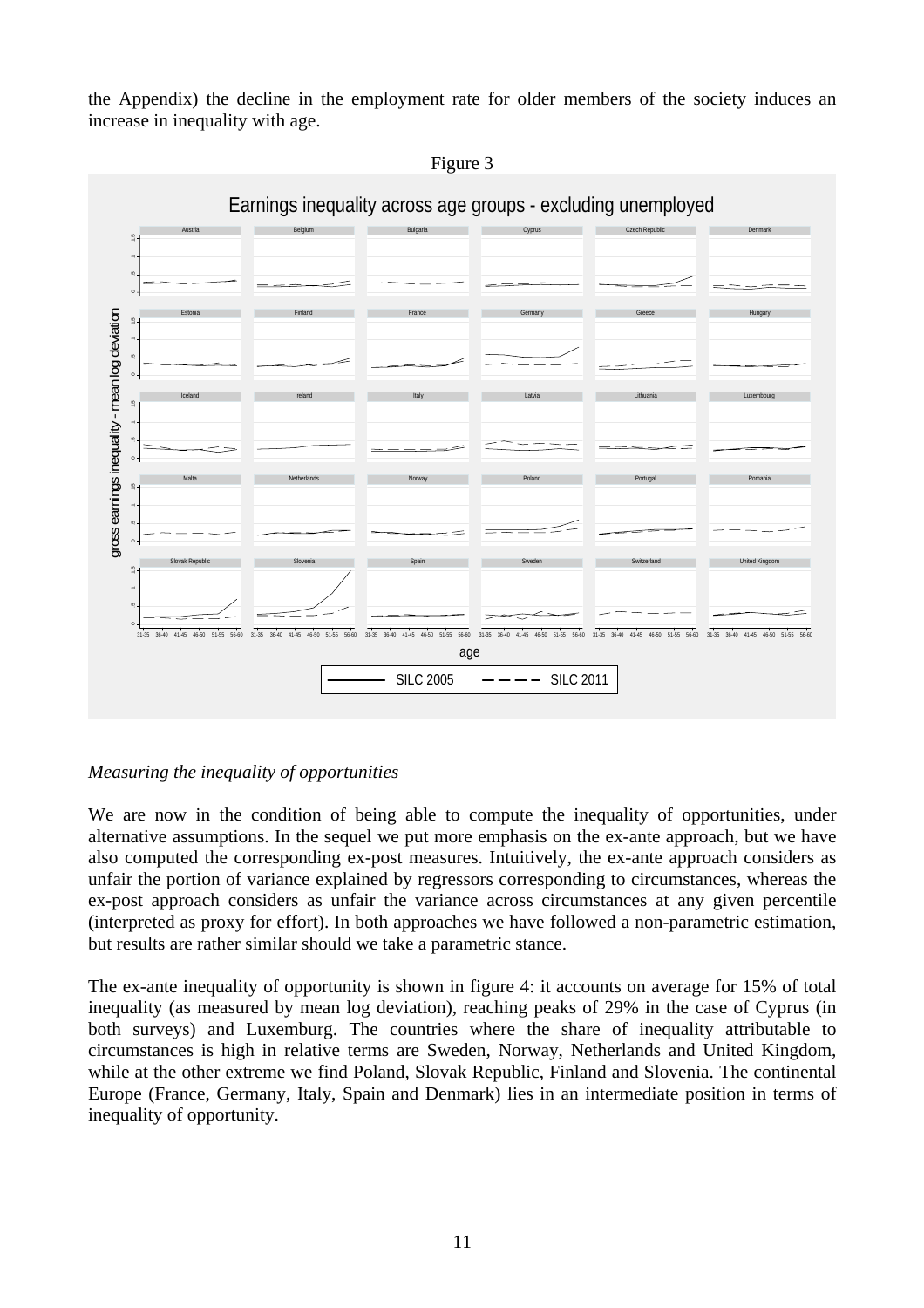# Figure 4

Total inequality and inequality due to circumstances - excluding unemployed



Figure 5

Total inequality and inequality for identical effort - excluding unemployed

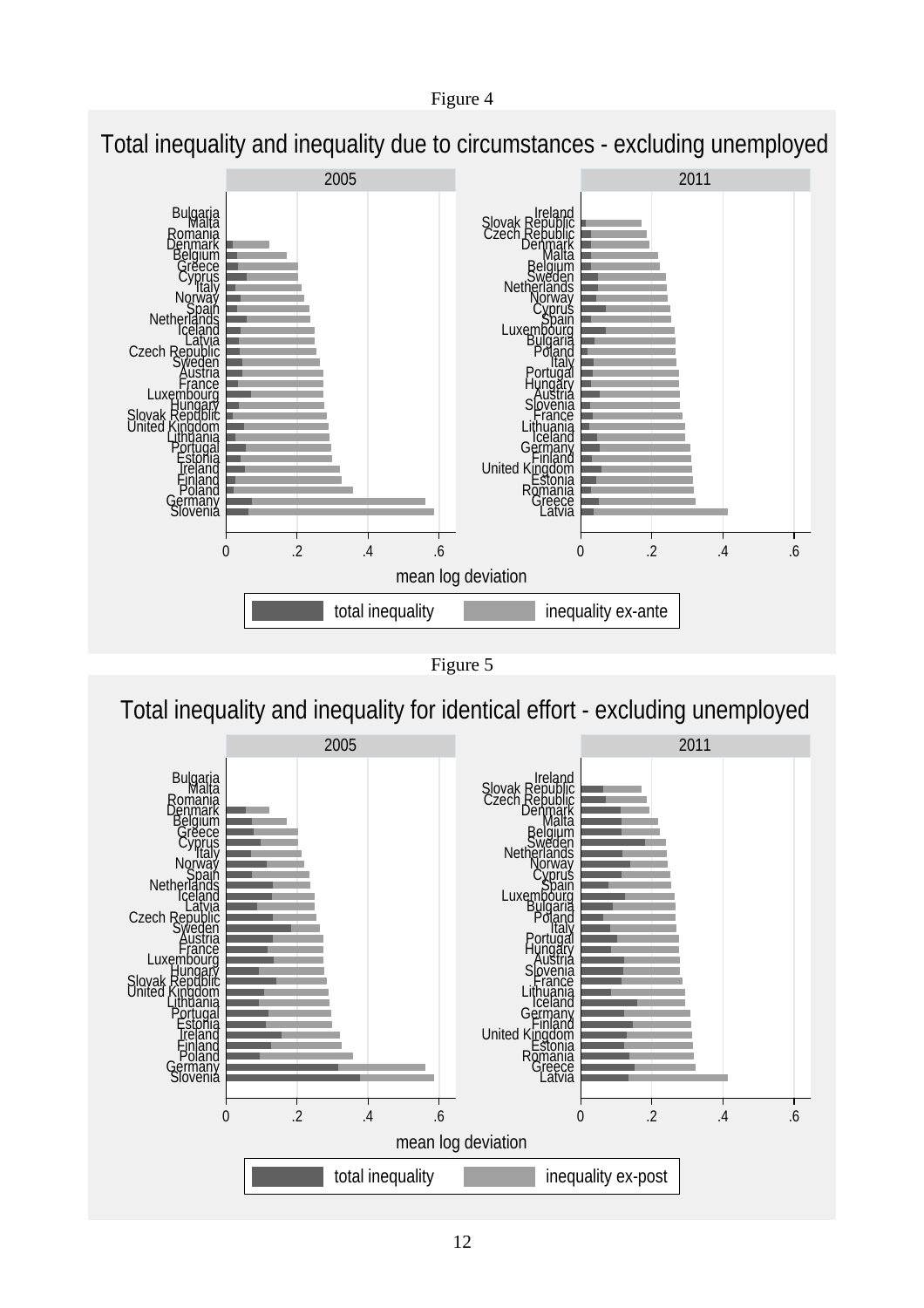A similar picture emerges when we look at ex-post inequality of opportunity, shown in figure  $5^{11}$ . In such a case the incidence of inequality of opportunity is higher, on average accounting for 44% of total inequality. Even in this case formerly planned economies rank low in relative terms (Poland and Lithuania being the lowest), while some Nordic countries (Sweden, Norway and Iceland) reach the highest positions.

What is rather impressive is that in absolute terms country rankings are rather stable over time, irrespective on whether we consider the ex-ante or the ex-post approach (and even irrespective whether we include or exclude the unemployed – see figure A.5 in the Appendix). In figure 6 we plot what is going to be our dependent variable, the inequality of opportunity under the two approaches (ex-ant and ex-post). Among the largest European countries, United Kingdom, Germany, Netherlands and Sweden are countries characterised by large inequality of opportunities, while Italy, France, Spain and Finland, together with Poland, Slovenia, Czech and Slovak Republics are the countries with the lowest inequality. Given the partial observability of circumstances, our measures can only be considered as lower bound estimates.<sup>12</sup>



The robustness of country ranking (confirmed by the rank correlations reported in table 7) seems to suggest the existence of country specific features in generating inequality. There is a wide literature that aims to classify countries according to the ways in which markets and institutions operate, and the extent of state intervention (think of the variety of capitalism literature, distinguishing between

 $11$  Both figures 4 and 5 exclude the unemployed, which are instead included in figures A.3 and A.4 in the Appendix.

<sup>&</sup>lt;sup>12</sup> To account for their estimate nature, we have bootstrapped 200 times the estimation procedure, in order to get standard errors for the measurement of inequality of opportunity. They are not reported in the graphs for clarity of exposition, but country ranking are substantially preserved even when we allow for confidence intervals around the estimates. In regressions we will weight the observations for the inverse of the standard errors.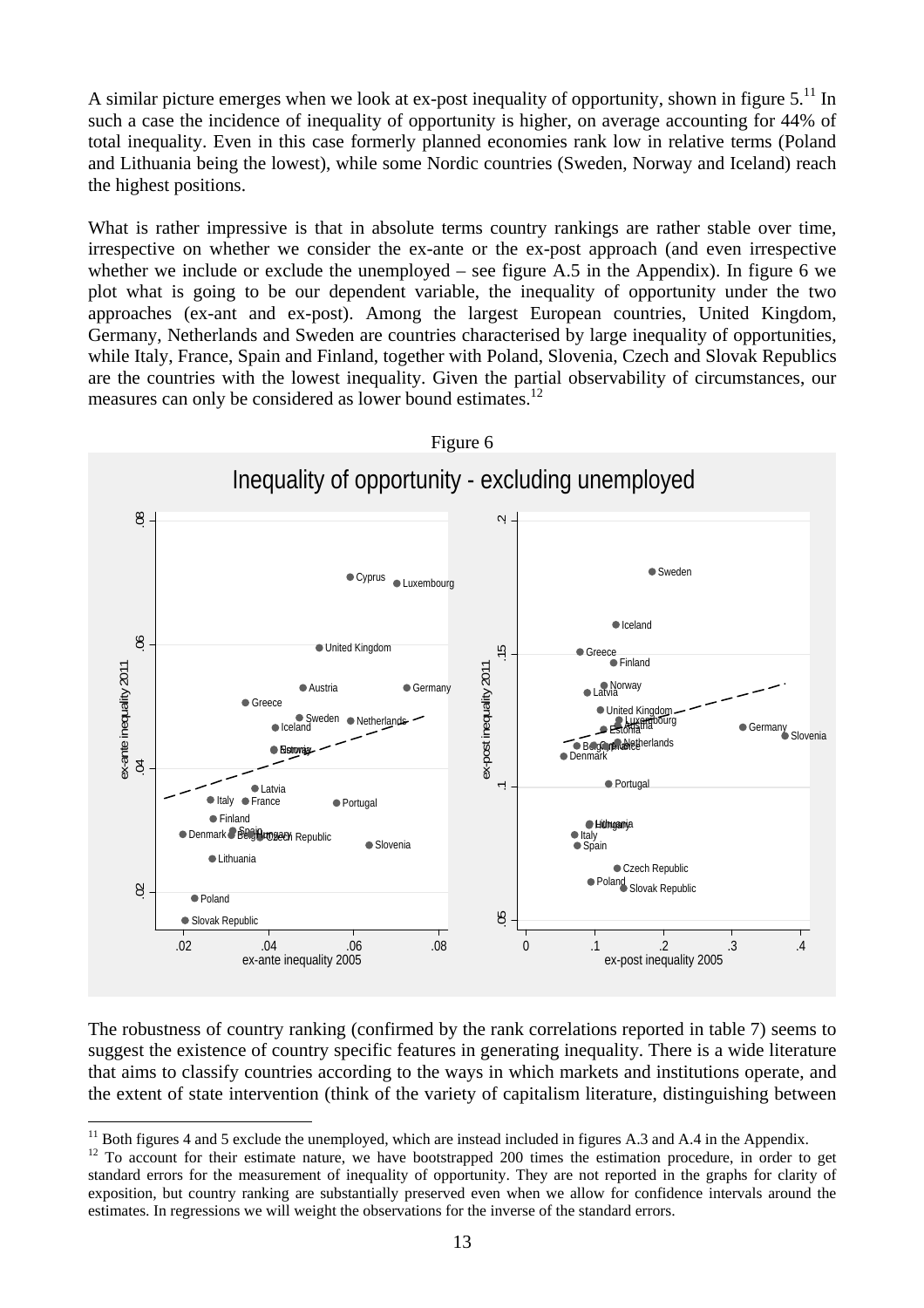coordinated market economies and liberal market economies – Hall and Soskice 2001). In our case we are interested in channels through which circumstances affect the generation of income. There are large arrays of channels through which this may operate: educational attainments, family networking, gender/age/ethnic group discrimination, to quote the most evident ones. Different countries have different institutions regulating these dimensions, with different degree of effectiveness. We ask ourselves whether there is any correlation between institutional framework and observed variations (cross-country and over-time) in inequality attributable to circumstances.

| 2005                                                     | ex-ante<br>excluding<br>unemployed | ex-post<br>excluding<br>unemployed | ex-ante<br>including<br>unemployed | ex-post<br>including<br>unemployed |
|----------------------------------------------------------|------------------------------------|------------------------------------|------------------------------------|------------------------------------|
| Ex-ante inequality of opportunity (excluding unemployed) | 1.000                              |                                    |                                    |                                    |
| Ex-post inequality of opportunity (excluding unemployed) | $0.637***$                         | 1.000                              |                                    |                                    |
| Ex-ante inequality of opportunity (including unemployed) | $0.477**$                          | 0.269                              | 1.000                              |                                    |
| Ex-post inequality of opportunity (including unemployed) | 0.180                              | $-0.188$                           | $0.620***$                         | 1.000                              |
| 2011                                                     | ex-ante<br>excluding<br>unemployed | ex-post<br>excluding<br>unemployed | ex-ante<br>including<br>unemployed | ex-post<br>including<br>unemployed |
| Ex-ante inequality of opportunity (excluding unemployed) | 1.000                              |                                    |                                    |                                    |
| Ex-post inequality of opportunity (excluding unemployed) | $0.660***$                         | 1.000                              |                                    |                                    |
| Ex-ante inequality of opportunity (including unemployed) | $0.577***$                         | $0.431**$                          | 1.000                              |                                    |
| Ex-post inequality of opportunity (including unemployed) | $-0.052$                           | $-0.232$                           | $0.435**$                          | 1.000                              |

Table 7 – Spearman's rank correlation between inequality of opportunity measures including/excluding unemployed

statistical significance: \*\*\* p<0.01, \*\* p<0.05, \* p<0.1

# *Accounting for inequality of opportunity: cross-country evidence*

In this section we analyze the potential association between institutional characteristics and opportunity inequality. We are perfectly aware that we cannot go beyond suggested correlations, given the limited number of cases in this cross-country analysis. Nevertheless some theoretical expectation can be confronted with the data. For example, we expect the ex-ante measure of inequality of opportunity to be mostly correlated with institutional features of the educational system, because acquired education shape the earning capability of individuals. On the contrary, fiscal redistribution and labour market variables, which are more related to overall income differentials among individuals, are expected to be more correlated to ex-post inequality of opportunity.

Institutional measures are themselves problematic, for they are mostly derived from categorical variables that describe procedures (presence/absence of a provision, alternatives available, stages to be accomplished). However we may (partially) account for the role of institutions by resorting to proxy variables, obtained from observed behaviour of people acting under a given institution. To provide an example, we know that for historical and/or cultural reasons, countries differ in childcare availability. Counting the number of available kindergartens would be a possible candidate for this institutional feature, but data are difficult to collect on a comparable cross-country basis. Resorting to the fraction of children attending kindergarten constitutes a reasonable alternative, which is much simpler to be collected from international/national statistical offices. As with most of institutional measures, this variable is potentially endogenous, since we ignore whether children do not attend kindergartens because they are not available, because their mothers prefer housewifery and/or because most of the population still live in enlarged families (where grandparents take care of nursing). Nevertheless, the literature suggests that early schooling may contribute to reducing the role of parental background in competence formation (for example Heckman et al, 2002, and Cunha and Heckman, 2007). Therefore, other things constant we expect that countries where children attend kindergarten more be also characterised by lower inequality of opportunity, since income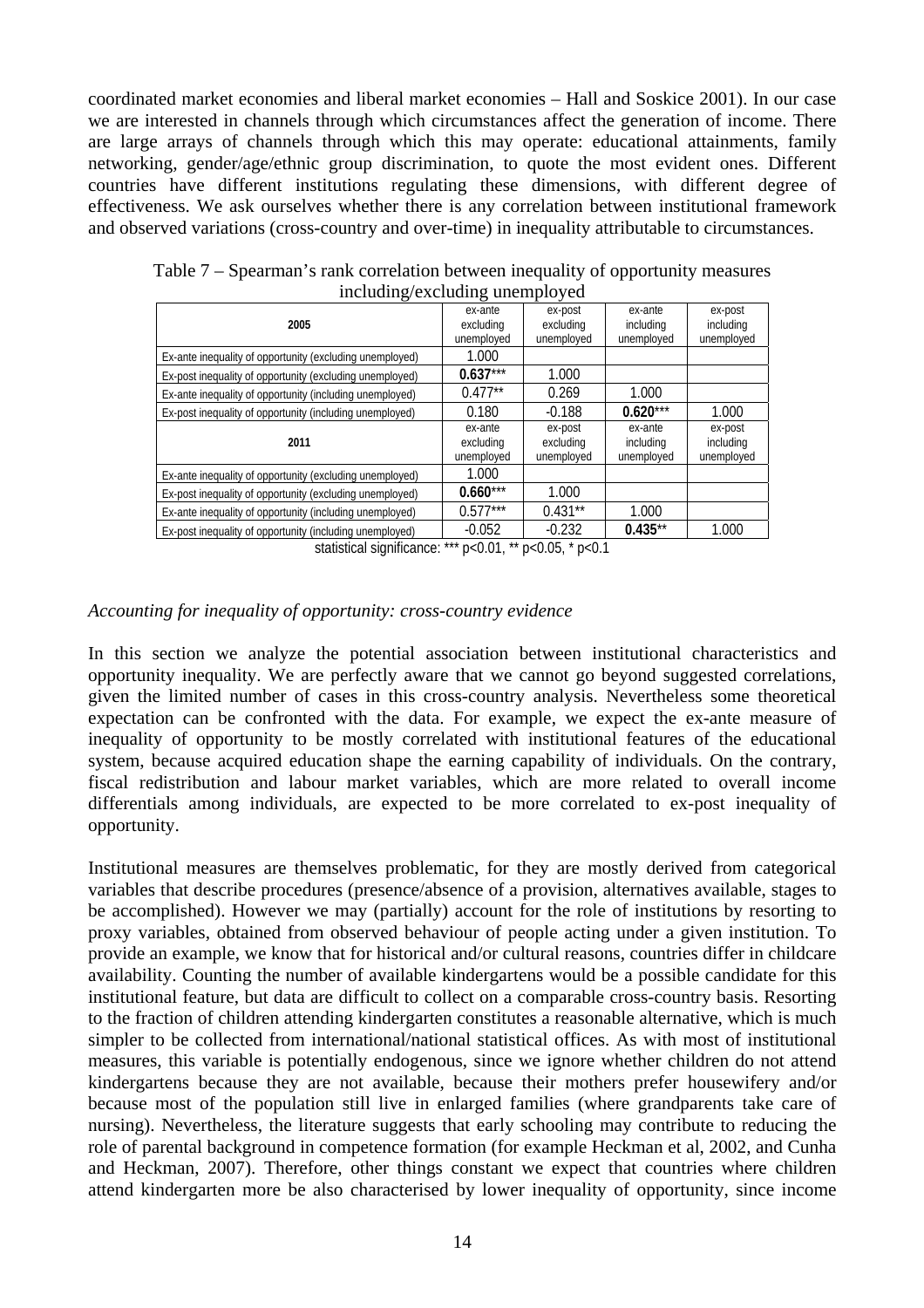differences by types (ex-ante inequality) should be lower. In the same vein, we know that the stratification of the educational system may reinforce the impact of parental education, since low educated parents may prevents their kids from aspiring to more academic oriented careers (see for example Hanushek and Wößmann, 2006, and Brunello and Checchi, 2007). The quality of education may also play a role, since it may compensate the disadvantage of students coming from poor environment. Unfortunately, data on school quality are not easily available (unless one is ready to consider students achievements as a proxy for "revealed" quality). More modestly, we have considered the student/teacher ratio as proxy for quality of education. We have put our best effort to collect information in educational features that were available for the largest set of countries in our sample. In order to minimise the endogeneity risk, we take the institutional measures averaged over the previous five years. Descriptive statistics are reported in table 8, while data sources are in table A.3 in the Appendix.

| Variable                                                      | Obs             | countries       | Mean   | Std. Dev. | Min    | Max     |
|---------------------------------------------------------------|-----------------|-----------------|--------|-----------|--------|---------|
| inequality measures                                           |                 |                 |        |           |        |         |
| total inequality (MLD) - gross individual earnings (excluding | 55              | 30              | 0.275  | 0.076     | 0.120  | 0.583   |
| richest 1% - excluding unemployed)                            |                 |                 |        |           |        |         |
| ex-ante inequality of opportunities (MLD) - gross individual  | 55              | 30              | 0.041  | 0.015     | 0.016  | 0.077   |
| earnings (excluding richest 1% - excluding unemployed         |                 |                 |        |           |        |         |
| ex-post inequality of opportunities (MLD) - gross individual  | 55              | 30              | 0.122  | 0.053     | 0.055  | 0.377   |
| earnings (excluding richest 1% - excluding unemployed         |                 |                 |        |           |        |         |
| total inequality (MLD) - gross individual earnings (excluding | 55              | 30              | 1.576  | 0.553     | 0.259  | 2.839   |
| richest 1% - including unemployed)                            |                 |                 |        |           |        |         |
| ex-ante inequality of opportunities (MLD) - gross individual  | 55              | 30              | 0.093  | 0.035     | 0.028  | 0.227   |
| earnings (excluding richest 1% - including unemployed         |                 |                 |        |           |        |         |
| ex-post inequality of opportunities (MLD) - gross individual  | 55              | 30              | 1.106  | 0.360     | 0.183  | 2.019   |
| earnings (excluding richest 1% - including unemployed         |                 |                 |        |           |        |         |
| educational institutions                                      |                 |                 |        |           |        |         |
| Expenditure per student, primary (% of GDP per capita)        | 55              | 28              | 20.529 | 4.662     | 10.963 | 31.072  |
| Expenditure per student, secondary (% of GDP per capita)      | 56              | 29              | 25.603 | 5.411     | 14.144 | 38.640  |
| Expenditure per student, tertiary (% of GDP per capita)       | 53              | $\overline{27}$ | 31.984 | 11.600    | 15.955 | 69.811  |
| Government expenditure on education as % of GDP (%)           | 56              | 29              | 5.403  | 1.164     | 3.285  | 8.385   |
| Expenditure on education as % of total government             | 54              | 28              | 12.324 | 2.418     | 4.531  | 16.813  |
| expenditure (%)                                               |                 |                 |        |           |        |         |
| Primary education, duration (years)                           | 58              | 29              | 5.475  | 1.073     | 4.000  | 8.000   |
| Adjusted savings: education expenditure (% of GNI)            | $\overline{58}$ | $\overline{29}$ | 5.074  | 1.179     | 2.899  | 8.173   |
| Pupil-teacher ratio in primary education                      | 51              | 26              | 13.981 | 2.945     | 9.640  | 19.495  |
| Pupil-teacher ratio in secondary education                    | 50              | 26              | 11.097 | 1.697     | 7.252  | 15.213  |
| Percentage of students in secondary education enrolled in     | 58              | 26              | 24.911 | 10.255    | 6.477  | 46.810  |
| vocational programmes                                         |                 |                 |        |           |        |         |
| Gross enrolment ratio, pre-primary, both sexes (%)            | $\overline{57}$ | 29              | 86.716 | 17.131    | 47.525 | 123.083 |
| Expenditure on pre-primary as % of government expenditure     | 54              | 27              | 8.961  | 3.534     | 0.059  | 19.777  |
| on education (%)                                              |                 |                 |        |           |        |         |
| labour market institutions                                    |                 |                 |        |           |        |         |
| union density                                                 | 58              | 29              | 35.395 | 21.343    | 7.232  | 89.609  |
| coverage rate                                                 | 57              | 29              | 62.846 | 25.269    | 11.156 | 100.000 |
| bargaining centralisation                                     | 56              | 28              | 0.386  | 0.152     | 0.102  | 0.928   |
| employment protection legislation                             | 42              | 23              | 2.422  | 0.666     | 1.198  | 4.550   |
| minimum wage/mean wage                                        | 58              | $\overline{29}$ | 0.590  | 0.304     | 0.287  | 1.000   |
| unemployment subsidy replacement rate                         | 56              | 29              | 35.454 | 15.799    | 5.945  | 61.774  |
| tax wedge                                                     | 56              | $\overline{29}$ | 25.162 | 7.906     | 8.167  | 40.593  |
| active labour market policy/GDP                               | 54              | 28              | 0.591  | 0.439     | 0.044  | 1.872   |
| passive labour market policy/GDP                              | 54              | 28              | 0.909  | 0.663     | 0.130  | 2.456   |
| social expenditure/GDP                                        | 57              | 29              | 2.184  | 0.864     | 1.048  | 3.678   |
| parental leave - weeks of absence                             | 42              | 21              | 59.482 | 49.340    | 16.000 | 214.000 |

Table 8 – Descriptive statistics – 2000-2004 and 2006-2010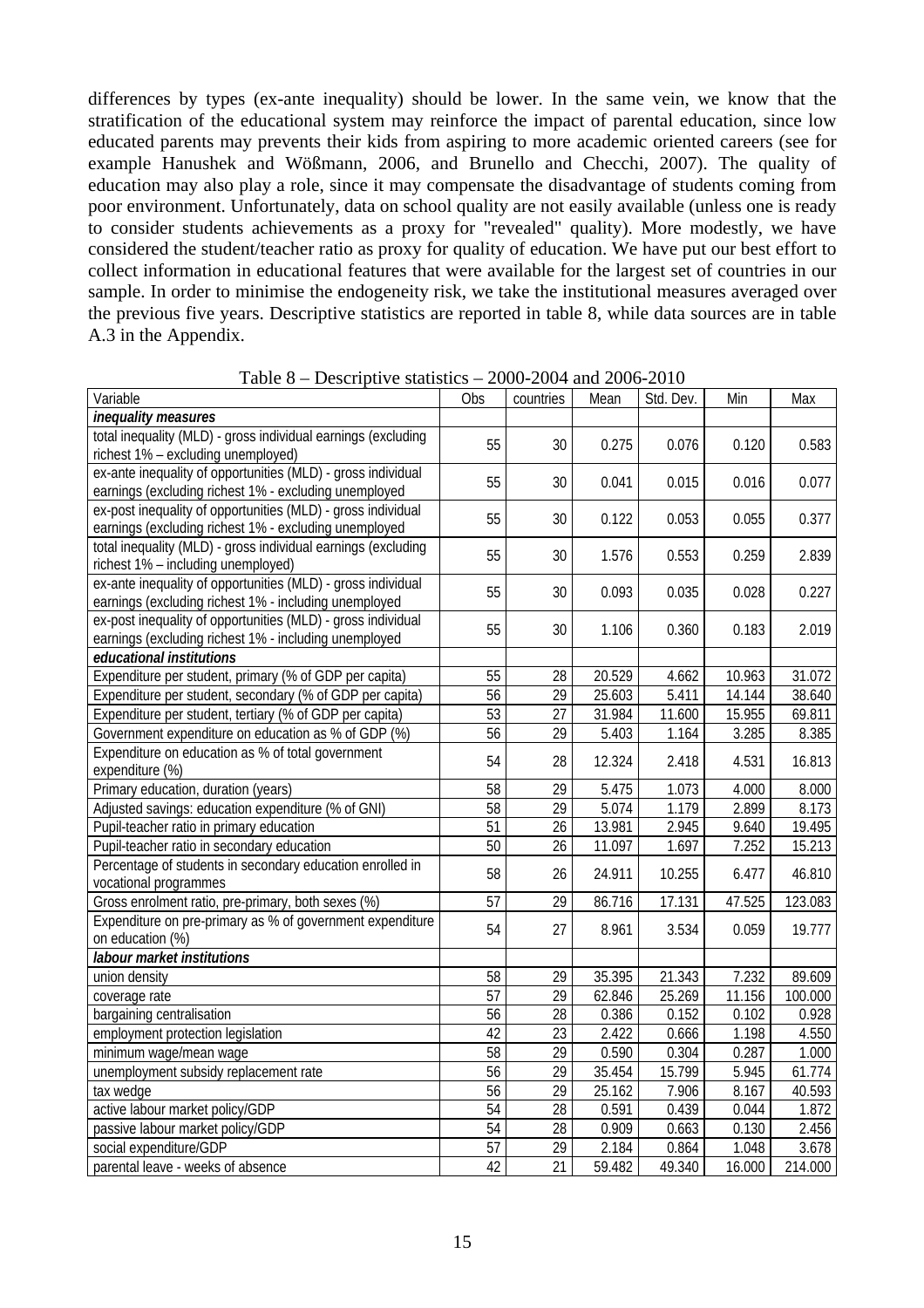When we consider labour market institutions, we expect that wage compressing institutions may reduce within-group variance in earnings, thus affecting the ex-post inequality more than the exante one. Here data availability, especially for new entrants in the EU, is limited (since some of them do not belong to OECD, which is our main source of information). We consider here the traditional measures of the degree of institutionalisation: the presence of unions (proxied by union membership over dependent employment, the degree of bargaining coverage, the degree of bargaining centralisation), the degree of employment protection, the presence of minimum wages (relative to mean wages), the unemployment benefit and the tax wedge (which are often correlated, since the latter partially finances the former), the existence of active and passive labour market programmes, the generosity of the welfare state (proxied by social expenditure over the gross domestic product) and the possibility of intra-household redistribution housewifing (proxied by the availability of parental leaves).

In accordance with the literature, we expected that when the labour market is heavily regulated, wages are less related to individual features, since unions press for job-related pay scales (Visser and Checchi, 2009). In addition, employment protection reduces labour turnover, reducing individual income variability (and therefore aggregate wage inequality). Both measures have been proved to reduce total income inequality in the aggregate (Checchi and García Peñalosa, 2008). Minimum wages also contribute to the containment of total inequality, which may reflect into the abatement of inequality of opportunity (Salverda and Checchi 2015). When we consider the role of welfare provisions, we do not have apriori theoretical expectation on their correlation with inequality of opportunity, since taxes and subsidies aim to contain income inequality (through taxation) and to provide income insurance against unforeseeable events (through subsidies), but in few cases they include compensatory measures which attenuate the impact of circumstances. However, as long as fiscal redistribution sustains low incomes (that may be correlated to disadvantaged conditions), we could find some positive correlation with such inequality.

Before moving to the correlations existing in the data, let us recall the main problems associated to the study of relationship between aggregate macro variables (institutions) and individual micro behaviours (earnings). The first one is that institutions are slow-changing variables (even more if one takes multi-year averages), in many cases their change requires legislative decrees, while market dynamics are much more volatile. The second one is that institutions are endogenous, since they do reflect the attitude and culture of local populations. As such they are determined by unobservable factors (like religion, past history, geographical position, weather, and so on) which may produce spurious correlations. If more than one observation per country is available (in the present case we have 2 observations per countries, which increase to 12 when we disaggregate the data by birth cohort), we can partly account for these (time-invariant) confounding factors using country/age group fixed (or random) effects, but we cannot take the exogeneity of institutional variables for granted. The third and more serious problem is that institutions come in clusters (namely, they tend to be collinear) and therefore it is difficult to isolate the contribution of one specific feature other institutions constant. Having raised all these caveats, let us now turn to the correlation analysis.

Despite fully recognising the clustered nature of institutions, we start initially with bivariate correlation between different measures of inequality of opportunity and institutional proxies. In table 9 we report total inequality as reference (in column (1) when excluding the unemployed and in column (4) when including them), ex-ante inequality of opportunity (columns (2) and (5), according to exclusion/inclusion of unemployed) and ex-post inequality (columns (3) and (6)). We observe that total inequality is reduced in country/years where/when public expenditure in education is high, while ex-ante inequality of opportunity is negatively correlated with public investment in preprimary education.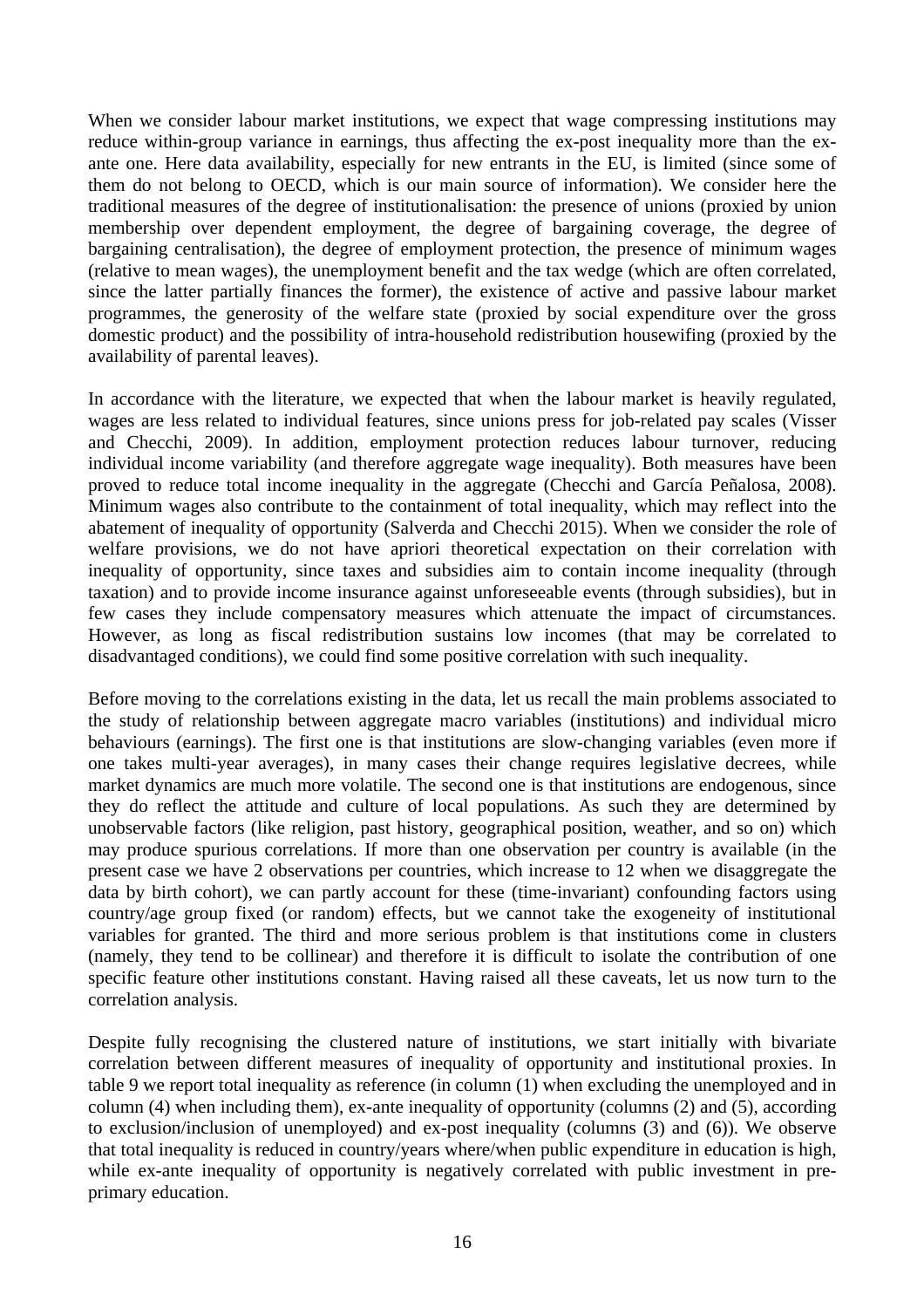When we consider labour market institutions, they are hardly correlated with inequality measures excluding the unemployed labour force, while correlations are statistically significant when we include them. Signs are consistent with theoretical expectations: unions and centralised bargaining reduce total inequality, and similar correlation obtains for minimum wage, unemployment benefit and active labour market policies. The ex-ante inequality of opportunity is independent from labour market institutions, while the ex-post inequality exhibits negative correlation with union membership, unemployment benefit (and the associated measure of tax wedge) and active labour market policies.

|                                                                                 | (1)                                                                 | (2)                                                                | (3)                                                                | (4)                                                                 | (5)                                                                | (6)                                                                |
|---------------------------------------------------------------------------------|---------------------------------------------------------------------|--------------------------------------------------------------------|--------------------------------------------------------------------|---------------------------------------------------------------------|--------------------------------------------------------------------|--------------------------------------------------------------------|
|                                                                                 | total<br>earnings<br>inequality<br>(mld)<br>excluding<br>unemployed | ex-ante<br>inequality of<br>opportunity<br>excluding<br>unemployed | ex-post<br>inequality of<br>opportunity<br>excluding<br>unemployed | total<br>earnings<br>inequality<br>(mld)<br>including<br>unemployed | ex-ante<br>inequality of<br>opportunity<br>including<br>unemployed | ex-post<br>inequality of<br>opportunity<br>including<br>unemployed |
| educational institutions                                                        |                                                                     |                                                                    |                                                                    |                                                                     |                                                                    |                                                                    |
| Expenditure per student, primary (% of GDP per<br>capita)                       | 0.188                                                               | 0.120                                                              | 0.179                                                              | $-0.115$                                                            | 0.040                                                              | $-0.157$                                                           |
| Expenditure per student, secondary (% of GDP per<br>capita)                     | $-0.175$                                                            | 0.147                                                              | 0.013                                                              | $-0.204$                                                            | 0.079                                                              | $-0.060$                                                           |
| Expenditure per student, tertiary (% of GDP per<br>capita)                      | $-0.431***$                                                         | $0.245*$                                                           | 0.055                                                              | $-0.492***$                                                         | 0.168                                                              | $-0.294**$                                                         |
| Government expenditure on education as % of GDP<br>$(\%)$                       | $-0.196$                                                            | 0.050                                                              | 0.089                                                              | $-0.582***$                                                         | $-0.110$                                                           | $-0.526***$                                                        |
| Expenditure on education as % of total government<br>expenditure (%)            | $-0.205$                                                            | $-0.031$                                                           | $-0.074$                                                           | $-0.425***$                                                         | $-0.169$                                                           | $-0.427***$                                                        |
| Primary education, duration (years)                                             | $-0.235*$                                                           | 0.157                                                              | $-0.065$                                                           | $-0.134$                                                            | 0.201                                                              | $-0.071$                                                           |
| Adjusted savings: education expenditure (% of GNI)                              | $-0.136$                                                            | $-0.025$                                                           | 0.096                                                              | $-0.579***$                                                         | $-0.176$                                                           | $-0.550***$                                                        |
| Pupil-teacher ratio in primary education                                        | 0.069                                                               | 0.029                                                              | 0.070                                                              | $-0.205$                                                            | $-0.241$                                                           | $-0.142$                                                           |
| Pupil-teacher ratio in secondary education                                      | $0.265*$                                                            | 0.193                                                              | $0.273*$                                                           | $-0.136$                                                            | $-0.082$                                                           | $-0.259*$                                                          |
| Percentage of students in secondary education<br>enrolled in vocational program | $-0.064$                                                            | $-0.104$                                                           | 0.144                                                              | $-0.239*$                                                           | 0.014                                                              | $-0.215$                                                           |
| Gross enrolment ratio, pre-primary, both sexes (%)                              | $-0.229*$                                                           | $-0.040$                                                           | $-0.067$                                                           | $-0.076$                                                            | 0.032                                                              | 0.052                                                              |
| Expenditure on pre-primary as % of government<br>expenditure on education (%)   | $-0.062$                                                            | $-0.456***$                                                        | $-0.301**$                                                         | 0.147                                                               | $-0.336**$                                                         | $-0.041$                                                           |
| labour market institutions                                                      |                                                                     |                                                                    |                                                                    |                                                                     |                                                                    |                                                                    |
| union density                                                                   | $-0.208$                                                            | 0.114                                                              | 0.189                                                              | $-0.508***$                                                         | 0.082                                                              | $-0.351***$                                                        |
| coverage rate                                                                   | $-0.073$                                                            | 0.106                                                              | $0.275*$                                                           | $-0.338**$                                                          | 0.037                                                              | $-0.185$                                                           |
| bargaining centralisation                                                       | $-0.026$                                                            | 0.091                                                              | 0.192                                                              | $-0.371***$                                                         | $-0.062$                                                           | $-0.255*$                                                          |
| employment protection legislation                                               | 0.024                                                               | 0.064                                                              | 0.033                                                              | 0.087                                                               | 0.096                                                              | 0.187                                                              |
| minimum wage/mean wage                                                          | $-0.101$                                                            | 0.148                                                              | 0.138                                                              | $-0.460***$                                                         | 0.000                                                              | $-0.342**$                                                         |
| unemployment subsidy replacement rate                                           | 0.060                                                               | 0.159                                                              | 0.158                                                              | $-0.456***$                                                         | $-0.253*$                                                          | $-0.358***$                                                        |
| tax wedge                                                                       | 0.106                                                               | $-0.140$                                                           | 0.173                                                              | $-0.318**$                                                          | $-0.252*$                                                          | $-0.384***$                                                        |
| active labour market policy/GDP                                                 | $-0.204$                                                            | 0.020                                                              | 0.077                                                              | $-0.439***$                                                         | $-0.149$                                                           | $-0.372***$                                                        |
| passive labour market policy/GDP                                                | $-0.093$                                                            | $-0.027$                                                           | 0.033                                                              | $-0.154$                                                            | $-0.112$                                                           | $-0.142$                                                           |
| social expenditure/GDP                                                          | $-0.201$                                                            | 0.173                                                              | 0.057                                                              | $-0.366***$                                                         | 0.069                                                              | $-0.224$                                                           |
| parental leave - weeks of absence                                               | $-0.018$                                                            | $-0.337**$                                                         | $-0.086$                                                           | 0.076                                                               | $-0.064$                                                           | $-0.072$                                                           |

Table 9 – Pair-wise correlations – 30 countries – earnings inequality measured in 2005 and 2011 – institutions measured by average of previous five years

statistical significance: \*\*\* p<0.01, \*\* p<0.05, \* p<0.1

When we take these correlations to more stringent tests using multivariate analysis (and even controlling for either country random or fixed effects), only few institutional dimensions survive. Some of them have limited variation and are likely to be absorbed by country effects. A serious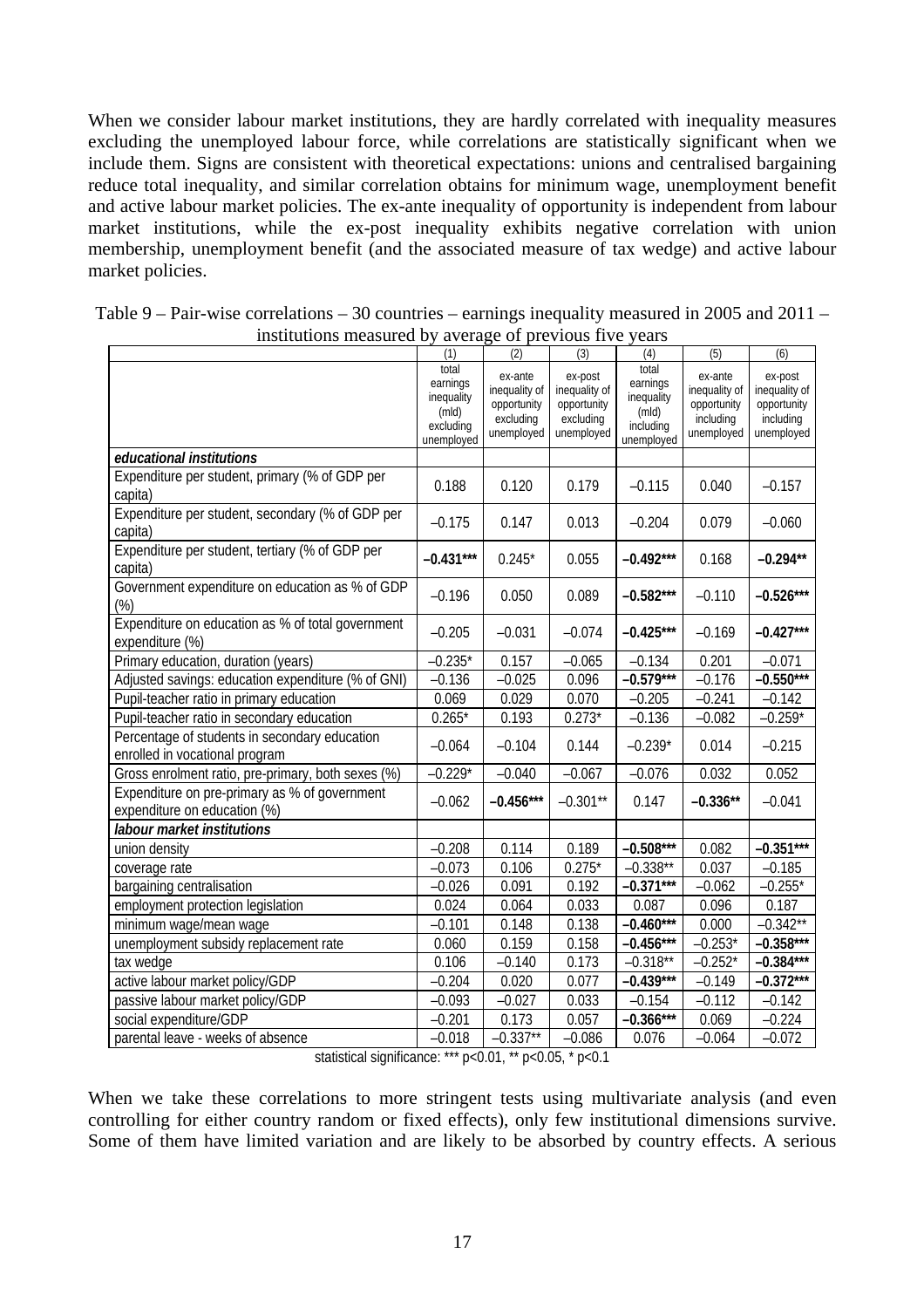problem is the limited number of degrees of freedom, due to missing values.<sup>13</sup> In order not to lose information, we have imputed missing values using the sample means over each year, introducing a dummy variable controlling for imputation. In table 10 we report the OLS regressions when pooling countries and controlling for either random or fixed country effects.<sup>14</sup> Educational expenditure in pre-primary education and student/teacher ratios are the only educational variables retaining statistical significance with inequality of opportunity: other things constant, an increase in the allocation of public educational expenditure to pre-primary education reduces the inequality of opportunity, but an increase in resources in primary education (proxied by a decline in the student/teacher ratio) works in the opposite direction, raising the inequality of opportunity. This holds true for both ex-ante and ex-post measures. In addition an increase in union density and/or in active labour market expenditure seems reducing total inequality without affecting inequality of opportunity.

|                                    | 1          | $\overline{2}$         | 3                | 4           | 5                                 | 6                | $\overline{7}$ | 8                                 | 9                |
|------------------------------------|------------|------------------------|------------------|-------------|-----------------------------------|------------------|----------------|-----------------------------------|------------------|
|                                    |            | total inequality (MLD) |                  |             | ex-ante inequality of opportunity |                  |                | ex-post inequality of opportunity |                  |
|                                    | pooled     | random<br>effects      | fixed<br>effects | pooled      | random<br>effects                 | fixed<br>effects | pooled         | random<br>effects                 | fixed<br>effects |
|                                    |            |                        |                  |             |                                   |                  |                |                                   |                  |
| Adjusted savings: education        | 2.065      | 0.899                  | 2.66             | 0.043       | 0.006                             | 0.16             | 0.677          | $-0.051$                          | 1.63             |
| expenditure (% of GNI)             | [1.288]    | [1.421]                | [3.061]          | [0.410]     | [0.291]                           | [0.326]          | [0.629]        | [1.105]                           | [2.777]          |
| Pupil-teacher ratio in primary     | 0.038      | $-0.186$               | $-4.720***$      | 0.044       | $-0.126$                          | $-0.596***$      | 0.175          | $-0.146$                          | $-3.689***$      |
| education                          | [0.278]    | [0.525]                | [0.989]          | [0.078]     | [0.126]                           | [0.112]          | [0.156]        | [0.387]                           | [0.774]          |
| % students in secondary education  | 0.065      | 0.058                  | 0.048            | $-0.007$    | $-0.004$                          | $-0.066$         | 0.064          | 0.085                             | $-0.053$         |
| enrolled in vocational programmes  | [0.133]    | [0.204]                | [0.390]          | [0.023]     | [0.024]                           | [0.067]          | [0.068]        | [0.147]                           | [0.213]          |
| Expenditure on pre-primary as % of | $-0.387$   | $-0.542$               | $-1.211$         | $-0.180***$ | $-0.203***$                       | $-0.175$         | $-0.431***$    | $-0.597**$                        | $-1.121$         |
| govern. expenditure on education   | [0.299]    | [0.393]                | [1.313]          | [0.055]     | [0.061]                           | [0.105]          | [0.155]        | [0.251]                           | [0.937]          |
|                                    | $-0.174**$ | $-0.119*$              | $1.052*$         | $-0.025$    | $-0.02$                           | 0.087            | $-0.047$       | $-0.006$                          | $0.844*$         |
| union density                      | [0.076]    | [0.071]                | [0.610]          | [0.017]     | [0.014]                           | [0.057]          | [0.043]        | [0.049]                           | [0.450]          |
| parental leave - weeks of absence  | $-0.023$   | 0.008                  | 0.023            | $-0.008$    | 0                                 | $-0.006$         | $-0.009$       | 0.018                             | 0.015            |
|                                    | [0.030]    | [0.042]                | [0.107]          | [0.008]     | [0.007]                           | [0.008]          | [0.014]        | [0.028]                           | [0.073]          |
| unemployment subsidy replacement   | $-0.04$    | 0.053                  | 0.219            | $-0.021$    | 0.001                             | 0.061            | $-0.032$       | 0.056                             | 0.204            |
| rate                               | [0.113]    | [0.133]                | [0.322]          | [0.023]     | [0.022]                           | [0.046]          | [0.058]        | [0.097]                           | [0.246]          |
| active labour market policy/GDP    | $-9.634**$ | $-8.032**$             | $-1.944$         | 0.43        | $-0.193$                          | $-1.802*$        | $-0.76$        | 0.471                             | 0.546            |
|                                    | [3.838]    | [3.734]                | [9.143]          | [0.953]     | [0.846]                           | [0.999]          | [1.810]        | [2.614]                           | [5.685]          |
| passive labour market policy/GDP   | 3.707      | 3.93                   | 9.474            | 0.169       | 0.239                             | 1.043            | 0.738          | $-0.18$                           | 4.063            |
|                                    | [3.413]    | [4.804]                | [6.739]          | [0.640]     | [0.593]                           | [0.759]          | [1.670]        | [3.421]                           | [4.162]          |
| minimum wage/mean wage             | 2.256      | $-0.136$               | 36.696           | $1.621*$    | 1.136                             | 4.27             | 1.365          | 0.382                             | 44.689           |
|                                    | [4.840]    | [5.091]                | [72.951]         | [0.870]     | [1.003]                           | [12.189]         | [2.458]        | [3.218]                           | [46.527]         |
|                                    |            |                        |                  |             |                                   |                  |                |                                   |                  |
| Observations                       | 55         | 55                     | 55               | 55          | 55                                | 55               | 55             | 55                                | 55               |
| R-squared (within)                 | 0.182      | 0.104                  | 0.662            | 0.479       | 0.229                             | 0.628            | 0.245          | 0.164                             | 0.698            |
| Number of country                  | 30         | 30                     | 30               | 30          | 30                                | 30               | 30             | 30                                | 30               |
| Hausman test (p-value)             | $+ + +$    | $0.04 +$               | 55.2 (0.00)      |             | 55.9 (0.00)                       |                  |                |                                   | 30.8 (0.00)      |

Robust standard errors in brackets - \*\*\*  $p<0.01$ , \*\*  $p<0.05$ , \*  $p<0.1$  - errors clustered by country - pooled ols weighted using the inverse of bootstrapped st.error – constant, survey and dummy for imputed institutional variables controls included – inequality measures multiplied by 100 for readability of coefficients

Notice that random and fixed effects model provide rather different pictures (as also indicated by the Hausman test), the latter being characterised by low (or nil) statistical significance on most

 $\overline{a}$ <sup>13</sup> Notice that we cannot include time invariant variables (like duration of primary education, coverage or bargaining centralisation) because they are alternative to country fixed effects. In addition, when we use only non missing information on all available institutional variables, we are left with 30 observations and 15 countries, which renders the model estimated in table 10 meaningless.

<sup>&</sup>lt;sup>14</sup> Table 10 considers the case of inequality measures that exclude unemployed. When they are included (as done in table A.4 in the Appendix) results are very similar.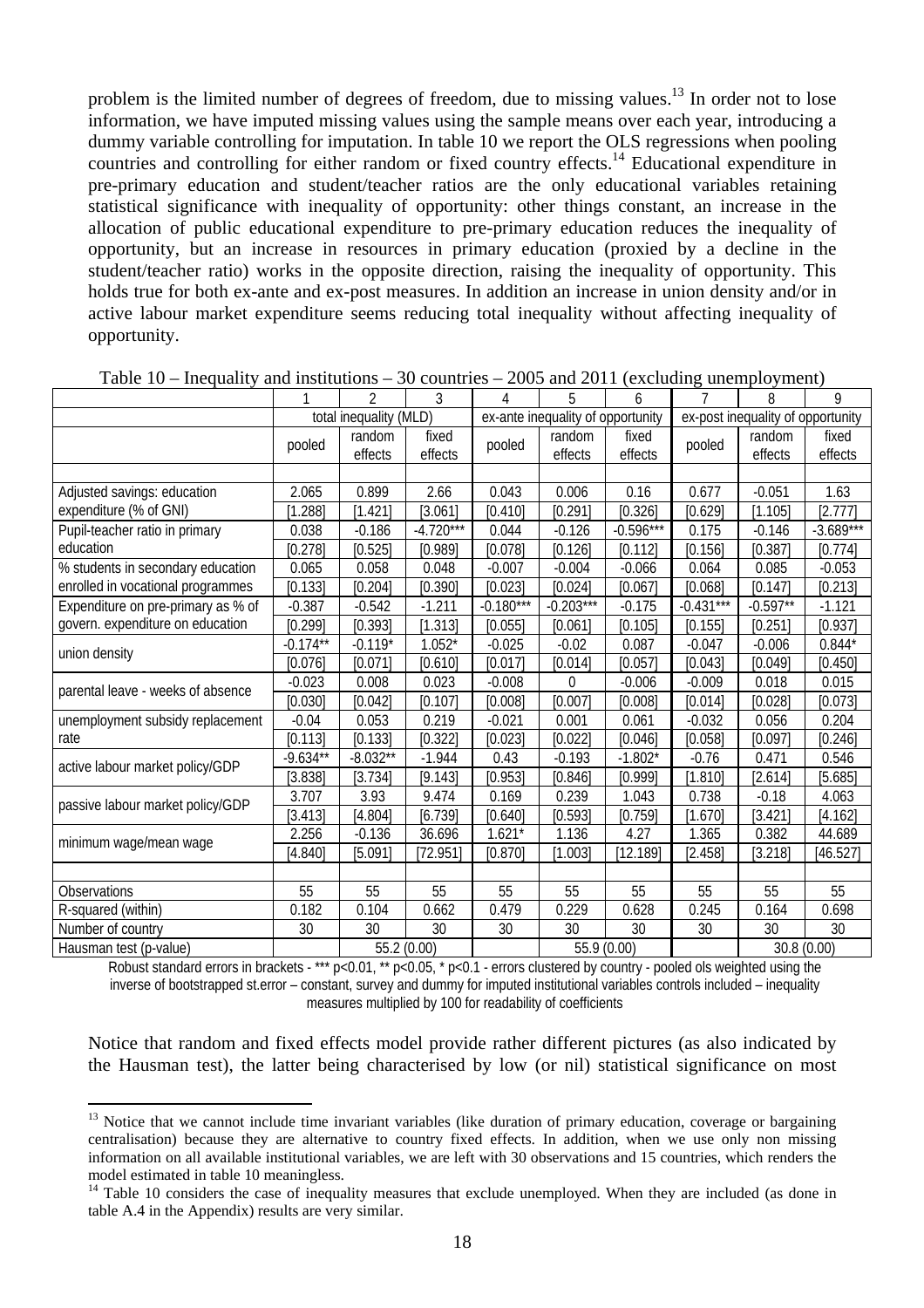coefficients. While in general fixed effect models provide the safer strategy against the potential role of unobservales at country level, in the present case we deem that random effects are a more appropriate statistical model. Since our aim is accounting for cross-country differences in the decomposition of total inequality based on institutions, using country fixed effects eliminates all cross-differences, leaving only the time variation due to the two surveys (2005 and 2011). Since institutions have limited variation in such a short time interval, we are likely to simply capture some noise in the data. For this reason, while in the sequel we keep on reporting both random and fixed effects model, we will restrict our comments to the former.

#### *Accounting for inequality of opportunity: (pseudo)panel evidence*

The analysis conducted so far is limited by lack of variations in the data. For this reason we have explored the possibility of taking the age structure of the sample population as a pseudo-panel, in order to include within-country over-time variations. Once again the reduced number of institutional measures that go back in time limits our effort, but we do our best to exploit available information. In table 11 we have divided the population in 7 birth-cohorts, which corresponds to 6 age groups at the time they are interviewed in 2005 and 2011. We adopt two strategies to match inequality measures computed over age groups: one rule matches individuals to the institutions prevailing at their age of school attendance (conventionally assumed to be 10 year-old) and at the entry in the labour market (conventionally assumed at age 25). Another matching possibility considers both institutional persistence (institutions are slow changing variables) and different exposure to an institutional environment (variable treatment). In this second perspective, older individuals are supposed to have been exposed to an institutional framework which has been (on average) available over their entire working life. Thus the second matching rule associates inequality measures of the older age groups to the institutional means prevailing since their entry in schools or in the labour market.

|             |             |                                                    |                    |                                                    |                    | match rule 1                          |                                         |                                       | match rule 2                                      |  |
|-------------|-------------|----------------------------------------------------|--------------------|----------------------------------------------------|--------------------|---------------------------------------|-----------------------------------------|---------------------------------------|---------------------------------------------------|--|
| birth years | cohort code | age in 2005<br>(when<br>inequality is<br>measured) | age code<br>(2005) | age in 2011<br>(when<br>inequality is<br>measured) | age code<br>(2011) | educational<br>variables<br>(aged 10) | labour market<br>variables<br>(aqed 25) | educational<br>variables<br>(aqed 10) | labour market<br>variables<br>$(\text{aged } 25)$ |  |
| 1975-79     |             | na                                                 | na                 | $32 - 36$                                          |                    | 1986-90                               | 2001-05                                 | 1986-90                               | 2001-05                                           |  |
| 1970-74     |             | $31 - 35$                                          |                    | $37-41$                                            |                    | 1981-85                               | 1996-00                                 | 1981-90                               | 1996-05                                           |  |
| 1965-69     |             | $36 - 40$                                          | า                  | 42-46                                              |                    | 1976-80                               | 1991-95                                 | 1976-90                               | 1991-05                                           |  |
| 1960-64     |             | $41 - 45$                                          | 3                  | 47-51                                              |                    | 1971-75                               | 1986-90                                 | 1971-90                               | 1986-05                                           |  |
| 1955-59     | 5           | $46 - 50$                                          | 4                  | 52-56                                              | .h                 | 1966-70                               | 1981-85                                 | 1966-90                               | 1981-05                                           |  |
| 1950-54     | b           | $51 - 55$                                          | 5                  | $57-62$                                            | b                  | 1961-65                               | 1976-80                                 | 1961-90                               | 1976-05                                           |  |
| 1645-49     |             | $56 - 60$                                          | b                  | na                                                 | na                 | 1956-60                               | 1971-75                                 | 1956-90                               | 1971-05                                           |  |

Table 11 – Matching between age group and institutions

Irrespective of the chosen matching, we significantly increase the degrees of freedom in the estimation. The second strategy implies reduced variation in the institutional variables (given the smoothing produced by backward moving average) but longer time span (since when missing, it extends backward to older age groups the mean values observed for younger groups). Some countries are excluded by the lack of one or more institutional variables. For the remaining ones, the different time coverage of institutional measures yields an unbalanced panel (under matching rule 1), where we control for country and age group fixed effects.<sup>15</sup> The errors are clustered at country level. As a consequence the present results are more robust than previous cross-section estimates reported in table 10. In table 12 we present the estimates corresponding to the first matching rule (which includes 89 observations referred to 18 countries observed for the youngest 3 or 4 age

<sup>&</sup>lt;sup>15</sup> Since institutional variables are matched according to the birth cohorts, we cannot structure our pseudo-panel in terms of country and age birth.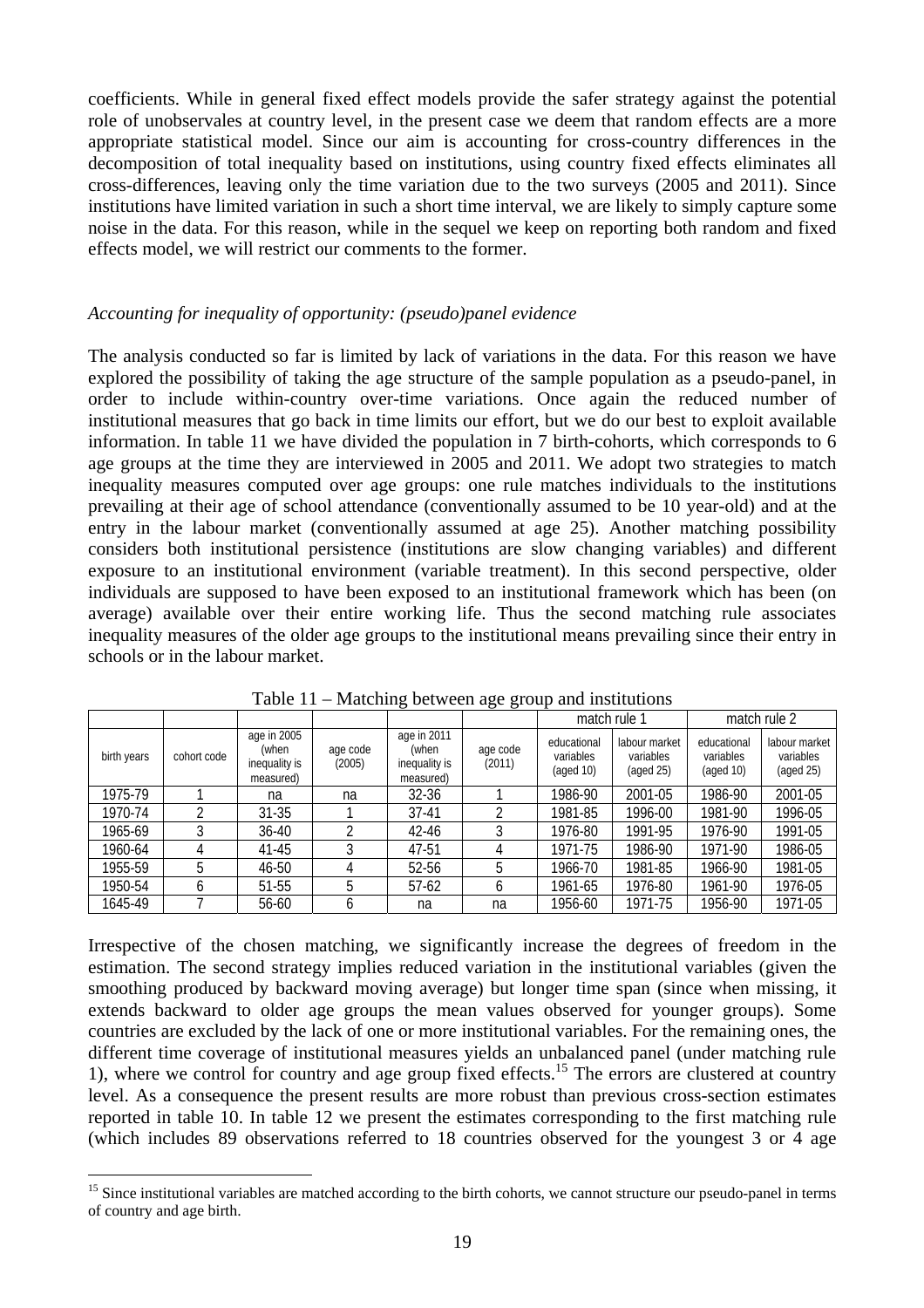groups), while in table 13 we report the estimates corresponding to the second matching rule (which includes 210 observations referred to the same 18 countries over all age groups).

In table 12 we obtain results that are partly different from previous findings from cross-country analysis. Inequality and inequality of opportunity (both ex-ante and ex-post) are decreasing in teacher resources (captured by a lower pupil-teacher ratio), though they also exhibit positive correlation with public expenditure in education (as fraction of GDP). Total inequality and ex-post inequality of opportunity also exhibit significant correlation with labour market institutions: if unemployed are excluded, union density reduces total inequality, while passive labour market policies (or unemployment benefit when unemployed are included) exhibit negative correlation with total inequality.<sup>16</sup> Active and passive labour policies have opposite effects on ex-post inequality of opportunities: the former, by activating marginal workers, increases inequality, while the latter, by sustaining the permanence out of employment, reduces it.

| $\sigma$ age-conorts – excluding unemployed – SILC 2003 and 2011 |             |                                      |          |            |                                                                     |                            |                |                                      |                            |
|------------------------------------------------------------------|-------------|--------------------------------------|----------|------------|---------------------------------------------------------------------|----------------------------|----------------|--------------------------------------|----------------------------|
|                                                                  |             | $\mathcal{P}$                        | 3        | 4          | 5                                                                   | 6                          | $\overline{7}$ | 8                                    | 9                          |
|                                                                  |             | total inequality (MLD)               |          |            | ex-ante inequality of opportunity ex-post inequality of opportunity |                            |                |                                      |                            |
|                                                                  | pooled      | random                               | fixed    | pooled     | random                                                              | fixed                      | pooled         | random                               | fixed                      |
|                                                                  |             | effects                              | effects  |            | effects                                                             | effects                    |                | effects                              | effects                    |
|                                                                  |             |                                      |          |            |                                                                     |                            |                |                                      |                            |
| Adjusted savings: education expenditure (%                       | $1.055***$  | $0.819*$                             | 0.812    | $0.582***$ | 0.404                                                               | 0.776                      | $1.111***$     | $0.840***$                           | 1.636                      |
| of GNI)                                                          | [0.487]     | [0.458]                              | [2.173]  | [0.193]    | [0.271]                                                             | [0.456]                    | [0.307]        | [0.321]                              | [1.404]                    |
| Pupil-teacher ratio in primary education                         | $0.301**$   | $0.375***$                           | $-0.048$ | $0.103**$  | $0.084*$                                                            | $-0.045$                   | $0.234***$     | $0.225***$                           | 0.296                      |
|                                                                  | [0.137]     | [0.086]                              | [0.415]  | [0.037]    | [0.043]                                                             | [0.134]                    | [0.083]        | [0.071]                              | [0.294]                    |
| Share of students in secondary education                         | 0.016       | 0.027                                | $-0.051$ | $-0.003$   | 0.017                                                               | $0.075*$                   | $-0.014$       | $-0.007$                             | $-0.032$                   |
| enrolled in vocational programmes                                | [0.051]     | [0.040]                              | [0.198]  | [0.017]    | [0.018]                                                             | [0.037]                    | [0.033]        | [0.033]                              | [0.116]                    |
| Gross enrolment ratio, pre-primary, both                         | $-0.035$    | $-0.037*$                            | 0.04     | $-0.003$   | 0.002                                                               | $0.081**$                  | $-0.008$       | $-0.002$                             | 0.071                      |
| sexes (%)                                                        | [0.028]     | [0.020]                              | [0.163]  | [0.006]    | [0.007]                                                             | [0.036]                    | [0.013]        | [0.014]                              | [0.123]                    |
| union density                                                    | $-0.122***$ | $-0.091**$                           | 0.22     | $-0.009$   | $-0.004$                                                            | $-0.057$                   | 0.015          | 0.035                                | 0.004                      |
|                                                                  | [0.039]     | [0.036]                              | [0.278]  | [0.013]    | [0.016]                                                             | [0.092]                    | [0.028]        | [0.033]                              | [0.176]                    |
| parental leave - weeks of absence                                | $-0.007$    | $-0.011$                             | 0        | 0.001      | $-0.004$                                                            | 0.002                      | 0.005          | 0.006                                | 0.003                      |
|                                                                  | [0.016]     | [0.015]                              | [0.041]  | [0.007]    | [0.006]                                                             | [0.009]                    | [0.015]        | [0.013]                              | [0.021]                    |
| unemployment subsidy replacement rate                            | $-0.075$    | $-0.062$                             | $-0.059$ | $-0.004$   | $-0.002$                                                            | 0.012                      | 0.021          | 0.016                                | 0.026                      |
|                                                                  | [0.043]     | [0.042]                              | [0.305]  | [0.023]    | [0.025]                                                             | [0.048]                    | [0.050]        | [0.040]                              | [0.271]                    |
| active labour market policy/GDP                                  | $-0.05$     | $-0.056$                             | 1.914    | $-0.506$   | $-0.448$                                                            | $-0.343$                   | 0.756          | $1.537***$                           | $-0.099$                   |
|                                                                  | [1.259]     | [0.838]                              | [2.699]  | [0.500]    | [0.476]                                                             | [0.923]                    | [1.191]        | [0.538]                              | [2.066]                    |
| passive labour market policy/GDP                                 | $-1.162$    | $-1.386*$                            | $-4.401$ | $-0.29$    | $-0.417$                                                            | $-0.796$                   | $-1.516**$     | $-1.956***$                          | $-2.666$                   |
|                                                                  | [0.932]     | [0.763]                              | [2.926]  | [0.251]    | [0.279]                                                             | [0.705]                    | [0.678]        | [0.637]                              | [1.786]                    |
| minimum wage/mean wage                                           | $7.638**$   | $9.227***$                           | $-2.377$ | 0.963      | 1.943                                                               | $-4.753**$                 | 0.979          | 2.428                                | $-3.875$                   |
|                                                                  | [2.879]     | [2.454]                              | [8.546]  | [1.312]    | [1.453]                                                             | [1.819]                    | [2.683]        | [3.003]                              | [5.747]                    |
|                                                                  |             |                                      |          |            |                                                                     |                            |                |                                      |                            |
| Observations                                                     | 89          | 89                                   | 89       | 89         | 89                                                                  | 89                         | 89             | 89                                   | 89                         |
| R <sup>2</sup>                                                   | 0.528       | 0.181                                | 0.253    | 0.35       | 0.185                                                               | 0.482                      | 0.428          | 0.267                                | 0.318                      |
| Country x year x cohort                                          |             | 18 countries x 2 years x 3/4 cohorts |          |            | 18 countries x 2 years x 3/4 cohorts                                |                            |                | 18 countries x 2 years x 3/4 cohorts |                            |
| Hausman test (p-value)                                           |             | 8.02(0.71)                           |          |            |                                                                     | failure to meet asymptotic |                |                                      | failure to meet asymptotic |
|                                                                  |             |                                      |          |            |                                                                     | assumptions                |                |                                      | assumptions                |

Table 12 – Inequality, inequality of opportunities and institutions – population aged 31-60 –  $\frac{1}{6}$  age-cohorts – excluding unemployed – SILC 2005 and 2011

Robust standard errors in brackets - \*\*\* p<0.01, \*\* p<0.05, \* p<0.1 - errors clustered by country - pooled OLS weighted using the inverse of bootstrapped st.error - constant, time and survey controls included – panel structure defined over country x age groups - Countries included: Austria, Belgium, Czech Republic, Denmark, Spain, Finland, France, Greece, Hungary, Ireland, Italy, Luxemburg, Netherlands, Norway, Poland, Portugal, Sweden, United Kingdom - **Institutions are measured as 5-years averages:** labour market institutions are matched to a conventional age of entry in the labour market (25 year old), while educational institutions are conventionally matched at the age of 10

<sup>&</sup>lt;sup>16</sup> These findings are consistent with Salverda and Checchi 2015.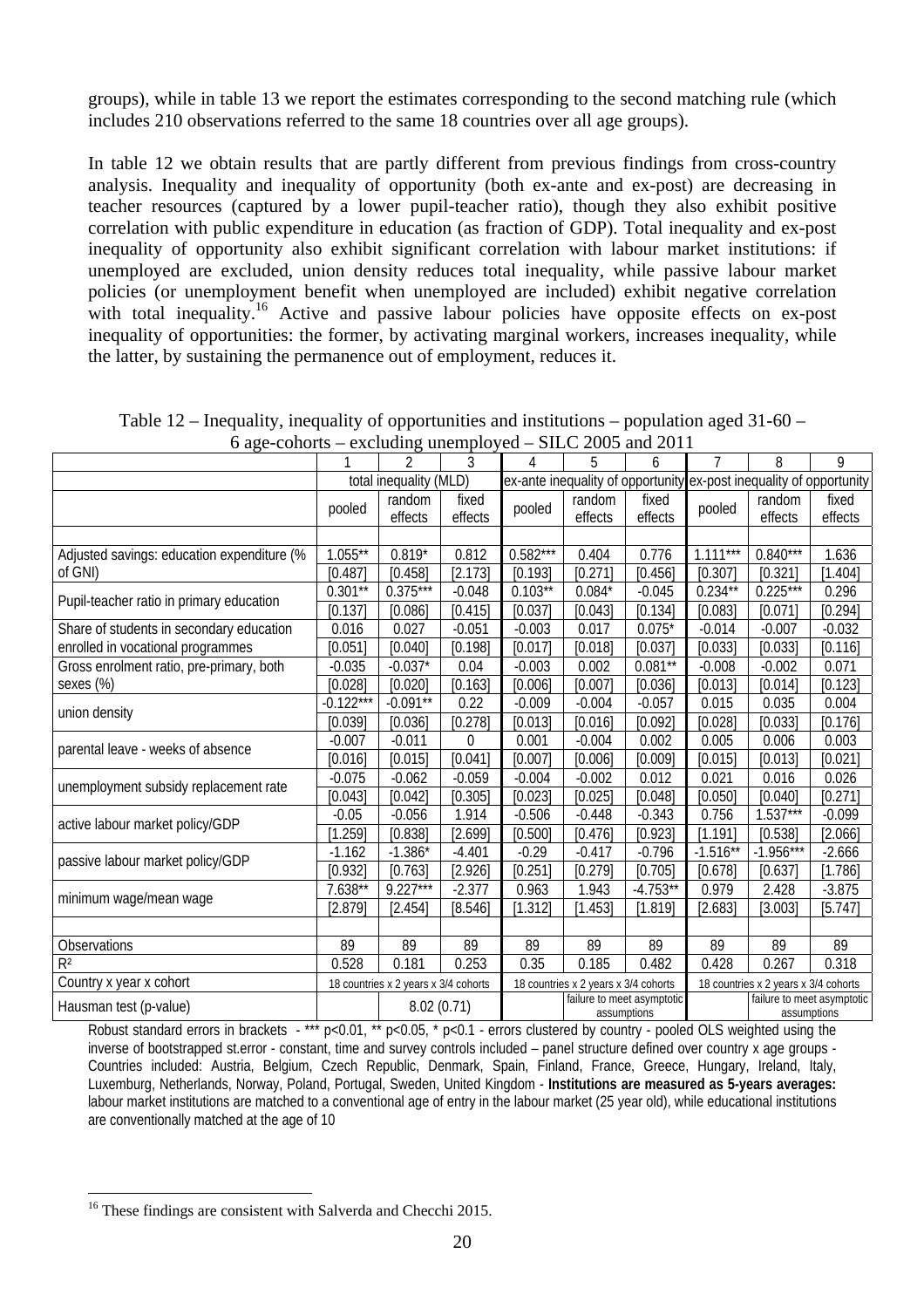Finally we notice the change reversal of the correlation with minimum wage, which is positive with total inequality when unemployed are excluded, but changes to negative when unemployed are brought into picture, especially with ex-post inequality of opportunity. Two effects counterbalance here: by raising the bottom wages, inequality should decrease irrespective of circumstances; by pricing low wage earners out of the market, inequality should decrease among the employed and increase when unemployed are kept in. However the literature suggests the existence of spillover effects on the entire distribution, when wages are bargained over in relative terms. Overall we cannot conclude with a single general prediction, but we recall that most of the literature is consistent with a negative correlation.<sup>17</sup>

When we move to the largest sample size, that includes also the older age groups, we get additional evidence supporting our theoretical expectations about ex ant and ex-post inequalities of opportunity. The ex-ante component rises in accordance to less teachers (higher pupil per teachers) and more segregation of students in vocational tracks, but is also positively correlated with total expenditure. The ex-post component also exhibit negative correlation with pre-primary enrolment.

|                                            |            | $\overline{2}$                     | 3                | 4           | 5                                  | 6                | $\overline{7}$                    | 8                                  | 9                |
|--------------------------------------------|------------|------------------------------------|------------------|-------------|------------------------------------|------------------|-----------------------------------|------------------------------------|------------------|
|                                            |            | total inequality (MLD)             |                  |             | ex-ante inequality of opportunity  |                  | ex-post inequality of opportunity |                                    |                  |
|                                            | pooled     | random<br>effects                  | fixed<br>effects | pooled      | random<br>effects                  | fixed<br>effects | pooled                            | random<br>effects                  | fixed<br>effects |
|                                            |            |                                    |                  |             |                                    |                  |                                   |                                    |                  |
| Adjusted savings: education expenditure (% | 2.954***   | $2.971***$                         | $-1.521$         | $1.017***$  | $0.858***$                         | 0.419            | $1.791***$                        | $.286***$                          | 0.586            |
| of GNI)                                    | [0.915]    | [1.129]                            | [4.318]          | [0.210]     | [0.232]                            | [1.183]          | [0.404]                           | [0.492]                            | [3.038]          |
|                                            | 0.133      | $0.533**$                          | $-0.136$         | $0.113***$  | $0.169***$                         | 0.014            | $0.299**$                         | $0.376***$                         | $-0.166$         |
| Pupil-teacher ratio in primary education   | [0.263]    | [0.220]                            | [0.915]          | [0.038]     | [0.044]                            | [0.215]          | [0.104]                           | [0.113]                            | [0.738]          |
| Share of students in secondary education   | 0.103      | $0.147*$                           | $-0.05$          | 0.021       | $0.040***$                         | 0.094            | $0.074**$                         | $0.071**$                          | $-0.045$         |
| enrolled in vocational programmes          | [0.078]    | [0.075]                            | [0.389]          | [0.016]     | [0.015]                            | [0.107]          | [0.031]                           | [0.035]                            | [0.262]          |
| Gross enrolment ratio, pre-primary, both   | $-0.103**$ | $-0.105***$                        | 0.272            | $-0.002$    | $-0.005$                           | $0.122***$       | $-0.039**$                        | $-0.031*$                          | $0.288*$         |
| sexes (%)                                  | [0.044]    | [0.040]                            | [0.288]          | [0.007]     | [0.008]                            | [0.041]          | [0.017]                           | [0.018]                            | [0.160]          |
| union density                              | $-0.104*$  | $-0.025$                           | 0.573            | 0.004       | 0.016                              | 0.048            | 0.027                             | 0.052                              | $0.480*$         |
|                                            | [0.060]    | [0.065]                            | [0.412]          | [0.012]     | [0.014]                            | [0.034]          | [0.029]                           | [0.037]                            | [0.241]          |
| parental leave - weeks of absence          | $-0.061**$ | $-0.079***$                        | $-0.344***$      | $-0.016***$ | $-0.018***$                        | $-0.002$         | $-0.033***$                       | $-0.029**$                         | $-0.178*$        |
|                                            | [0.022]    | [0.028]                            | [0.117]          | [0.005]     | [0.005]                            | [0.015]          | [0.011]                           | [0.013]                            | [0.099]          |
| unemployment subsidy replacement rate      | $-0.213**$ | $-0.250**$                         | 0.028            | $0.042*$    | 0.04                               | $-0.033$         | 0.051                             | 0.028                              | $-0.218$         |
|                                            | [0.081]    | [0.097]                            | [0.369]          | [0.024]     | [0.024]                            | [0.085]          | [0.048]                           | [0.044]                            | [0.405]          |
| active labour market policy/GDP            | $-3.357$   | $-4.537$                           | 17.318**         | $-2.724$    | $-1.562**$                         | $-1.015$         | $-0.788$                          | 1.772                              | 3.165            |
|                                            | [3.525]    | [2.831]                            | [6.939]          | [1.597]     | [0.704]                            | [2.056]          | [2.971]                           | [1.617]                            | [5.730]          |
| passive labour market policy/GDP           | 0.611      | 0.803                              | $-6.157$         | $-0.635$    | $-1.184***$                        | $-1.968$         | $-2.077**$                        | $-2.720***$                        | $-2.527$         |
|                                            | [1.515]    | [1.342]                            | [4.990]          | [0.458]     | [0.342]                            | [1.382]          | [0.825]                           | [0.585]                            | [4.188]          |
| minimum wage/mean wage                     | 0.039      | 3.058                              | $-8.613$         | $-0.063$    | 0.554                              | $-6.343*$        | $-0.315$                          | 1.18                               | $-8.802$         |
|                                            | $[2.919]$  | [3.864]                            | [22.245]         | [0.847]     | [1.296]                            | [3.558]          | [2.110]                           | [3.136]                            | [13.320]         |
|                                            |            |                                    |                  |             |                                    |                  |                                   |                                    |                  |
| Observations                               | 209        | 209                                | 209              | 209         | 209                                | 209              | 209                               | 209                                | 209              |
| R <sup>2</sup>                             | 0.363      | 0.012                              | 0.206            | 0.391       | 0.080                              | 0.174            | 0.371                             | 0.047                              | 0.147            |
| Country x year x cohort                    |            | 18 countries x 2 years x 6 cohorts |                  |             | 18 countries x 2 years x 6 cohorts |                  |                                   | 18 countries x 2 years x 6 cohorts |                  |

Table 13 – Inequality, inequality of opportunities and (roll-back means) institutions – population aged 31-60 – 6 age-cohorts – excluding unemployed – SILC 2005 and 2011

Robust standard errors in brackets  $-***$  p<0.01, \*\* p<0.05, \* p<0.1 - errors clustered by country - pooled OLS weighted using the inverse of bootstrapped st.error - constant, time and survey controls included – panel structure defined over country x age groups – The Hausman test fails to meet the asymptotic assumptions - Countries included: Austria, Belgium, Czech Republic, Denmark, Spain, Finland, France, Greece, Hungary, Ireland, Italy, Luxemburg, Netherlands, Norway, Poland, Portugal, Sweden, United Kingdom - **Institutions are measured as roll-back means:** labour market institutions are matched to a conventional age of entry in the labour market (25 year old), while educational institutions are conventionally matched at the age of 10

 $17$  See an extended discussion of the issue in Salverda and Checchi 2015.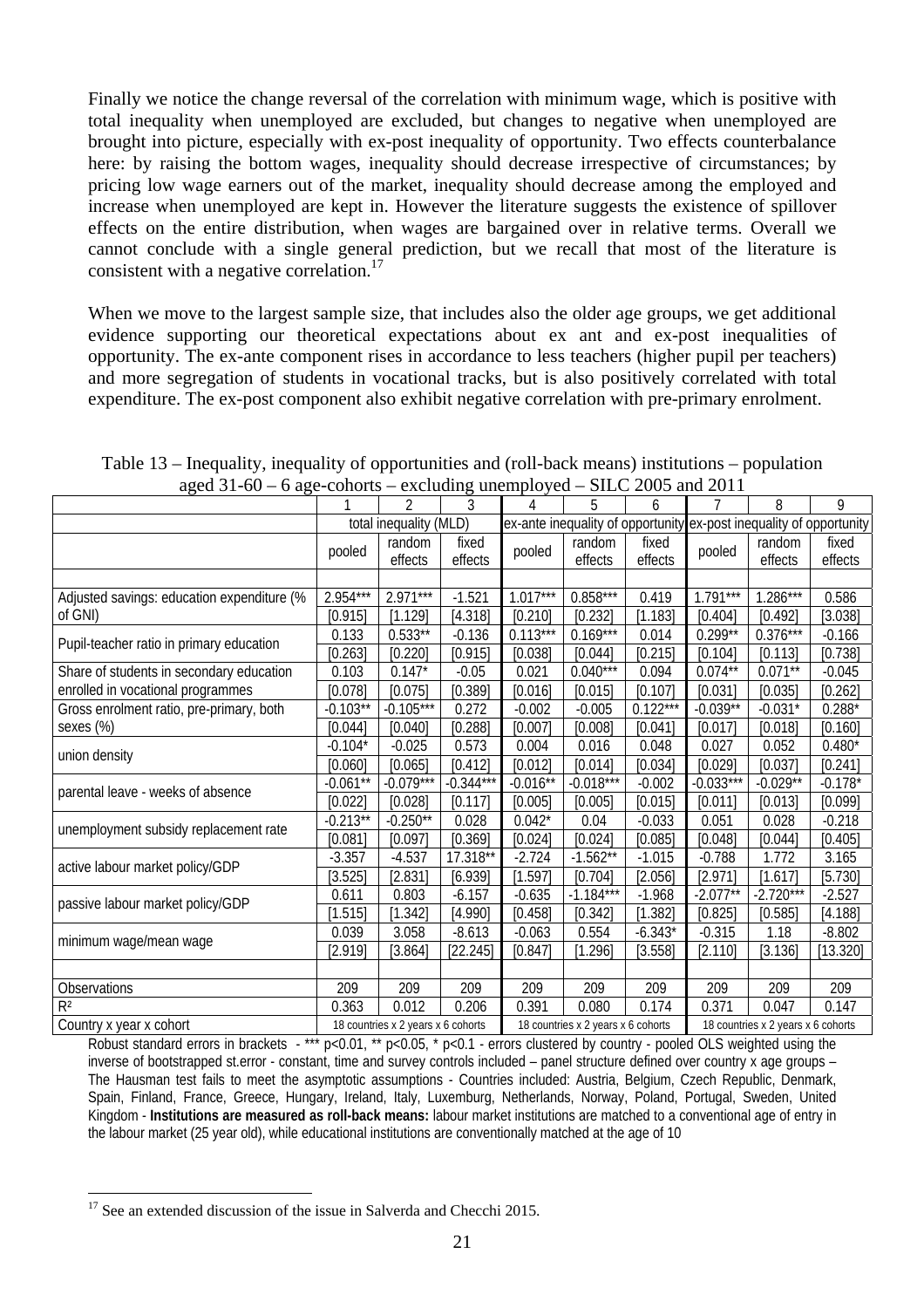Both active and passive labour market policies are negatively correlated with inequality of opportunities when unemployed workers are excluded, while the same correlations are statistically insignificant when including them. It is interesting to note that the more consistent correlation between both total inequality and inequality of opportunities is found with a measure of labour standard, the weeks of absence mothers (and in some cases also fathers) have right to for child-care needs after birth. Since gender is one of our circumstances, generous welfare provisions allowing for easier reconciliation of work and care may be associated to a reduction of the gender wage differential (which then translates into a lower inequality of opportunity).

Similar correlations are also found in the case of total inequality, where in addition to parental leave we also detect negative correlation with union density, unemployment subsidy and the minimum wage (relative to the mean, the so called Kaitz index – see table A.6 in the appendix). Can we take these results as causal ? Obviously not because we cannot take for granted that these institutional variables be fully exogenous to the process we are analysing. In addition in some cases (minimum wage, parental leave) it is not even well clear through which channels inequality reduction operates. However, there is sufficient variation in the data to believe that the other country/other age groups experience does represent a good counterfactual against which we may assess the impact of institutional measures in terms of inequality.

# **4. Concluding remarks**

In this paper we have presented alternative approaches to measuring inequality of opportunities. After a brief review of both ex-ante and ex-post approaches to inequality of opportunity, we have then obtained these measures for 30 European countries. We have shown that standard income inequality and inequality of opportunities do not necessarily offer the same type of rankings (especially when comparing formerly non-market economies with coordinated market economies, like Nordic ones). Moreover, the inequality of opportunity measures do not exhibit significant variations over time, suggesting that they reflect embedded features of national socio-economic systems.

In order to explore this connection, we have then analysed the correlation between inequality measures and institutional dimensions regarding both the educational system and the labour market. We pursue alternative strategies for matching measured inequality and institutional variables. In order to increase the degrees of freedom, we consider the EUSILC survey as a pseudo-panel distinguishing between age groups. By so doing we are able to show that ex-ante inequality of opportunities is reduced in countries characterised by lower student/teachers ratios in primary schools and/or smaller fraction of students in the vocational track. We also show that labour market policies are effective in reducing the ex-post inequality, while the most consistent negative correlation with different inequality measures is found for a measure of parental leave opportunities during child caring.

Our apriori theoretical expectation of finding stronger association of ex-ante inequality with measures associated to the educational system (which are encountered before entering the labour market) is not rejected by the data. Similarly we expected that ex-post inequality measures be more correlated with labour market variables, and this is only partially confirmed by our empirical analysis.

We also show that including or excluding the unemployed makes a difference in terms of measuring inequality (and consequent country rankings), but this does not produce significant differences when looking at the correlation with institutions, reinforcing our view of inequality of opportunity as embeddedness in national socio-economic systems.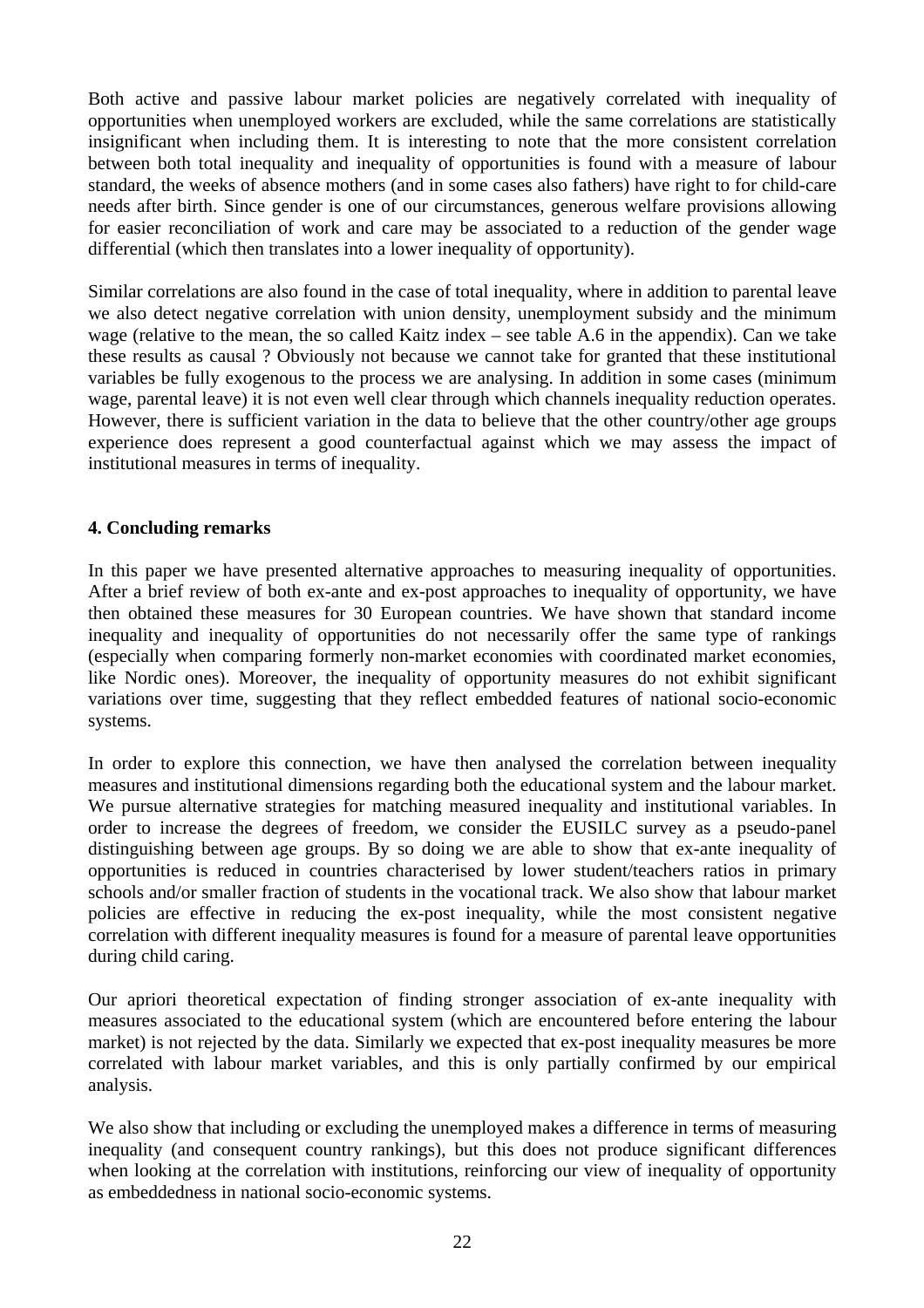#### **References**

- Aaberge, R., M. Mogstad and V. Peragine (2011), Measuring long-term inequality of opportunity, *Journal of Public Economics* 95, 193-204.
- Alesina, A. and La Ferrara, E. 2005. Preferences for Redistribution in the Land of Opportunities. *Journal of Public Economics*, 89: 897-931.
- Bourguignon, F, Ferreira F.H.G. and Walton, M. 2007. Equity, Efficiency and Inequality Traps: A research Agenda. *Journal of Economic Inequality* 5: 235-256.
- Bourguignon, F, Ferreira F.H.G. and Menendez, M. 2003. Inequality of Outcomes and Inequality of Opportunities in Brazil. DELTA Working Papers 24.
- Brunello, G. and Checchi, D. 2007. Does School Tracking Affect Equality of Opportunity? New International Evidence, *Economic Policy*, 52: 781-861.
- Checchi, D. and Garcia Penalosa, C. 2008. Labour Market Institutions and Income Inequality, *Economic Policy*, 23:601-649.
- Checchi D., V.Peragine and L.Serlenga. 2010. Fair and Unfair Income Inequalities in Europe. IZA Discussion Paper No. 5025/2010
- Checchi D. and V.Peragine. 2010. Inequality of opportunity in Italy. *Journal of Economic Inequality* 8: 429-50
- Cowell, F. A. and Victoria-Feser, M.P. 1996a. Poverty measurement with contaminated data: A robust approach. *European Economic Review*, 40:1761-1771.
- Cowell, F. A. and Victoria-Feser, M.P. 1996b. Robustness properties of inequality measures. *Econometrica*, 64:77-101.
- Cowell, F. A. and Victoria-Feser, M.P. 2002. Welfare rankings in the presence of contaminated data. *Econometrica*, 70:1221-33.
- Cunha, F. and J.Heckman. 2007. The Technology of Skill Formation. *American Economic Review*, 97:31-47.
- Ferreira F. H. G. and Gignoux J. 2011. The Measurement of Inequality of Opportunity: Theory and an Application to Latin America*, Review of Income and Wealth*, 57 (4): 622-657*.*
- Ferreira, Francisco H. G., Lakner, Christoph, Lugo, Maria Ana and Ozler, Berk. 2014. Inequality of opportunity and economic growth : a cross-country analysis. Policy Research Working Paper Series 6915, The World Bank.
- Ferreira, Francisco H. G., and Vito Peragine. 2015. Individual Responsibility and Equality of opportunity. in M. Adler and M. Fleurbaey (eds), *Handbook of Well Being and Public Policy*, Oxford University Press, 2015.
- Fleurbaey M. 1995. Three solutions for the compensation problem, *Journal of Economic Theory*, 65: 505- 521.
- Fleurbaey M. 2008. *Fairness, responsibility and welfare*. Oxford University Press.
- Fleurbaey, Marc, and Vito Peragine. 2013. Ex-ante versus ex-post equality of opportunity. *Economica* 80, 118-130.
- Hall, P. and D. Soskice. 2001. *Varieties of capitalism: the institutional foundations of comparative advantage*. Oxford University Press
- Hanushek, E. and L.Wößmann. 2006. Does Educational Tracking Affect Performance and Inequality? Differences-In-Differences Evidence Across Countries. *Economic Journal*, 116: C63-C76.
- Heckman, J. J., Krueger, A. B., & Friedman, B. M. 2002. *Inequality in America: what role for human capital policies?* Cambridge, Mass.: MIT Press.
- Peragine V. 2002. Opportunity egalitarianism and income inequality: a rank-dependent approach. *Mathematical Social Sciences*, 44:45-64.
- Ramos, Xavier and Dirk Van de gaer. 2012. Empirical Approaches to Inequality of Opportunity: Principles, Measures, and Evidence IZA DP No. 6672, June
- Roemer J.E. 1993 A pragmatic theory of responsibility for the egalitarian planner. *Philosophy and Public Affairs* 22, 146-166.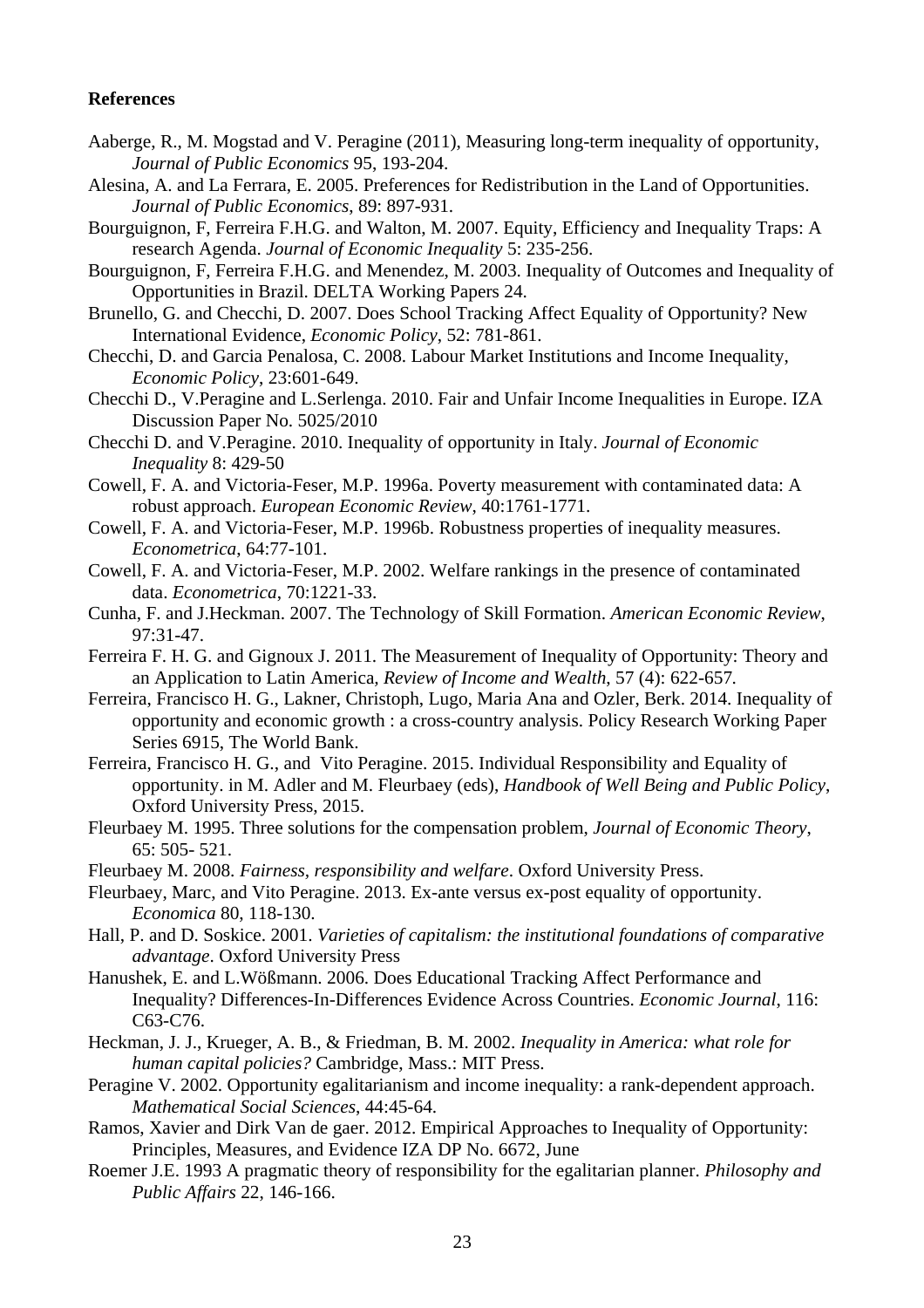Roemer, J.E. 1998. *Equality of Opportunity*. Harvard University Press, Cambridge, M.A.

- Roemer, John, and Alain Trannoy. 2015. Equality of Opportunity. in .Atkinson and F.Bourguignon (eds). *Handbook of income distribution*, vol.2B, North Holland, pp.
- Salverda, W. and D.Checchi. 2015. Labour-market institutions and the dispersion of wage earnings. in A.Atkinson and F.Bourguignon (eds). *Handbook of income distribution*, vol.2B, North Holland, pp.1535-1728
- Van Kerm, P. Extreme incomes and the estimation of poverty and inequality indicators from EU-SILC, IRISS Working Paper Series, 2007-01
- Visser J. and D.Checchi. 2009. Inequality and the labour market: Unions. In W.Salverda, B.Nolan and T.Smeeding, (eds) *Oxford Handbook of Economic Inequality*, Oxford University Press
- World Bank. 2006. *World Development Report 2006: Equity and Development*. Washington, DC: The World Bank and Oxford University Press.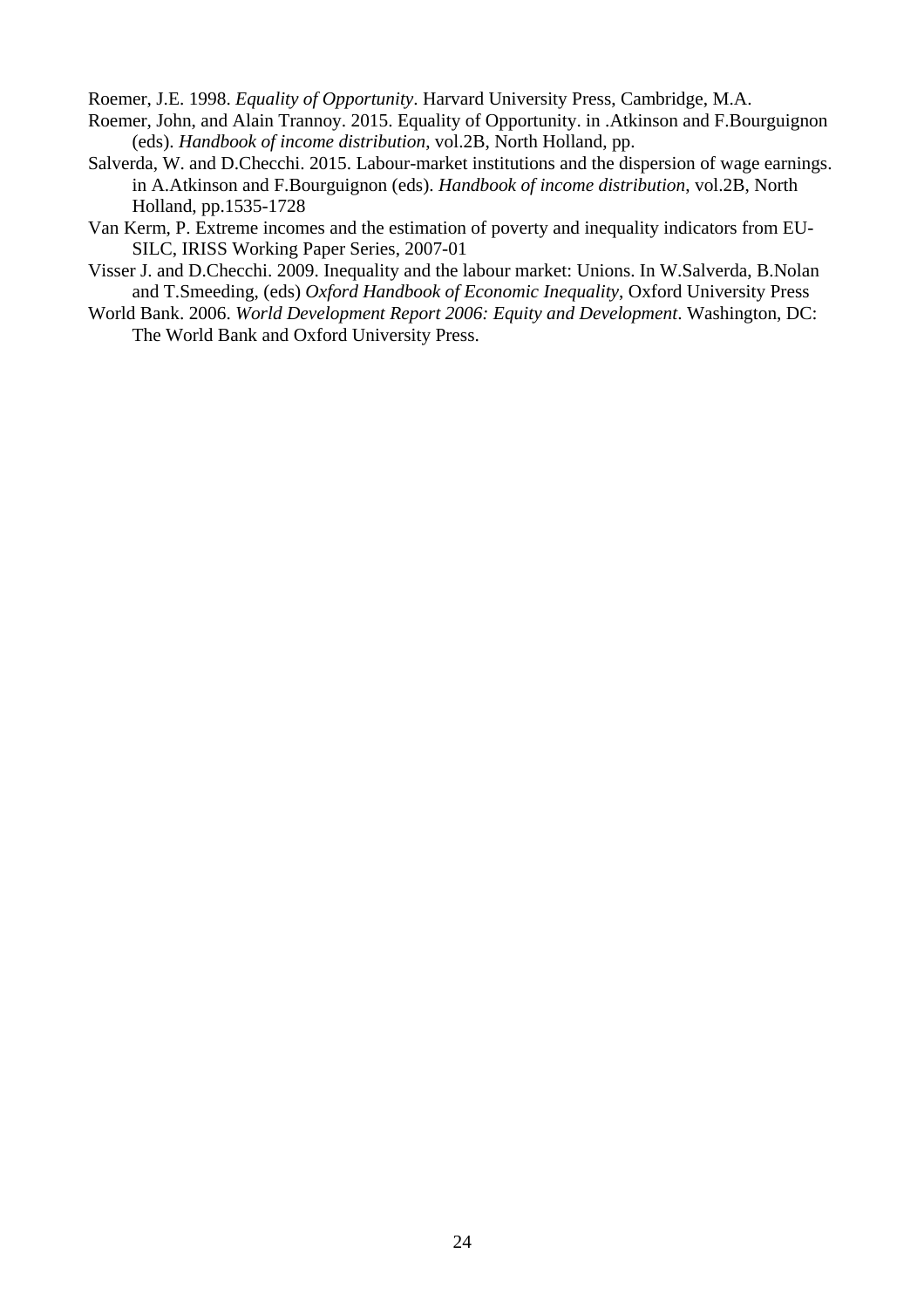| 2005                          | AT    | <b>BE</b> |       |       | <b>CY</b> | CZ    | DE    | DK    | EE.   | ES    | FI    | FR    | GR    | HU    | IE.   |
|-------------------------------|-------|-----------|-------|-------|-----------|-------|-------|-------|-------|-------|-------|-------|-------|-------|-------|
| obs                           | 5050  | 4131      |       |       | 4356      | 4241  | 11471 | 2736  | 4265  | 13532 | 5476  | 9258  | 5258  | 6552  | 3118  |
| mean income                   | 22070 | 24504     |       |       | 16124     | 4931  | 23977 | 40238 | 3779  | 12392 | 24773 | 20577 | 13390 | 3838  | 28337 |
| median income                 | 21000 | 24840     |       |       | 14956     | 4802  | 21682 | 38525 | 3283  | 11645 | 23228 | 19177 | 12781 | 3131  | 24332 |
| age                           | 44.6  | 44.8      |       |       | 44.7      | 45.6  | 45.4  | 44.6  | 45.4  | 44.1  | 46.5  | 44.9  | 44.5  | 45.0  | 45.1  |
| female                        | 0.49  | 0.51      |       |       | 0.49      | 0.48  | 0.44  | 0.48  | 0.46  | 0.51  | 0.52  | 0.48  | 0.54  | 0.47  | 0.45  |
| foreign                       | 0.08  | 0.05      |       |       | 0.09      | 0.01  | 0.05  | 0.03  | 0.15  | 0.05  | 0.01  | 0.08  | 0.06  | 0.02  | 0.03  |
| parental college education    | 0.06  | 0.21      |       |       | 0.07      | 0.09  | 0.34  | 0.22  | 0.25  | 0.09  | 0.15  | 0.10  | 0.09  | 0.13  | 0.15  |
| high ranked parnt. occupation | 0.16  | 0.37      |       |       | 0.12      | 0.19  | 0.36  | 0.31  | 0.20  | 0.15  | 0.21  | 0.25  | 0.18  | 0.17  | 0.45  |
| unemployed                    | 0.16  | 0.21      |       |       | 0.16      | 0.17  | 0.14  | 0.01  | 0.15  | 0.23  | 0.08  | 0.16  | 0.23  | 0.22  | 0.10  |
|                               |       |           |       |       |           |       |       |       |       |       |       |       |       |       |       |
| 2011                          | ĀT    | <b>BE</b> | ВG    | CН    | <b>CY</b> | CZ    | DE    | DK    | EE.   | ES    | FI    | FR    | GR    | HU    |       |
| obs                           | 5752  | 4636      | 5953  | 6374  | 4274      | 6366  | 10365 | 2297  | 4699  | 12748 | 2892  | 9608  | 4649  | 12270 |       |
| mean income                   | 28192 | 28975     | 3311  | 52115 | 20692     | 8272  | 27360 | 45879 | 6489  | 14798 | 30925 | 24313 | 13881 | 4933  |       |
| median income                 | 25300 | 28819     | 2826  | 49030 | 18282     | 8068  | 25268 | 45304 | 5521  | 13812 | 29703 | 22775 | 12560 | 4356  |       |
| age                           | 45.36 | 44.95     | 46.24 | 45.75 | 45.51     | 45.78 | 46.45 | 46.39 | 45.77 | 44.93 | 46.30 | 45.72 | 44.71 | 46.05 |       |
| female                        | 0.48  | 0.50      | 0.50  | 0.47  | 0.46      | 0.42  | 0.47  | 0.46  | 0.47  | 0.50  | 0.53  | 0.48  | 0.52  | 0.46  |       |
| foreign                       | 0.09  | 0.08      | 0.00  | 0.09  | 0.11      | 0.01  | 0.06  | 0.04  | 0.12  | 0.07  | 0.02  | 0.06  | 0.08  | 0.00  |       |
| parental college education    | 0.16  | 0.25      | 0.13  | 0.18  | 0.09      | 0.10  | 0.30  | 0.27  | 0.22  | 0.10  | 0.23  | 0.13  | 0.08  | 0.10  |       |
| high ranked parnt. occupation | 0.17  | 0.40      | 0.16  | 0.38  | 0.14      | 0.20  | 0.35  | 0.33  | 0.21  | 0.23  | 0.25  | 0.31  | 0.19  | 0.15  |       |
| unemployed                    | 0.14  | 0.18      | 0.13  | 0.08  | 0.14      | 0.18  | 0.15  | 0.06  | 0.18  | 0.25  | 0.11  | 0.12  | 0.23  | 0.21  |       |

Table A.1 – Descriptive statistics – EUSILC – population aged 30 to 60 (excluding students, retirees and inactive/disabled)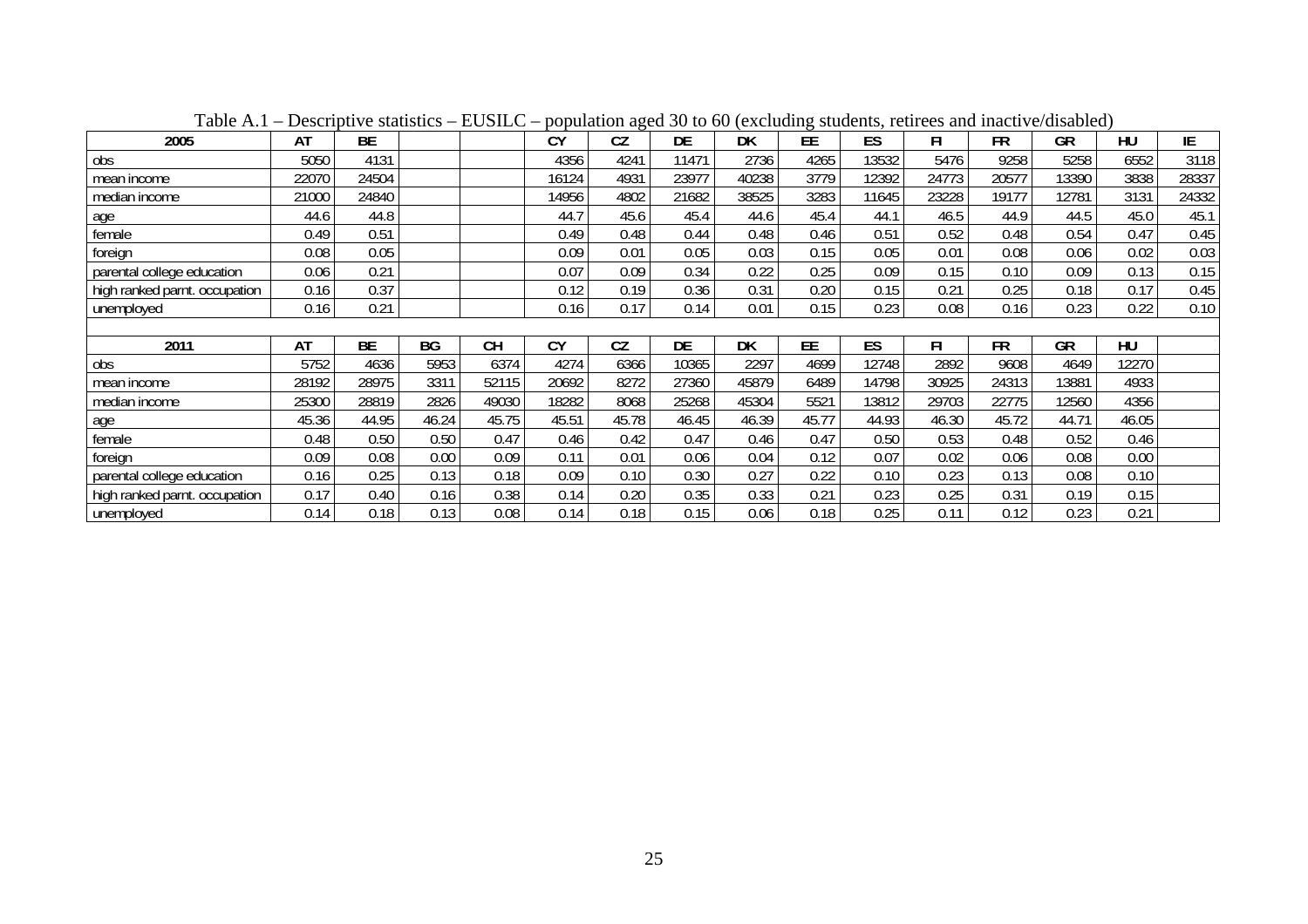| 2005                          | IS    | IΤ    | 1     | LU    | _V    |       | <b>NL</b> | <b>NO</b> | PL        | PT    |                | <b>SE</b> | SI        | <b>SK</b> | <b>UK</b> |
|-------------------------------|-------|-------|-------|-------|-------|-------|-----------|-----------|-----------|-------|----------------|-----------|-----------|-----------|-----------|
| obs                           | 1435  | 20814 | 4844  | 3939  | 3561  |       | 4059      | 2828      | 17821     | 4710  |                | 876       | 3822      | 6196      | 6564      |
| mean income                   | 33873 | 19024 | 2935  | 32609 | 2607  |       | 27445     | 36756     | 2984      | 9282  |                | 24010     | 11250     | 3081      | 27790     |
| median income                 | 32584 | 18668 | 2357  | 26463 | 2142  |       | 26865     | 35574     | 2088      | 7095  |                | 24708     | 10561     | 3123      | 23062     |
| age                           | 43.9  | 44.3  | 45.6  | 44.2  | 45.0  |       | 44.3      | 44.1      | 45.5      | 45.1  |                | 44.2      | 44.8      | 45.4      | 45.0      |
| female                        | 0.50  | 0.53  | 0.45  | 0.49  | 0.45  |       | 0.48      | 0.51      | 0.48      | 0.49  |                | 0.49      | 0.49      | 0.47      | 0.47      |
| foreign                       | 0.02  | 0.04  | 0.06  | 0.08  | 0.16  |       | 0.03      | 0.03      | 0.00      | 0.01  |                | 0.05      | 0.11      | 0.00      | 0.08      |
| parental college education    | 0.23  | 0.04  | 0.24  | 0.18  | 0.19  |       | 0.18      | 0.43      | 0.06      | 0.03  |                | 0.19      | 0.09      | 0.09      | 0.35      |
| high ranked parnt. occupation | 0.31  | 0.22  | 0.14  | 0.30  | 0.19  |       | 0.48      | 0.33      | 0.13      | 0.11  |                | 0.34      | 0.16      | 0.18      | 0.30      |
| unemployed                    | 0.06  | 0.16  | 0.19  | 0.25  | 0.21  |       | 0.10      | 0.02      | 0.36      | 0.23  |                | 0.07      | 0.06      | 0.20      | 0.20      |
|                               |       |       |       |       |       |       |           |           |           |       |                |           |           |           |           |
| 2011                          | IS    | IΤ    | ΙT    | LU    | _V    | МT    | <b>NL</b> | <b>NO</b> | <b>PI</b> | PT    | R <sub>O</sub> | <b>SE</b> | <b>SI</b> | <b>SK</b> | UK        |
| obs                           | 1532  | 17002 | 4732  | 6055  | 5779  | 3508  | 4914      | 2381      | 13114     | 5279  | 5163           | 567       | 4259      | 6203      | 5538      |
| mean income                   | 26194 | 22941 | 4592  | 38949 | 5053  | 12827 | 35654     | 51421     | 5817      | 10741 | 2491           | 28769     | 15513     | 6811      | 24256     |
| median income                 | 24599 | 21439 | 3528  | 31923 | 3840  | 12673 | 33750     | 50402     | 5043      | 8392  | 2403           | 28497     | 14125     | 6978      | 19640     |
| age                           | 45.02 | 45.20 | 47.66 | 44.46 | 46.09 | 45.18 | 45.53     | 45.14     | 46.18     | 46.03 | 45.50          | 45.25     | 44.69     | 45.56     | 45.71     |
| female                        | 0.50  | 0.51  | 0.45  | 0.48  | 0.44  | 0.51  | 0.47      | 0.53      | 0.47      | 0.48  | 0.52           | 0.48      | 0.48      | 0.46      | 0.45      |
| foreign                       | 0.03  | 0.06  | 0.06  | 0.09  | 0.13  | 0.06  | 0.04      | 0.04      | 0.00      | 0.06  | 0.00           | 0.06      | 0.11      | 0.00      | 0.08      |
| parental college education    | 0.17  | 0.06  | 0.12  | 0.14  | 0.16  | 0.07  | 0.24      | 0.34      | 0.07      | 0.04  | 0.03           | 0.30      | 0.12      | 0.08      | 0.22      |
| high ranked parnt. occupation | 0.25  | 0.26  | 0.15  | 0.33  | 0.20  | 0.30  | 0.44      | 0.34      | 0.13      | 0.13  | 0.10           | 0.29      | 0.19      | 0.19      | 0.31      |
| unemployed                    | 0.06  | 0.14  | 0.22  | 0.21  | 0.19  | 0.28  | 0.08      | 0.07      | 0.28      | 0.22  | 0.20           | 0.06      | 0.12      | 0.15      | 0.19      |

Table A.1 (continued) – Descriptive statistics – EUSILC – population aged 30 to 60 (excluding students, retirees and inactive/disabled)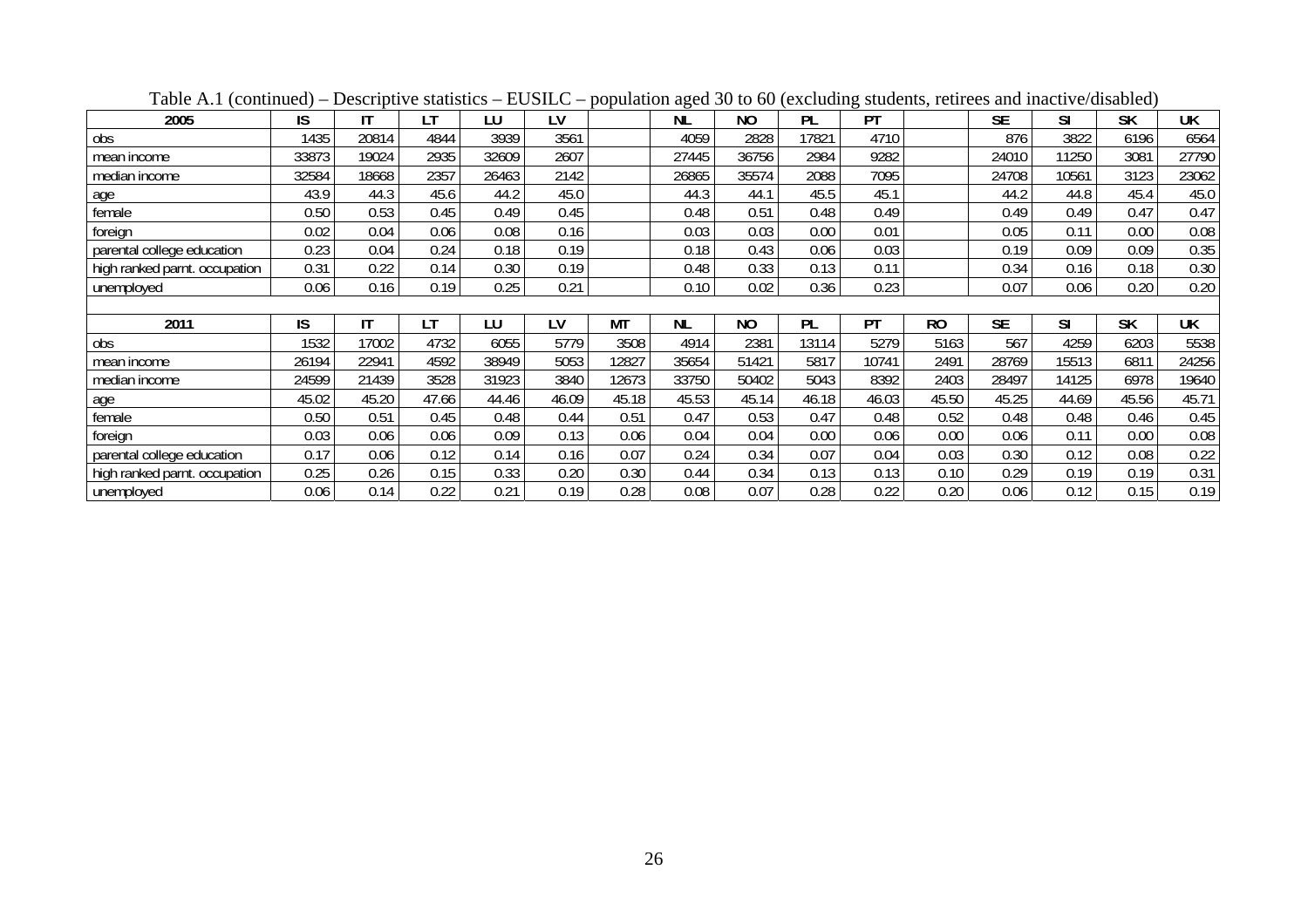|                       | equivalised household<br>incomes before taxes and<br>transfers - population 18-65<br>(Gini OECD) |                    | equivalised household<br>disposable incomes after<br>taxes and transfers -<br>population 18-65 (Gini<br>OECD) |                    | equivalised household<br>disposable incomes after | taxes and transfers - (Gini<br>Eurostat) | personal (positive) incomes<br>before taxes and transfers -<br>(Gini our sample) |       | personal (positive) incomes<br>before taxes and transfers -<br>(MLD our sample) |       |
|-----------------------|--------------------------------------------------------------------------------------------------|--------------------|---------------------------------------------------------------------------------------------------------------|--------------------|---------------------------------------------------|------------------------------------------|----------------------------------------------------------------------------------|-------|---------------------------------------------------------------------------------|-------|
| Year                  | 2005                                                                                             | 2011               | 2005                                                                                                          | 2011               | 2005                                              | 2011                                     | 2005                                                                             | 2011  | 2005                                                                            | 2011  |
| Austria               | 0.409                                                                                            | 0.429              | 0.259                                                                                                         | 0.283              | 0.263                                             | 0.274                                    | 0.339                                                                            | 0.353 | 0.272                                                                           | 0.277 |
| Belgium               | 0.430                                                                                            | 0.418 <sup>b</sup> | 0.277                                                                                                         | 0.262 <sup>b</sup> | 0.280                                             | 0.263                                    | 0.281                                                                            | 0.290 | 0.169                                                                           | 0.221 |
| Bulgaria              |                                                                                                  |                    |                                                                                                               |                    | 0.250                                             | 0.350                                    |                                                                                  | 0.363 |                                                                                 | 0.263 |
| Cyprus                |                                                                                                  |                    |                                                                                                               |                    | 0.287                                             | 0.292                                    | 0.325                                                                            | 0.356 | 0.202                                                                           | 0.249 |
| <b>Czech Republic</b> | 0.407                                                                                            | 0.394              | 0.259                                                                                                         | 0.256              | 0.260                                             | 0.252                                    | 0.313                                                                            | 0.298 | 0.252                                                                           | 0.183 |
| Denmark               | 0.373                                                                                            | 0.389              | 0.227                                                                                                         | 0.250              | 0.239                                             | 0.278                                    | 0.230                                                                            | 0.253 | 0.120                                                                           | 0.191 |
| Estonia               | 0.420                                                                                            | 0.421              | 0.328                                                                                                         | 0.324              | 0.341                                             | 0.319                                    | 0.372                                                                            | 0.379 | 0.296                                                                           | 0.314 |
| Finland               | 0.422                                                                                            | 0.421              | 0.266                                                                                                         | 0.268              | 0.260                                             | 0.258                                    | 0.352                                                                            | 0.337 | 0.324                                                                           | 0.309 |
| France                | 0.430                                                                                            | 0.460              | 0.288                                                                                                         | 0.310              | 0.277                                             | 0.308                                    | 0.338                                                                            | 0.338 | 0.273                                                                           | 0.285 |
| Germany               | 0.416a                                                                                           | 0.421              | 0.304                                                                                                         | 0.298              | 0.261                                             | 0.290                                    | 0.406                                                                            | 0.361 | 0.559                                                                           | 0.307 |
| Greece                | 0.421                                                                                            | 0.499              | 0.343                                                                                                         | 0.341              | 0.332                                             | 0.335                                    | 0.319                                                                            | 0.371 | 0.200                                                                           | 0.321 |
| Hungary               |                                                                                                  |                    | 0.300                                                                                                         | 0.293c             | 0.276                                             | 0.268                                    | 0.371                                                                            | 0.354 | 0.275                                                                           | 0.274 |
| Iceland               | 0.334                                                                                            | 0.355              | 0.279                                                                                                         | 0.250              | 0.251                                             | 0.236                                    | 0.323                                                                            | 0.337 | 0.246                                                                           | 0.291 |
| Ireland               | 0.461                                                                                            | 0.533              | 0.321                                                                                                         | 0.308              | 0.319                                             | 0.298                                    | 0.382                                                                            |       | 0.318                                                                           |       |
| Italy                 | 0.444a                                                                                           | 0.436              | 0.325a                                                                                                        | 0.324              | 0.328                                             | 0.319                                    | 0.310                                                                            | 0.350 | 0.212                                                                           | 0.266 |
| Latvia                |                                                                                                  |                    |                                                                                                               |                    | 0.362                                             | 0.351                                    | 0.363                                                                            | 0.429 | 0.246                                                                           | 0.413 |
| Lithuania             |                                                                                                  |                    |                                                                                                               |                    | 0.363                                             | 0.330                                    | 0.379                                                                            | 0.384 | 0.290                                                                           | 0.291 |
| Luxembourg            | 0.414                                                                                            | 0.431              | 0.287                                                                                                         | 0.275              | 0.265                                             | 0.272                                    | 0.365                                                                            | 0.360 | 0.273                                                                           | 0.261 |
| Malta                 |                                                                                                  |                    |                                                                                                               |                    | 0.270                                             | 0.272                                    |                                                                                  | 0.296 |                                                                                 | 0.216 |
| Netherlands           | 0.394                                                                                            | 0.387 <sup>b</sup> | 0.285                                                                                                         | 0.287 <sup>b</sup> | 0.269                                             | 0.258                                    | 0.319                                                                            | 0.326 | 0.236                                                                           | 0.240 |
| Norway                | 0.408a                                                                                           | 0.392              | 0.284a                                                                                                        | 0.260              | 0.282                                             | 0.229                                    | 0.290                                                                            | 0.302 | 0.218                                                                           | 0.243 |
| Poland                | 0.487                                                                                            | 0.425              | 0.333                                                                                                         | 0.306              | 0.356                                             | 0.311                                    | 0.396                                                                            | 0.352 | 0.356                                                                           | 0.264 |
| Portugal              | 0.446                                                                                            | 0.478              | 0.370                                                                                                         | 0.339              | 0.381                                             | 0.342                                    | 0.404                                                                            | 0.388 | 0.294                                                                           | 0.273 |
| Romania               |                                                                                                  |                    |                                                                                                               |                    | 0.310                                             | 0.332                                    |                                                                                  | 0.356 |                                                                                 | 0.316 |
| Slovak Republic       | 0.402                                                                                            | 0.366              | 0.280                                                                                                         | 0.258              | 0.262                                             | 0.257                                    | 0.301                                                                            | 0.266 | 0.281                                                                           | 0.168 |
| Slovenia              | 0.403                                                                                            | 0.411              | 0.241                                                                                                         | 0.245              | 0.238                                             | 0.238                                    | 0.395                                                                            | 0.340 | 0.583                                                                           | 0.277 |
| Spain                 | 0.396                                                                                            | 0.467              | 0.307                                                                                                         | 0.348              | 0.322                                             | 0.340                                    | 0.336                                                                            | 0.341 | 0.232                                                                           | 0.253 |
| Sweden                | 0.369a                                                                                           | 0.371              | 0.236a                                                                                                        | 0.268              | 0.234                                             | 0.244                                    | 0.299                                                                            | 0.280 | 0.263                                                                           | 0.238 |
| Switzerland           |                                                                                                  | 0.321              |                                                                                                               | 0.278              |                                                   | 0.297                                    |                                                                                  | 0.362 |                                                                                 | 0.311 |
| <b>United Kingdom</b> | 0.447                                                                                            | 0.478              | 0.335                                                                                                         | 0.346              | 0.346                                             | 0.330                                    | 0.380                                                                            | 0.392 | 0.286                                                                           | 0.312 |

Table A.2 – Alternative measures of income inequality, using gross and net definitions of income

Note: <sup>a</sup> refers to 2004 – <sup>b</sup> refers to 2010 – <sup>c</sup> refers to 2012 – Data from OECD are downloaded from http://stats.oecd.org/ (section "social protection and well being/income distribution and poverty") – Data from Eurostat are based on the SILC database and are downloaded from http://ec.europa.eu/eurostat/web/income-and-livingconditions/data/main-tables)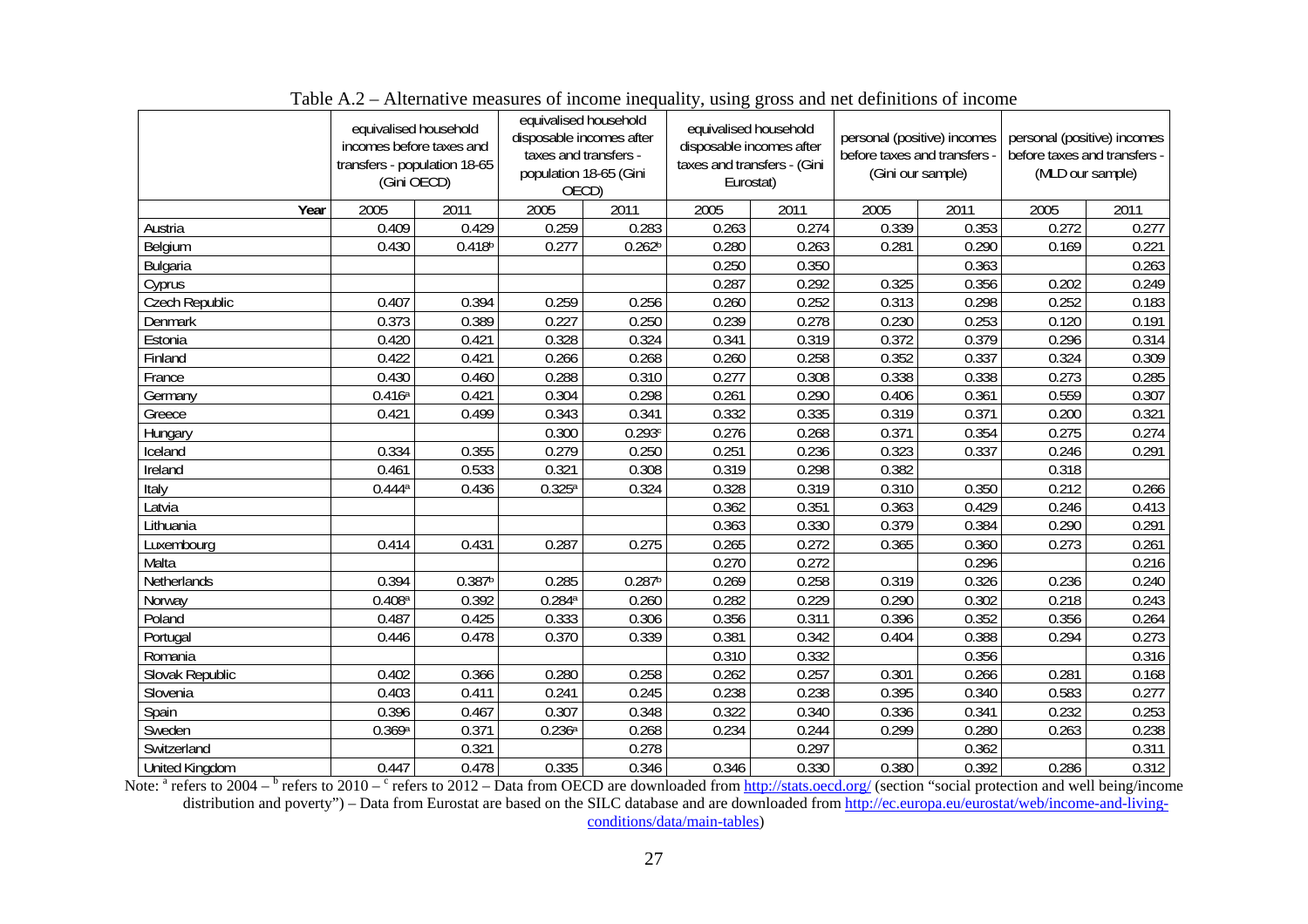| educational institutions variables                                                    | sources                                                                                                                                                                                                                                                                                                                                              |
|---------------------------------------------------------------------------------------|------------------------------------------------------------------------------------------------------------------------------------------------------------------------------------------------------------------------------------------------------------------------------------------------------------------------------------------------------|
| Expenditure per student, primary (% of<br>GDP per capita)                             | World Bank (http://data.worldbank.org/indicator)                                                                                                                                                                                                                                                                                                     |
| Expenditure per student, secondary (%<br>of GDP per capita)                           | World Bank (http://data.worldbank.org/indicator)                                                                                                                                                                                                                                                                                                     |
| Expenditure per student, tertiary (% of<br>GDP per capita)                            | World Bank (http://data.worldbank.org/indicator)                                                                                                                                                                                                                                                                                                     |
| Government expenditure on education<br>as % of GDP (%)                                | Unesco (http://data.uis.unesco.org/)                                                                                                                                                                                                                                                                                                                 |
| Expenditure on education as % of total<br>government expenditure (%)                  | Unesco (http://data.uis.unesco.org/) - updated using World Bank growth rates when missing                                                                                                                                                                                                                                                            |
| Primary education, duration (years)                                                   | World Bank (http://data.worldbank.org/indicator)                                                                                                                                                                                                                                                                                                     |
| Adjusted savings: education expenditure<br>(% of GNI)                                 | World Bank (http://data.worldbank.org/indicator)                                                                                                                                                                                                                                                                                                     |
| Pupil-teacher ratio in primary education                                              | headcount based - Unesco (http://data.uis.unesco.org/)                                                                                                                                                                                                                                                                                               |
| Pupil-teacher ratio in secondary<br>education                                         | headcount based - Unesco (http://data.uis.unesco.org/)                                                                                                                                                                                                                                                                                               |
| Percentage of students in secondary<br>education enrolled in vocational<br>programmes | both sexes - Unesco (http://data.uis.unesco.org/)                                                                                                                                                                                                                                                                                                    |
| Gross enrolment ratio, pre-primary, both<br>sexes (%)                                 | both sexes - Unesco (http://data.uis.unesco.org/)                                                                                                                                                                                                                                                                                                    |
| Expenditure on pre-primary as % of<br>government expenditure on education<br>$(\%)$   | Unesco (http://data.uis.unesco.org/)                                                                                                                                                                                                                                                                                                                 |
| labour market institutions                                                            |                                                                                                                                                                                                                                                                                                                                                      |
| union density                                                                         | ICTWSS database (Visser 2013 - http://www.uva-aias.net/208)                                                                                                                                                                                                                                                                                          |
| coverage rate                                                                         | ICTWSS database (Visser 2013 - http://www.uva-aias.net/208)                                                                                                                                                                                                                                                                                          |
| bargaining centralisation                                                             | ICTWSS database (Visser 2013 - http://www.uva-aias.net/208)                                                                                                                                                                                                                                                                                          |
| employment protection legislation                                                     | Strictness of employment protection - overall - version 1 - source: OECD<br>http://www.oecd.org/employment/emp/oecdindicatorsofemploymentprotection.htm)                                                                                                                                                                                             |
| minimum wage/mean wage                                                                | Minimum relative to mean wages of full-time workers - set equal to 1 if minimum wage provision is<br>absent - source: OECD (except Iceland) http://stats.oecd.org/Index.aspx?DataSetCode=RMW                                                                                                                                                         |
| unemployment subsidy replacement rate                                                 | Unemployment insurance and unemployment assistance benefits - gross replacement rate for a full-<br>time adult worker - source: OECD historical series - combination of GRR(APW) until 2001 and<br>GRR(AW) afterward - available in odd years, interyear means introduced in even years -<br>http://www.oecd.org/els/benefitsandwagesstatistics.htm) |
|                                                                                       | Average tax wedge (sum of social contributions and income taxes to the average wage) - average                                                                                                                                                                                                                                                       |
| tax wedge                                                                             | between single worker and one-earner married couple with two children - source: OECD<br>http://www.oecd.org/tax/tax-policy/taxing-wages.htm)                                                                                                                                                                                                         |
| active labour market policy/gdp                                                       | OECD http://stats.oecd.org/Index.aspx?DatasetCode=LMPEXP                                                                                                                                                                                                                                                                                             |
| passive labour market policy/gdp                                                      | OECD http://stats.oecd.org/Index.aspx?DatasetCode=LMPEXP                                                                                                                                                                                                                                                                                             |
|                                                                                       | cash benefit + benefit in kind in percentage of GDP - source: OECD (available on quinquennial                                                                                                                                                                                                                                                        |
| social expenditure/gdp                                                                | base then interpolated) http://www.oecd.org/social/expenditure.htm                                                                                                                                                                                                                                                                                   |
|                                                                                       | weeks of paid leave for child birth - source: Thévenon, O. and A. Solaz (2013), "Labour Market<br>Effects of Parental Leave Policies in OECD Countries", OECD Social, Employment and Migration<br>Working Papers, No. 141, OECD Publishing. - further documentation at                                                                               |
| parental leave - weeks of absence                                                     | http://www.oecd.org/social/soc/oecdfamilydatabase.htm                                                                                                                                                                                                                                                                                                |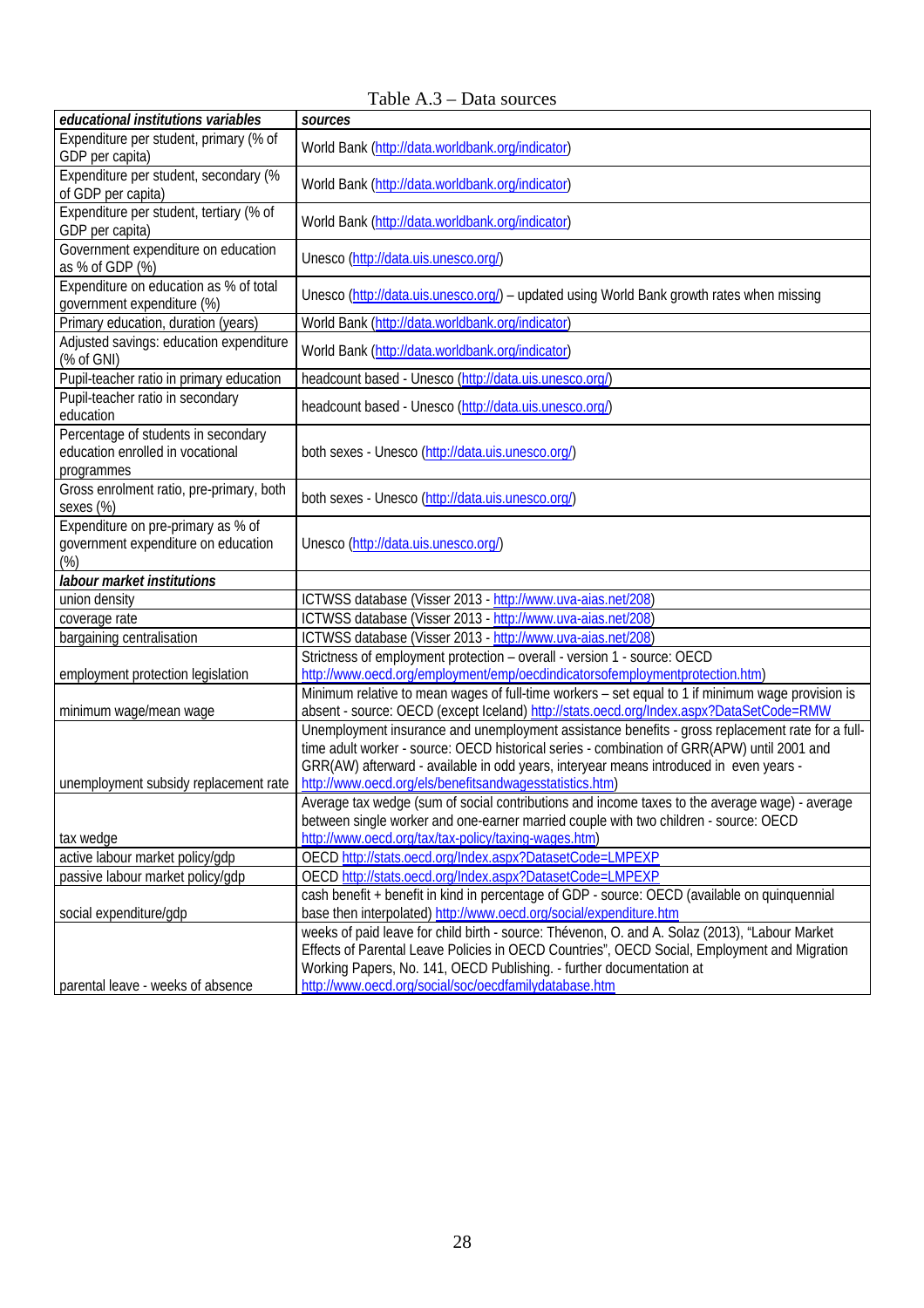| 1 UUIV 1 1. 1<br>mequant, and motitudions |             |                        | ov commento      |             | $2000$ and $2011$                 |                  |             | meraaning anomprograms.           |                  |
|-------------------------------------------|-------------|------------------------|------------------|-------------|-----------------------------------|------------------|-------------|-----------------------------------|------------------|
|                                           |             | $\overline{2}$         | 3                | 4           | 5                                 | 6                | 7           | 8                                 | 9                |
|                                           |             | total inequality (MLD) |                  |             | ex-ante inequality of opportunity |                  |             | ex-post inequality of opportunity |                  |
|                                           | pooled      | random<br>effects      | fixed<br>effects | pooled      | random<br>effects                 | fixed<br>effects | pooled      | random<br>effects                 | fixed<br>effects |
|                                           |             |                        |                  |             |                                   |                  |             |                                   |                  |
| Adjusted savings: education               | $-4.86$     | $-4.9$                 | $-1.896$         | 0.389       | 0.086                             | 0.608            | $-17.749**$ | $-8.832*$                         | $-3.589$         |
| expenditure (% of GNI)                    | [11.812]    | 7.391                  | [4.217]          | [0.782]     | [0.575]                           | [0.755]          | [6.769]     | [5.121]                           | [3.793]          |
| Pupil-teacher ratio in primary            | $-4.428*$   | $-1.988$               | 0.249            | $-0.142$    | $-0.254$                          | $-0.143$         | $-1.674$    | $-1.323$                          | $-0.271$         |
| education                                 | [2.263]     | [2.429]                | [3.595]          | [0.146]     | [0.175]                           | [0.230]          | [1.410]     | [1.704]                           | [2.405]          |
| % students in secondary education         | $-1.063$    | $-1.577**$             | $-1.755$         | 0.021       | $-0.032$                          | $-0.069$         | $-1.027**$  | $-1.183**$                        | $-1.13$          |
| enrolled in vocational programmes         | [0.733]     | [0.689]                | [1.102]          | [0.050]     | [0.051]                           | [0.155]          | [0.441]     | [0.519]                           | [0.899]          |
| Expenditure on pre-primary as % of        | $-0.296$    | 0.335                  | $-1.388$         | $-0.351***$ | $-0.332***$                       | $-0.387$         | $-2.153*$   | $-1.344$                          | $-2.474$         |
| govern. expenditure on education          | [1.646]     | [1.676]                | [2.467]          | [0.116]     | [0.101]                           | [0.277]          | [1.160]     | [1.247]                           | [1.938]          |
|                                           | $-0.366$    | $-0.375$               | $-0.234$         | $-0.035$    | 0.003                             | 0.069            | 0.19        | $-0.049$                          | $-1.142$         |
| union density                             | [0.522]     | [0.540]                | 1.666            | [0.037]     | [0.047]                           | [0.179]          | [0.335]     | [0.426]                           | [1.184]          |
| parental leave - weeks of absence         | $-0.194$    | $-0.153$               | $-0.447$         | $-0.017$    | $-0.005$                          | 0.004            | $-0.107$    | $-0.127$                          | $-0.184$         |
|                                           | [0.193]     | [0.164]                | [0.275]          | [0.015]     | [0.011]                           | [0.016]          | [0.142]     | [0.126]                           | [0.191]          |
| unemployment subsidy replacement          | $-1.301$    | $-1.821**$             | $-1.791$         | $-0.104**$  | $-0.110**$                        | $-0.016$         | $-0.216$    | $-1.026*$                         | $-1.276$         |
| rate                                      | [0.786]     | [0.768]                | [1.204]          | [0.041]     | [0.048]                           | [0.113]          | [0.419]     | [0.525]                           | [0.989]          |
| active labour market policy/GDP           | $-100.4***$ | $-65.06***$            | $-37.572$        | $-2.895$    | $-2.266$                          | $-3.226$         | $-31.030*$  | $-18.918$                         | 5.851            |
|                                           | [25.722]    | [18.602]               | [23.576]         | [2.067]     | [2.168]                           | [2.814]          | [17.808]    | [15.594]                          | [19.042]         |
| passive labour market policy/GDP          | $53.186***$ | 49.153***              | 58.223***        | 1.577       | 0.961                             | 0.604            | 14.442      | 16.691*                           | 18.139           |
|                                           | [13.558]    | [11.162]               | [15.728]         | [1.254]     | [1.490]                           | [2.322]          | [11.120]    | [9.974]                           | [12.349]         |
| minimum wage/mean wage                    | $-39.250*$  | $-25.631$              | $-144.932$       | 0.697       | 2.011                             | 42.958           | $-23.135$   | $-7.924$                          | 46.364           |
|                                           | [19.277]    | [29.224]               | [277.702]        | [1.560]     | [2.330]                           | [33.579]         | [17.744]    | [24.310]                          | [266.311]        |
|                                           |             |                        |                  |             |                                   |                  |             |                                   |                  |
| Observations                              | 55          | 55                     | 55               | 55          | 55                                | 55               | 55          | 55                                | 55               |
| R-squared (within)                        | 0.715       | 0.162                  | 0.46             | 0.369       | 0.398                             | 0.376            | 0.674       | 0.270                             | 0.465            |
| Number of country                         | 30          | 30                     | 30               | 30          | 30                                | 30               | 30          | 30                                | 30               |

Table A.4 – Inequality and institutions – 30 countries – 2005 and 2011 - including unemployment

Robust standard errors in brackets - \*\*\*  $p<0.01$ , \*\*  $p<0.05$ , \*  $p<0.1$  errors clustered by country - pooled OLS weighted using the inverse of bootstrapped st.error – constant, year and dummy for imputed institutional variables controls included – the Hausman test fails to meet asymptotic assumptions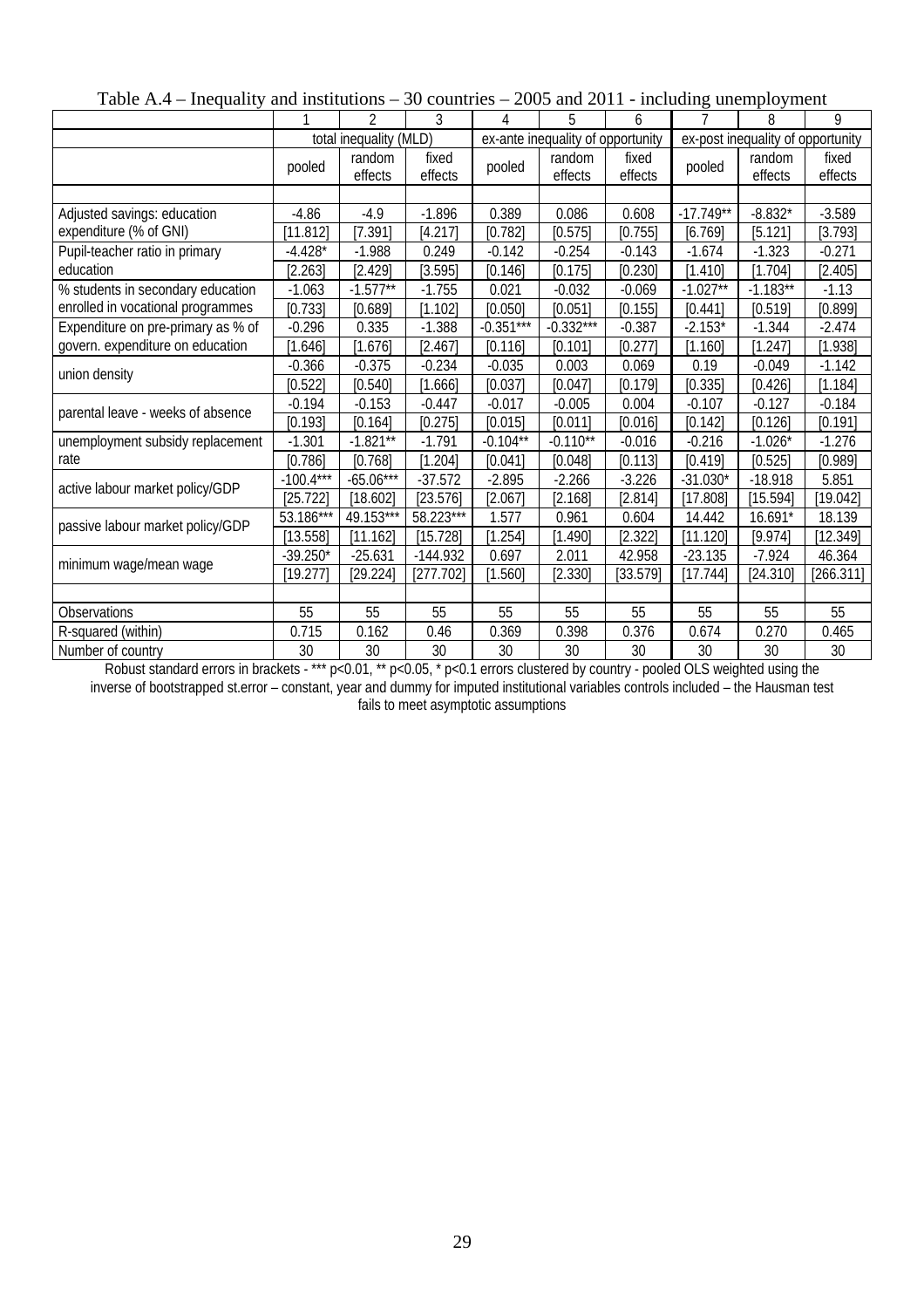| $\sigma$ age-conorts – including unemployed – SILC 2005 and 2011 |            |                                         |                |            |                                      |             |                |                                      |                                                                     |
|------------------------------------------------------------------|------------|-----------------------------------------|----------------|------------|--------------------------------------|-------------|----------------|--------------------------------------|---------------------------------------------------------------------|
|                                                                  |            | $\mathfrak{D}$                          | $\overline{3}$ | Δ          | 5                                    | 6           | $\overline{7}$ | 8                                    | 9                                                                   |
|                                                                  |            | total inequality (MLD)                  |                |            |                                      |             |                |                                      | ex-ante inequality of opportunity ex-post inequality of opportunity |
|                                                                  | pooled     | random                                  | fixed          | pooled     | random                               | fixed       | pooled         | random                               | fixed                                                               |
|                                                                  |            | effects                                 | effects        |            | effects                              | effects     |                | effects                              | effects                                                             |
|                                                                  |            |                                         |                |            |                                      |             |                |                                      |                                                                     |
| Adjusted savings: education expenditure (%                       | $-5.733$   | $-5.103$                                | $-8.731$       | $0.978***$ | 0.595                                | $-0.401$    | $-1.779$       | $-0.655$                             | $-14.355**$                                                         |
| of GNI)                                                          | [7.953]    | [7.336]                                 | [13.128]       | [0.285]    | [0.388]                              | [1.352]     | [5.659]        | [4.703]                              | [6.329]                                                             |
| Pupil-teacher ratio in primary education                         | 1.76       | 0.995                                   | 0.263          | $0.218**$  | $0.162**$                            | $-0.71$     | 1.359          | 0.438                                | 1.883                                                               |
|                                                                  | [1.223]    | [0.802]                                 | [3.928]        | [0.084]    | [0.073]                              | [0.457]     | [0.904]        | [0.927]                              | [2.330]                                                             |
| Share of students in secondary education                         | $-0.08$    | $-0.057$                                | $-0.798$       | $-0.045$   | $-0.019$                             | $-0.002$    | $-0.218$       | $-0.219$                             | $-0.802$                                                            |
| enrolled in vocational programmes                                | [0.457]    | [0.405]                                 | [0.704]        | [0.030]    | [0.032]                              | [0.087]     | [0.322]        | [0.277]                              | [0.557]                                                             |
| Gross enrolment ratio, pre-primary, both                         | $-0.17$    | $-0.172$                                | $2.012***$     | $-0.005$   | 0.007                                | $0.223**$   | 0.162          | 0.098                                | $1.802***$                                                          |
| sexes (%)                                                        | [0.294]    | [0.215]                                 | [0.506]        | [0.015]    | [0.014]                              | [0.100]     | [0.212]        | [0.189]                              | [0.434]                                                             |
| union density                                                    | $-0.272$   | $-0.365$                                | 0.895          | $-0.001$   | 0.065                                | $-0.022$    | 0.253          | 0.182                                | $-0.965$                                                            |
|                                                                  | [0.520]    | [0.477]                                 | [4.032]        | [0.040]    | [0.043]                              | [0.295]     | [0.352]        | [0.314]                              | [2.264]                                                             |
|                                                                  | 0.031      | 0.04                                    | $-0.35$        | $0.029*$   | $0.020*$                             | $-0.027$    | 0.077          | 0.051                                | $-0.356**$                                                          |
| parental leave - weeks of absence                                | [0.163]    | [0.146]                                 | [0.221]        | [0.015]    | [0.010]                              | [0.043]     | [0.144]        | [0.101]                              | [0.142]                                                             |
|                                                                  | $-1.451**$ | $-1.401**$                              | $-0.994$       | $-0.046$   | $-0.032$                             | $0.183**$   | $-0.871$       | $-0.905*$                            | $-0.714$                                                            |
| unemployment subsidy replacement rate                            | [0.674]    | [0.602]                                 | [1.482]        | [0.055]    | [0.057]                              | [0.084]     | [0.581]        | [0.478]                              | [1.340]                                                             |
|                                                                  | $-25.432$  | $-18.001$                               | 11.688         | 0.489      | $-0.821$                             | $-3.379**$  | $-23.187$      | $-17.897$                            | 14.322                                                              |
| active labour market policy/GDP                                  | [20.109]   | [16.142]                                | [18.161]       | [1.274]    | [0.737]                              | [1.247]     | [15.220]       | [11.529]                             | [11.357]                                                            |
|                                                                  | 13.216     | 10.993                                  | $-9.705$       | $-0.73$    | $-0.7$                               | $-1.252$    | 1.349          | 1.261                                | $-4.633$                                                            |
| passive labour market policy/GDP                                 | [8.608]    | [7.524]                                 | [11.041]       | [0.473]    | [0.851]                              | [1.585]     | [5.124]        | [4.246]                              | [9.317]                                                             |
|                                                                  | $-36.209$  | $-40.284*$                              | $-53.151$      | $-1.438$   | $-1.92$                              | $-21.66***$ | $-39.344$      | $-44.805*$                           | $-31.165$                                                           |
| minimum wage/mean wage                                           | [28.369]   | [21.522]                                | [65.268]       | [2.079]    | [2.504]                              | [6.340]     | [23.725]       | [21.829]                             | [36.432]                                                            |
|                                                                  |            |                                         |                |            |                                      |             |                |                                      |                                                                     |
| Observations                                                     | 89         | 89                                      | 89             | 89         | 89                                   | 89          | 89             | 89                                   | 89                                                                  |
| R <sup>2</sup>                                                   | 0.74       | 0.009                                   | 0.286          | 0.527      | 0.000                                | 0.577       | 0.684          | 0.001                                | 0.412                                                               |
| Country x year x cohort                                          |            | 18 countries x 2 years x 3/4 cohorts    |                |            | 18 countries x 2 years x 3/4 cohorts |             |                | 18 countries x 2 years x 3/4 cohorts |                                                                     |
| Hausman test (p-value)                                           |            | fails to meet asymptotic<br>assumptions |                |            | fails to meet asymptotic             | assumptions |                |                                      | 314.4 (0.00)                                                        |

| Table A.5 – Inequality, inequality of opportunities and institutions – population aged 31-60 – |
|------------------------------------------------------------------------------------------------|
| 6 age-cohorts – including unemployed – SILC 2005 and 2011                                      |

Robust standard errors in brackets - \*\*\* p<0.01, \*\* p<0.05, \* p<0.1 - errors clustered by country - pooled OLS weighted using the inverse of bootstrapped st.error - constant, time and survey controls included – panel structure defined over country x age groups - Countries included: Austria, Belgium, Czech Republic, Denmark, Spain, Finland, France, Greece, Hungary, Ireland, Italy, Luxemburg, Netherlands, Norway, Poland, Portugal, Sweden, United Kingdom - **Institutions are measured as 5-years averages:** labour market institutions are matched to a conventional age of entry in the labour market (25 year old), while educational institutions are conventionally matched at the age of 10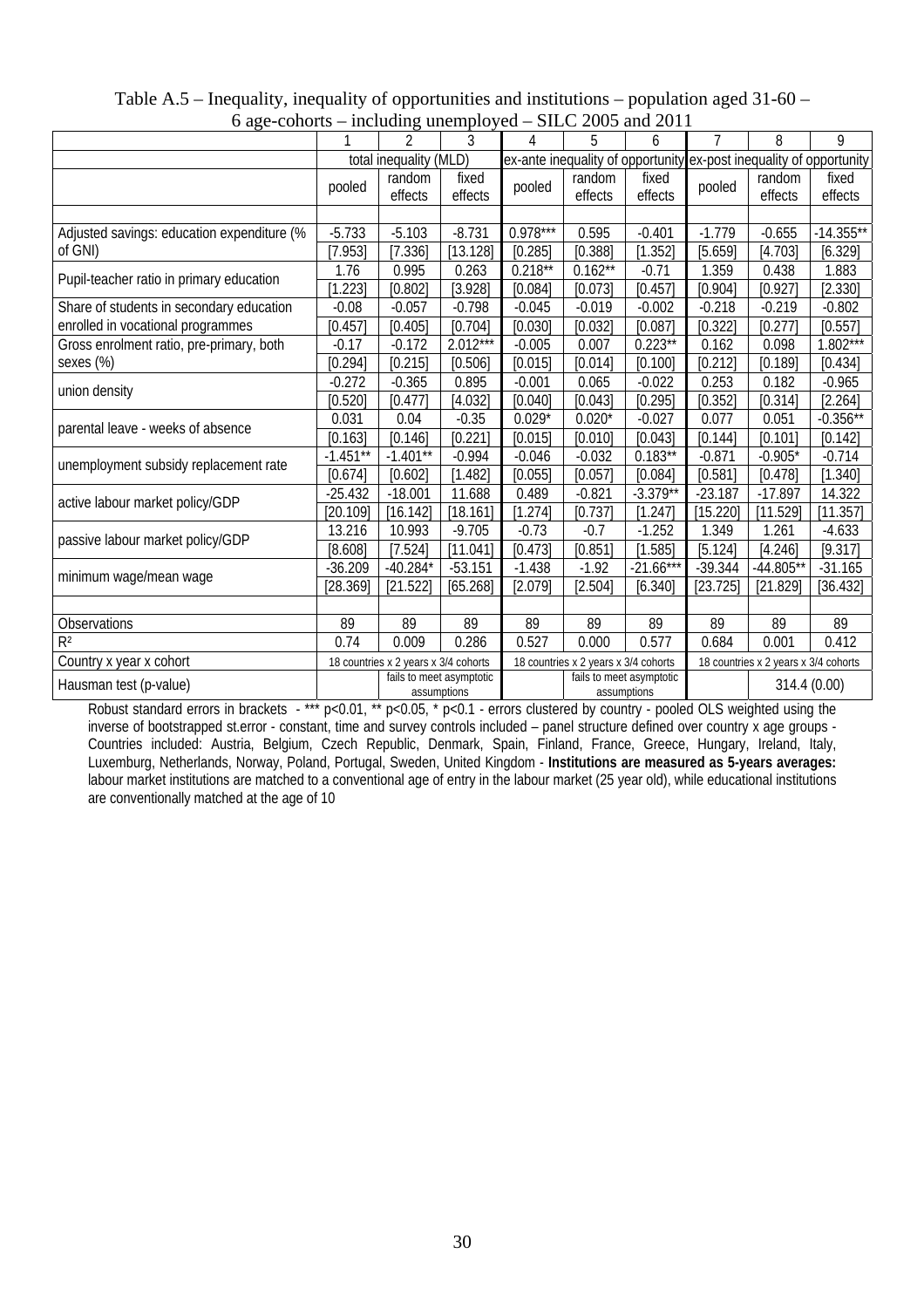| $\alpha$ aged $\beta$ 1-00 – 0 age-conords – including unemployed – $\beta$ ILC 2005 and 2011 |                                    |                |             |                                    |                                                                     |             |                                    |              |             |
|-----------------------------------------------------------------------------------------------|------------------------------------|----------------|-------------|------------------------------------|---------------------------------------------------------------------|-------------|------------------------------------|--------------|-------------|
|                                                                                               |                                    | $\overline{2}$ | 3           | 4                                  | 5                                                                   | 6           | $\overline{7}$                     | 8            | 9           |
|                                                                                               | total inequality (MLD)             |                |             |                                    | ex-ante inequality of opportunity ex-post inequality of opportunity |             |                                    |              |             |
|                                                                                               | pooled                             | random         | fixed       | pooled                             | random                                                              | fixed       | pooled                             | random       | fixed       |
|                                                                                               |                                    | effects        | effects     |                                    | effects                                                             | effects     |                                    | effects      | effects     |
|                                                                                               |                                    |                |             |                                    |                                                                     |             |                                    |              |             |
| Adjusted savings: education expenditure (%<br>of GNI)                                         | $-7.737$                           | $-8.342$       | 18.71       | $1.484***$                         | 0.753                                                               | $-3.888*$   | $-7.411$                           | $-8.39$      | 0.227       |
|                                                                                               | [11.344]                           | [12.571]       | [28.874]    | [0.435]                            | [0.634]                                                             | [1.860]     | [6.668]                            | [6.491]      | [22.785]    |
| Pupil-teacher ratio in primary education                                                      | 1.31                               | $5.493***$     | $-2.833$    | $0.181***$                         | $0.478***$                                                          | $-0.383$    | 2.108                              | 1.23         | $-0.413$    |
|                                                                                               | [1.991]                            | [2.051]        | [5.432]     | [0.075]                            | [0.119]                                                             | [0.712]     | [1.927]                            | [1.286]      | [3.124]     |
| Share of students in secondary education                                                      | $1.818**$                          | $2.025***$     | $-1.434$    | $0.090***$                         | $0.181***$                                                          | $-0.271$    | $-0.46$                            | 0.437        | $-1.938***$ |
| enrolled in vocational programmes                                                             | [0.635]                            | [0.738]        | [1.012]     | [0.029]                            | [0.036]                                                             | [0.160]     | [0.683]                            | [0.409]      | [0.669]     |
| Gross enrolment ratio, pre-primary, both                                                      | $-0.449$                           | $-0.352$       | $4.048*$    | $-0.008$                           | $-0.01$                                                             | $0.305**$   | 0.565                              | 0.268        | $2.617*$    |
| sexes (%)                                                                                     | [0.282]                            | [0.385]        | [2.106]     | [0.018]                            | [0.021]                                                             | [0.124]     | [0.354]                            | [0.229]      | [1.408]     |
| union density                                                                                 | $-0.331$                           | 0.88           | 2.802       | 0.012                              | $0.100**$                                                           | $-0.004$    | 0.062                              | 0.352        | 1.377       |
|                                                                                               | [0.478]                            | [0.624]        | [2.194]     | [0.032]                            | [0.046]                                                             | [0.142]     | [0.679]                            | [0.384]      | [1.316]     |
| parental leave - weeks of absence                                                             | $-0.673***$                        | $-0.733***$    | 0.095       | $-0.050***$                        | $-0.056***$                                                         | $-0.015$    | $-0.420*$                          | $-0.367***$  | $-0.056$    |
|                                                                                               | [0.203]                            | [0.239]        | [0.381]     | [0.012]                            | [0.012]                                                             | [0.040]     | [0.217]                            | [0.120]      | [0.293]     |
| unemployment subsidy replacement rate                                                         | $-2.228***$                        | $-1.198$       | 3.608       | $-0.023$                           | 0.019                                                               | 0.16        | $-0.162$                           | 0.219        | 2.547       |
|                                                                                               | [0.729]                            | [1.013]        | [3.052]     | [0.053]                            | [0.060]                                                             | [0.298]     | [0.852]                            | [0.540]      | [2.989]     |
| active labour market policy/GDP                                                               | $-40.228$                          | $-53.296$      | 87.577      | $-5.954$                           | $-1.661$                                                            | $-4.118$    | $-29.707$                          | $-21.779$    | 62.68       |
|                                                                                               | [34.429]                           | [37.046]       | [56.569]    | [3.895]                            | [2.745]                                                             | [5.244]     | [42.232]                           | [25.672]     | [45.204]    |
| passive labour market policy/GDP                                                              | 12.188                             | 5.141          | $-53.092**$ | 0.274                              | $-2.457**$                                                          | $-5.702$    | $-12.329$                          | $-13.985$    | $-37.176**$ |
|                                                                                               | [16.044]                           | [13.226]       | [20.285]    | [1.022]                            | [1.093]                                                             | [3.539]     | [13.349]                           | [10.156]     | [14.470]    |
| minimum wage/mean wage                                                                        | $-56.061**$                        | $-40.919$      | $-177.096*$ | $-1.135$                           | $-0.314$                                                            | $-19.377**$ | 13.188                             | $-23.945$    | $-72.867$   |
|                                                                                               | [24.132]                           | [37.557]       | [96.105]    | [1.813]                            | [3.179]                                                             | [8.857]     | [35.189]                           | [30.810]     | [63.452]    |
|                                                                                               |                                    |                |             |                                    |                                                                     |             |                                    |              |             |
| Observations                                                                                  | 209                                | 209            | 209         | 209                                | 209                                                                 | 209         | 209                                | 209          | 209         |
| R <sup>2</sup>                                                                                | 0.633                              | 0.002          | 0.244       | 0.371                              | 0.008                                                               | 0.114       | 0.382                              | 0.024        | 0.177       |
| Country x year x cohort                                                                       | 18 countries x 2 years x 6 cohorts |                |             | 18 countries x 2 years x 6 cohorts |                                                                     |             | 18 countries x 2 years x 6 cohorts |              |             |
| Hausman test (p-value)                                                                        |                                    | 96.1(0.00)     |             |                                    | 25.6 (0.00)                                                         |             |                                    | 211.3 (0.00) |             |

Table A.6 – Inequality, inequality of opportunities and (roll-back means) institutions – population aged  $31-60 - 6$  age-cohorts – including unemployed – SILC 2005 and 2011

Robust standard errors in brackets - \*\*\* p<0.01, \*\* p<0.05, \* p<0.1 - errors clustered by country - pooled OLS weighted using the inverse of bootstrapped st.error - constant, time and survey controls included – panel structure defined over country x age groups – The Hausman test fails to meet the asymptotic assumptions - Countries included: Austria, Belgium, Czech Republic, Denmark, Spain, Finland, France, Greece, Hungary, Ireland, Italy, Luxemburg, Netherlands, Norway, Poland, Portugal, Sweden, United Kingdom - **Institutions are measured as roll-back means:** labour market institutions are matched to a conventional age of entry in the labour market (25 year old), while educational institutions are conventionally matched at the age of 10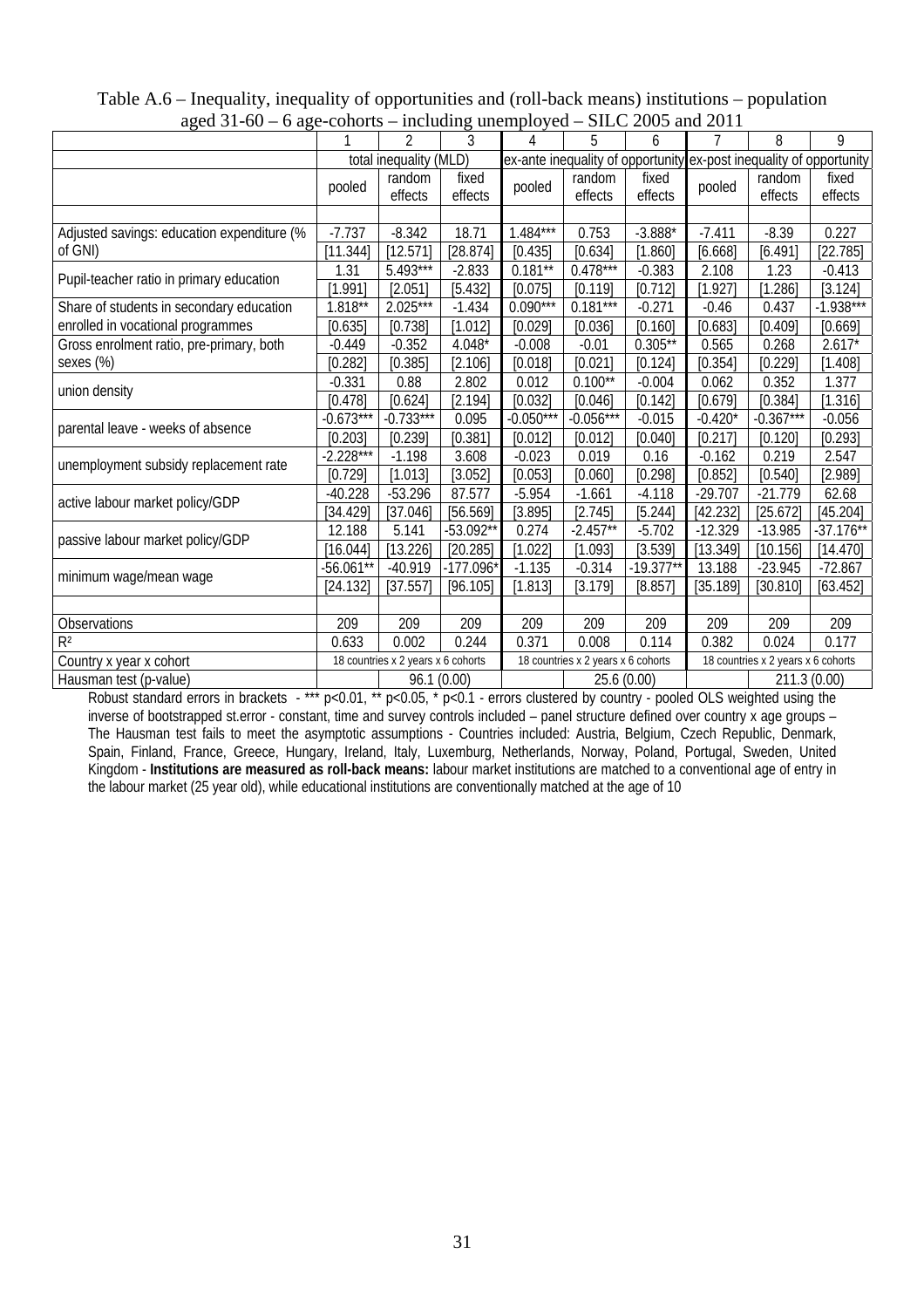

Figure A.1 – Inclusion or exclusion of unemployment using mean log deviation – SILC

Figure A.2 – Inequality across age cohorts including unemployed – SILC

# Earnings inequality across age groups - including unemployed

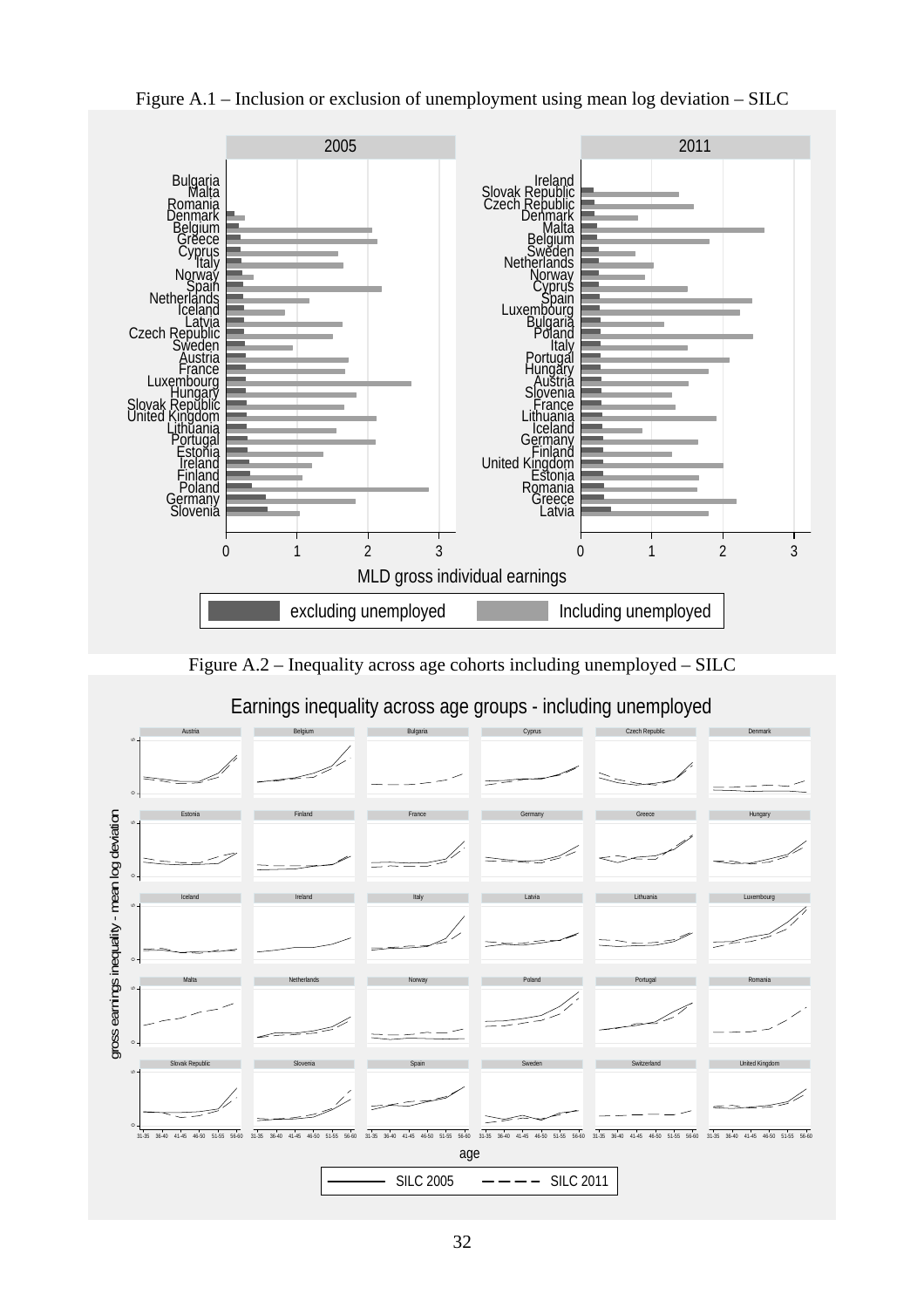

Figure A.3 – Inequality ex-ante and total inequality including unemployed – SILC

Total inequality and inequality due to circumstances - including unemployed

Figure A.4 – Inequality ex-post and total inequality including unemployed – SILC

Total inequality and inequality for identical effort - including unemployed